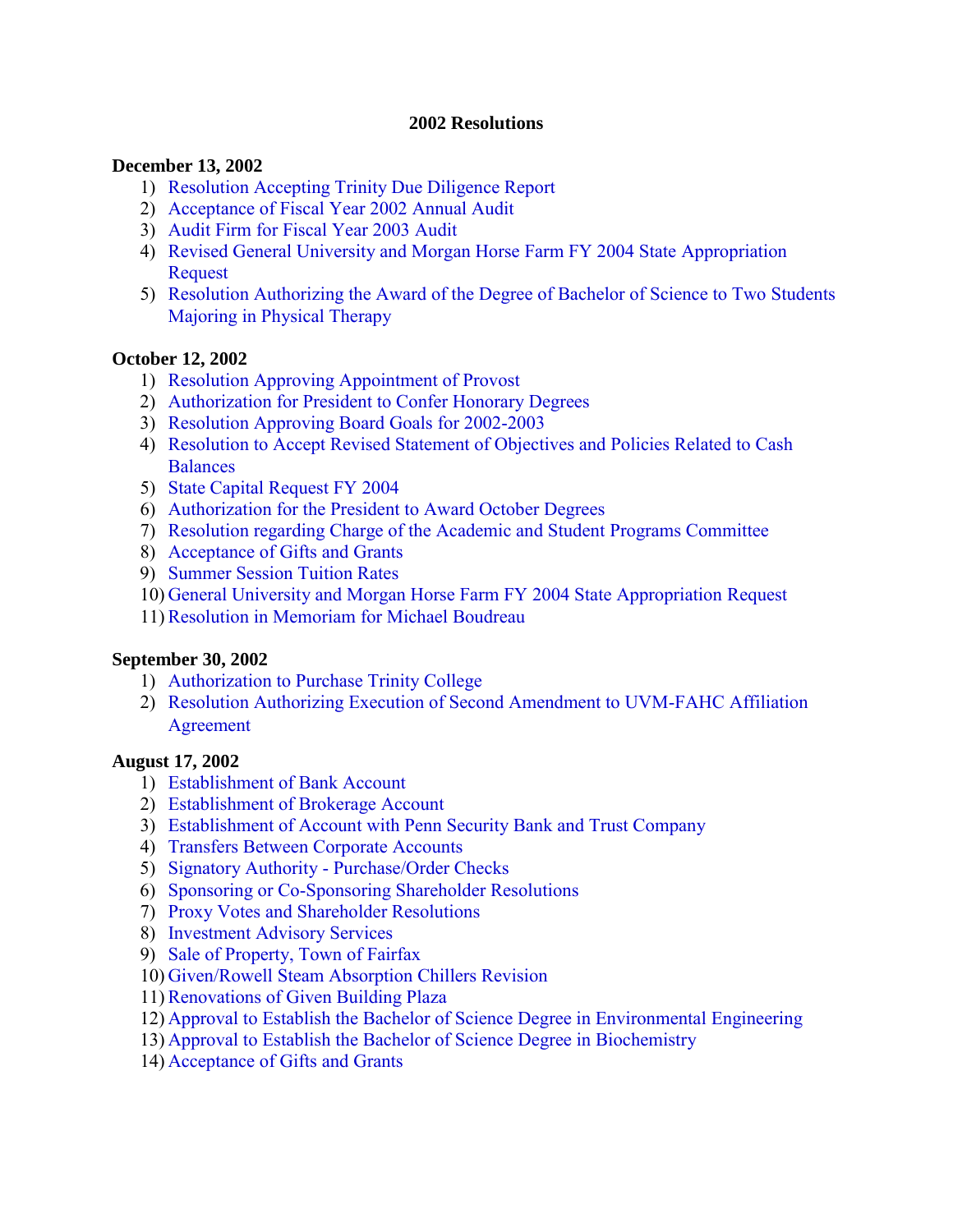#### **May 11, 2002**

- 1) [Resolution to Re-Constitute Sub-Committee on Health Education as](#page-19-0) *ad hoc* Committee on Health Education
- 2) [Resolution to Clarify Committee Status](#page-19-0)
- 3) [Resolution Delegating General Signatory Authority](#page-19-0)
- 4) [Investment Advisory Services](#page-19-0)
- 5) [Sale of Securities](#page-20-0)
- 6) [Student Commons Planning Resolution](#page-20-0)
- 7) [Student Apartment Project Scope Revisions Resolution](#page-21-0)
- 8) [New Residence Hall Complex Resolution](#page-22-0)
- 9) [Living and Learning Residence Halls Renovation Resolution](#page-22-0)
- 10) [Family Student Housing Resolution](#page-23-0)
- 11) [Perkins Geology Resolution](#page-23-0)
- 12) [Authorization of President to Award Degrees](#page-24-0)
- 13) [Approval of Appointment of William "Breck" Bowden to the Genevieve Patrick Chair](#page-24-0)
- 14) [Approval of Appointment of William E. Mann to the Marsh Professorship of Intellectual](#page-24-0) and Moral Philosophy
- 15) [Approval of Appointment of Steven R. Shackford as the first Stanley S. Feiber, M.D. '48](#page-24-0) Chair in Surgery
- 16) [Approval of Appointment of Robert Costanza as the Gund Professor of Ecological](#page-24-0) **Economics**
- 17) [Approval of Appointment of Mark Phillippe as the second John Van Sicklen Maeck,](#page-24-0) M.D. Chair in Obstetrics and Gynecology
- 18) [Approval of the Consolidation of School of Nursing and School of Allied Health](#page-25-0) Sciences into the College of Nursing and Health Sciences
- 19) [Acceptance of Gifts and Grants](#page-25-0)
- 20) [Fiscal Year 2003 Budget Premises: General University](#page-25-0)
- 21)[Capital Campaign Expenditures](#page-25-0)
- 22) [Tuition Charges for Fiscal Year 2003](#page-25-0)
- 23)[Room and Meal Plan Rates, Fiscal Year 2003](#page-26-0)
- 24) [Fees for Fiscal Year 2003](#page-26-0)
- 25) [Fiscal Year 2003 Operating Budget: Morgan Horse Farm](#page-26-0)
- 26) [Bond Financing](#page-26-0)
- 27) [Appreciation Resolution for Ed and Nancy Colodny](#page-31-0)

### **April 30, 2002**

1) [Resolution Authorizing Execution of Preservation Easement upon the Morgan Horse](#page-34-0)  Farm

### **February 23, 2002**

- 1) [Resolution Approving Presidential Appointment](#page-35-0)
- 2) [Sale of Property, Town of Lincoln](#page-35-0)
- 3) [Authorization for President to Award February Degrees](#page-35-0)
- 4) [Approval of Appointment of Dr. William Gibson to the Converse Professorship](#page-36-0)
- 5) [Approval of Appointment of Dr. Judy Van Houten to the Perkins Professorship](#page-36-0)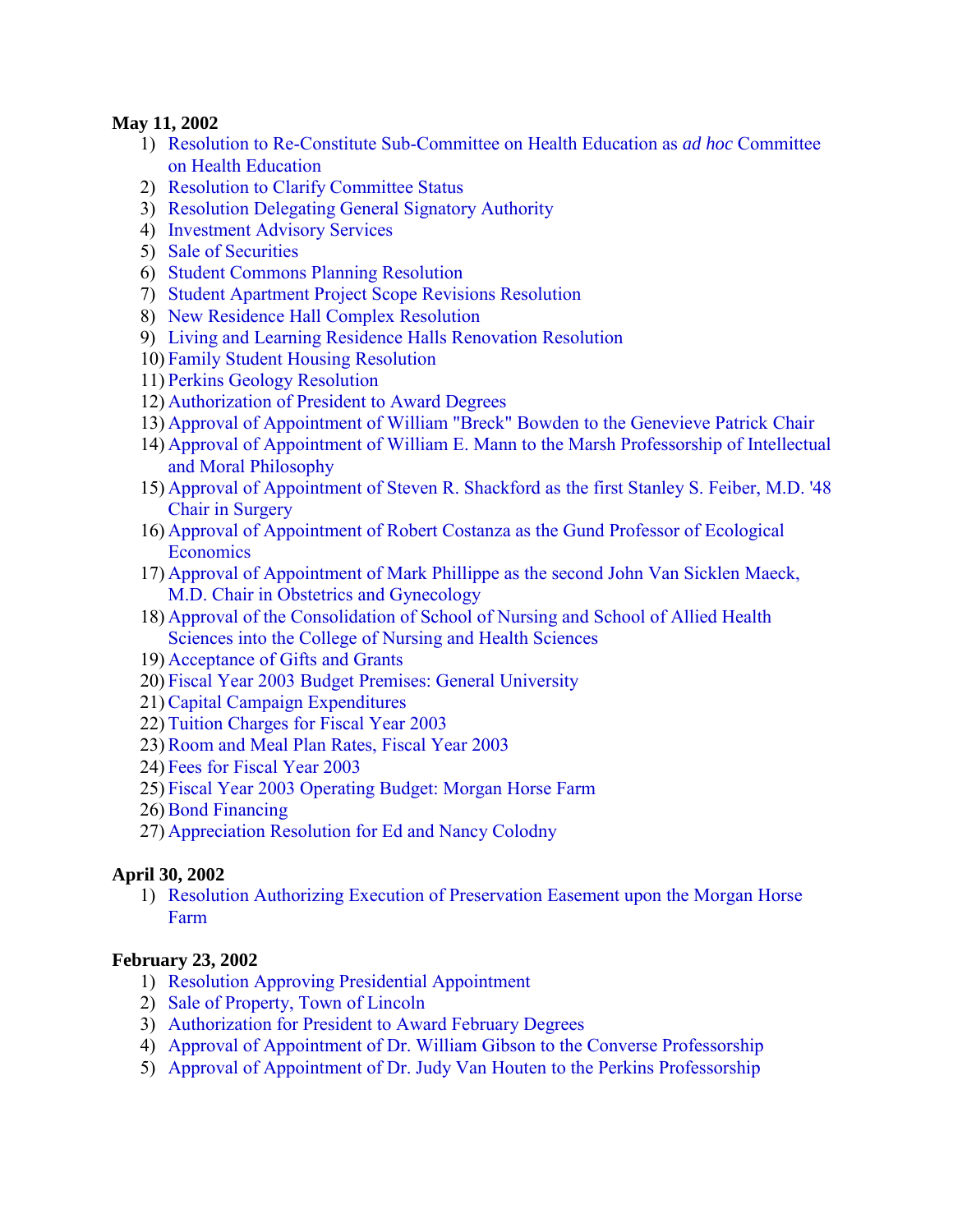- 6) [Approval of a Change in the Name of the Center on Disability and Community](#page-36-0)  Inclusion/University Affiliated Program of Vermont
- 7) [Approval of Faculty Senate Restructuring](#page-36-0)
- 8) [Resolution Recommending Study of Foundation](#page-36-0)
- 9) [Acceptance of Gifts and Grants](#page-37-0)
- 10)[Reimbursement of Cost of Bond Issuance Expenses](#page-37-0)
- 11)[Retiring Trustee Resolutions \(Charles A. Davis, Ben R. Forsyth, Bruce M. Lisman,](#page-38-0)  Abigail Trebilcock, and Karen N. Meyer)

#### **January 28, 2002**

1) [Resolution Authorizing Offer of Presidential Appointment and Contract](#page-40-0)

#### **January 26, 2002**

1) [Resolution for Appointment of Nominating Committee Chair](#page-41-0)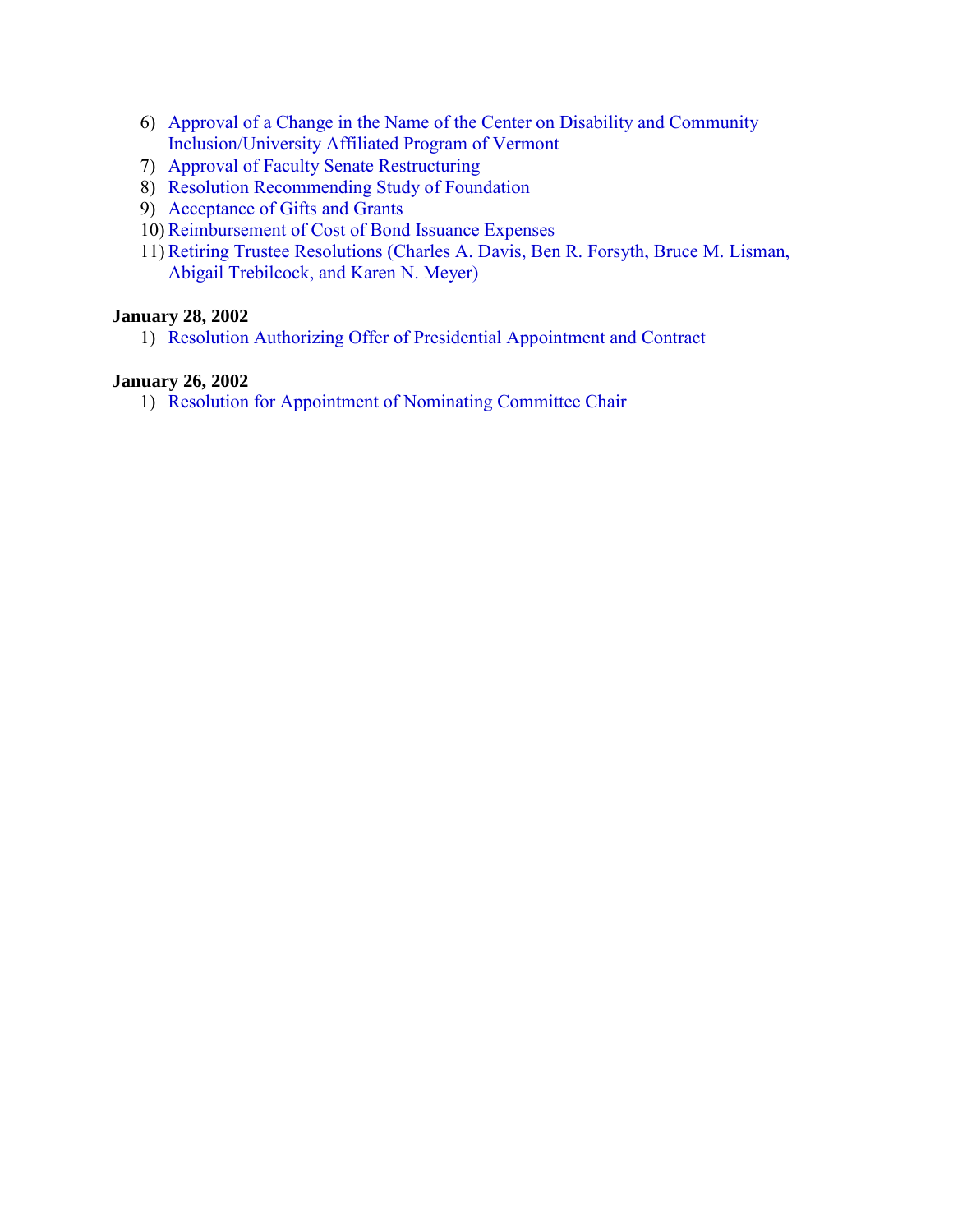### <span id="page-3-0"></span>*As approved by the* **EXECUTIVE COMMITTEE** *of the*  **UNIVERSITY OF VERMONT AND STATE AGRICULTURAL COLLEGE BOARD OF TRUSTEE**

#### **December 13, 2002**

#### **Resolution Accepting Trinity Due Diligence Report**

RESOLVED, this Committee accepts counsel's report on satisfaction of outstanding contingencies, and

BE IT FURTHER RESOLVED, this Committee hereby acknowledges the University's authorization to purchase the property of Trinity College, in accordance with the resolution of the Committee of September 30, 2002.

#### **Acceptance of Fiscal Year 2002 Annual Audit**

WHEREAS, the books and accounts of the University of Vermont and State Agricultural College for the Fiscal Year ended June 30, 2002, have been audited by KPMG Peat Marwick, Certified Public Accountants, under the supervision of the Auditor of Accounts, State of Vermont, and the report of such audit published in detail in accordance with 16, V.S.A., Section 2281(a);

BE IT RESOLVED, that in accordance with authorization contained in the Bylaws, the Board hereby accepts such audit in lieu of the annual audit, and that the same be considered as the report of the Audit Committee.

#### **Audit Firm for Fiscal Year 2003 Audit**

RESOLVED, that the Board of Trustees authorizes the President and/or Provost to enter into a contract with KPMG, Certified Public Accountants, to conduct the annual audit of the University and other related audits for and during the fiscal year ending June 30, 2003, under the terms and conditions of KPMG's proposal dated November 1, 2002, and contingent upon receipt of a confirmation letter from KPMG, consistent with the terms and conditions of said proposal. The annual audit shall be conducted in compliance with the requirements of the University Bylaws and State and Federal law.

*Endorsed by the Audit Committee on November 13, 2002.* 

#### *Revised* **General University and Morgan Horse Farm FY 2004 State Appropriation Request**

BE IT RESOLVED, that the President is hereby authorized to request from the Governor and the Legislature of the State of Vermont an appropriation for general operations of the University of Vermont in the amount of \$38,283,939 for FY 2004 consisting of:

| FY 2003 State Appropriation | \$36,197,999 |
|-----------------------------|--------------|
| 3% Increase                 | \$1,085,940  |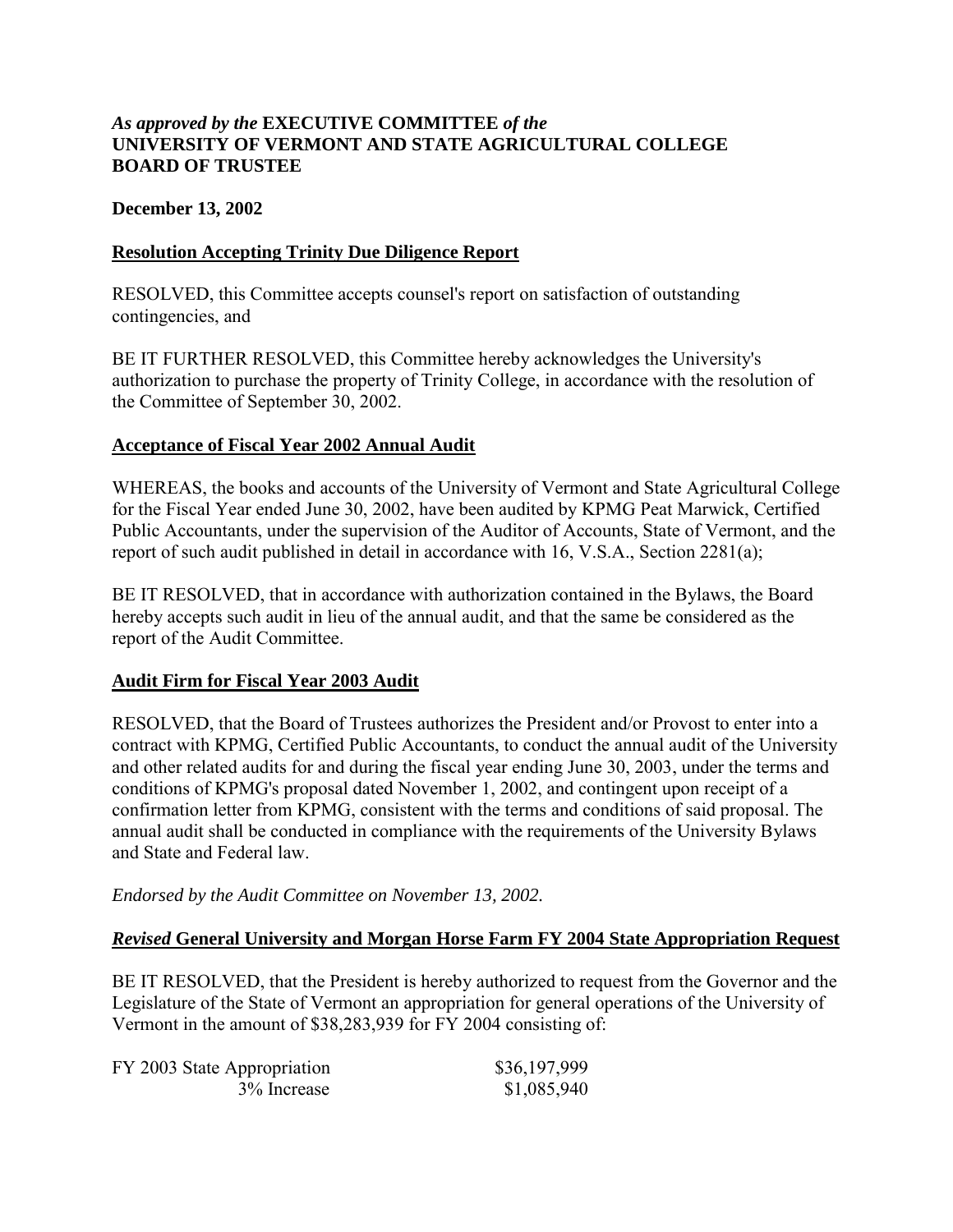<span id="page-4-0"></span>

| Supplemental Increase       | \$1,000,000  |
|-----------------------------|--------------|
| FY 2004 State Appropriation | \$38,283,939 |

BE IT FURTHER RESOLVED, that the President is hereby authorized to request an appropriation for general operations of the Morgan Horse Farm of \$5000 for FY 2004.

### **Resolution Authorizing the Award of the Degree of Bachelor of Science to Two Students Majoring in Physical Therapy**

WHEREAS, the Commission on Accreditation in Physical Therapy Education (CAPTE) announced in October 1996 its decision to discontinue its accreditation, effective December 31, 2001, of four-year undergraduate entry-level programs that grant the baccalaureate degree in Physical Therapy; and

WHEREAS, CAPTE further specified that undergraduate Physical Therapy students who have graduated by December 31, 2002, shall be considered graduates of an accredited program for the purposes of professional licensure; and

WHEREAS, the University of Vermont has phased out its award of the Bachelor of Science degree to Physical Therapy students, with the last full class to receive this degree having enrolled in the Fall semester 1998 to complete its program in May 2002; and

WHEREAS, two student members of the class of 2002, although having completed all their required courses for the Bachelor of Science degree, for medical reasons were unable to complete all their clinical requirements by May 2002 nor by October 12, 2002 (the date of the most recent regular meeting of the Board at which degrees were conferred); and

WHEREAS, one of those students has now completed her clinical requirements, and the other is scheduled to complete hers in December 2002; and

WHEREAS, the Board will not meet again to confer degrees until February 2003; and

WHEREAS, if these two students do not have their degrees conferred by December 31, 2002, they face the possibility of professional obstacles arising from their failure to receive a Bachelor's degree from an accredited program;

THEREFORE BE IT RESOLVED, that the President of the University of Vermont and State Agricultural College is hereby authorized to confer the degree of Bachelor of Science during the month of December 2002, in the limited circumstances and for the limited purposes described above, to the two remaining undergraduate Physical Therapy students who have not yet graduated.

BE IT FURTHER RESOLVED, that this authority is contingent upon the successful completion by both students of all classroom and clinical requirements for the Bachelor of Science degree by the time of the President's action.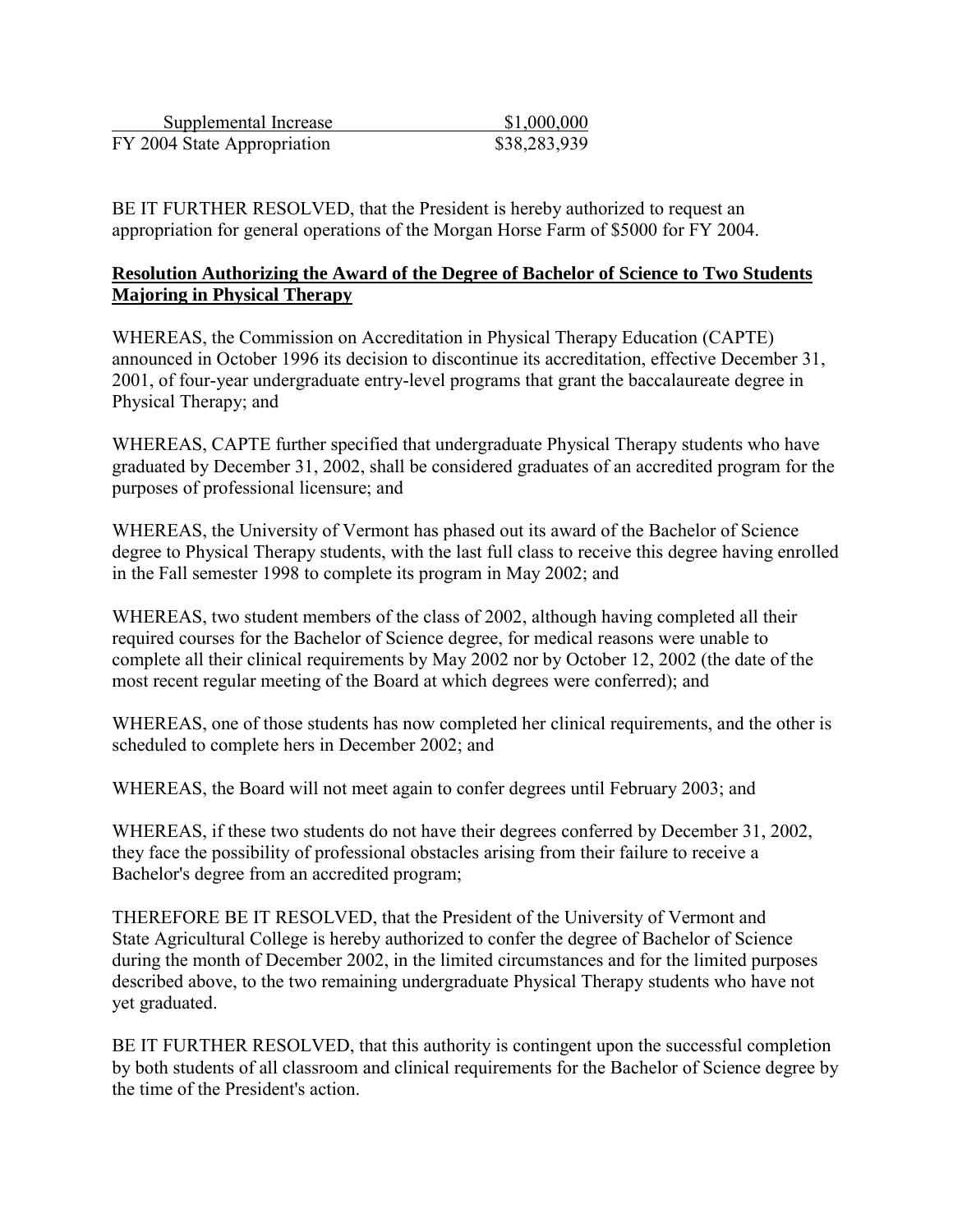## **CONSENT AGENDA**

### **October 12, 2002**

### <span id="page-5-0"></span>**COMMITTEE OF THE WHOLE**

#### **(1) Resolution Approving Appointment of Provost**

BE IT RESOLVED, that the University of Vermont and State Agricultural College Board of Trustees, hereby approves appointment of A. John Bramley as Provost of the University, and accordingly authorizes the President to make such appointment on terms and conditions consistent with the University Bylaws, and to enter into and execute any necessary and appropriate associated agreements and documents.

#### **(2) Authorization for President to Confer Honorary Degrees**

RESOLVED, that the President be and hereby is authorized to offer and confer honorary degrees at the 2003 Commencement to the individuals recommended by the Joint Committee on Honorary Degrees.

#### **(3) Resolution Approving Board Goals for 2002-2003**

BE IT RESOLVED, that the University of Vermont and State Agricultural College Board of Trustees adopts the Board Goals for 2002-2003, as presented and approved at the Committee of the Whole meeting on October 11, 2002.

#### **INVESTMENT COMMITTEE**

### **(4) Resolution to Accept Revised Statement of Objectives and Policies Related to Cash Balances**

BE IT RESOLVED that, upon recommendation of the Investment Committee, the Board approves and adopts the October 11, 2002, Statement of Objectives and Policies Related to Cash Balances, as stated and appended hereto (Attachment B).

#### **FACILITIES & TECHNOLOGIES COMMITTEE**

#### **(5) State Capital Request FY 2004**

RESOLVED, that the President be and hereby is authorized to request \$4,000,000 from the Governor and Legislature of the State of Vermont toward the renovation/replacement of the Hills Agricultural Sciences Building.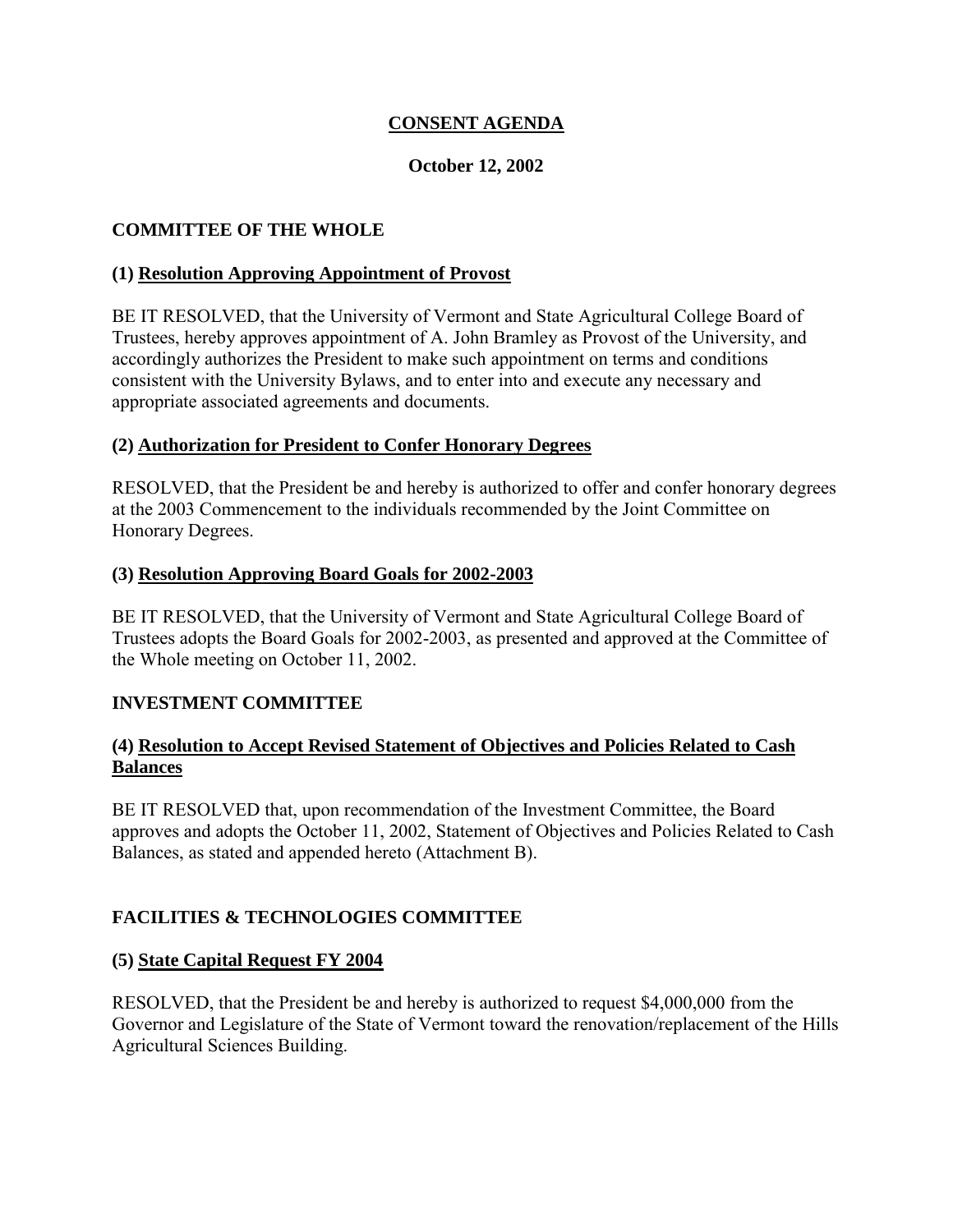## <span id="page-6-0"></span>**ACADEMIC & STUDENT PROGRAMS COMMITTEE**

## **(6) Authorization for the President to Award October Degrees**

RESOLVED, that the Board of Trustees approves the awarding of degrees to those students who have completed degree requirements and who have been recommended by their respective deans and approved by the UVM Faculty Senate at their October 14, 2002, meeting.

## **(7) Resolution regarding Charge of the Academic and Student Programs Committee**

WHEREAS, the Board has established a standing Committee on Academic and Student Programs; and

WHEREAS, the Board seeks an appropriate venue for its consideration of policies relating to research and scholarship; and

WHEREAS, consideration of such policies by the Committee is both appropriate and desirable given its purpose;

THEREFORE, BE IT RESOLVED, that the charge of the Committee be amended as set forth in Attachment A to this Resolution.

## **FINANCE & BUDGET COMMITTEE**

### **(8) Acceptance of Gifts and Grants**

RESOLVED, that the Board of Trustees hereby accepts gifts in the amount of \$4,547,256.54 for the period July 1, 2002, through September 30, 2002, and grants and contracts in the amount of \$35,879,783 for the period July 1, 2002, through August 30, 2002.

## **(9) Summer Session Tuition Rates**

RESOLVED, that the Board of Trustees hereby approves increases in tuition for the Summer Session and for academic year off-campus courses from \$290 to \$310 per credit hour for in-state students, and from \$650 to \$710 per credit hour for out-of-state students. The increases are to become effective with the 2003 summer session.

## **(10) General University and Morgan Horse Farm FY 2004 State Appropriation Request**

RESOLVED, that the President be and hereby is authorized to request from the Governor and the Legislature of the State of Vermont an appropriation for general operations of the University of Vermont in the amount of \$37,283,939 for Fiscal Year 2004.

BE IT FURTHER RESOLVED, that the President be and hereby is authorized to request an appropriation for general operations of the Morgan Horse Farm of \$5,000 for Fiscal Year 2004.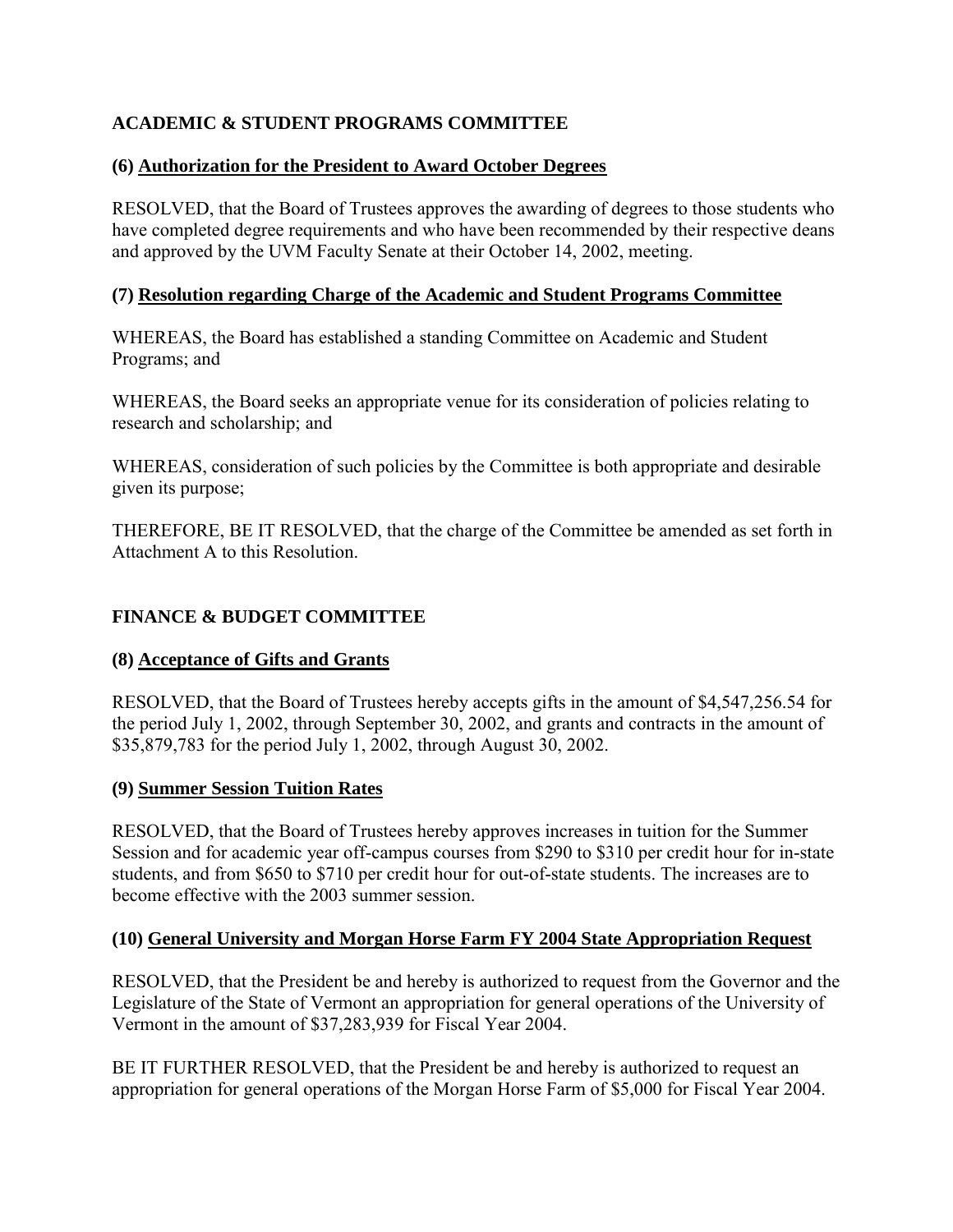### **FULL BOARD**

#### **Resolution in Memoriam for Michael Boudreau**

WHEREAS, Michael G. Boudreau, a 1972 graduate of the UVM Civil Engineering program, served his University with selfless distinction for 21 years, first as a Staff Engineer and later as Director of Architectural and Engineering Services, and

WHEREAS, Michael had a substantial, visible, and positive impact upon the physical integrity and beauty of the UVM Campus, and

WHEREAS, Michael was a trusted, valued, kind-hearted colleague and friend to so many members of the UVM family and members of this Board,

THEREFORE BE IT RESOLVED that, the Board of Trustees of the University of Vermont expresses its deep appreciation for Michael's service to our University, and sends heartfelt condolences to the family of Michael G. Boudreau.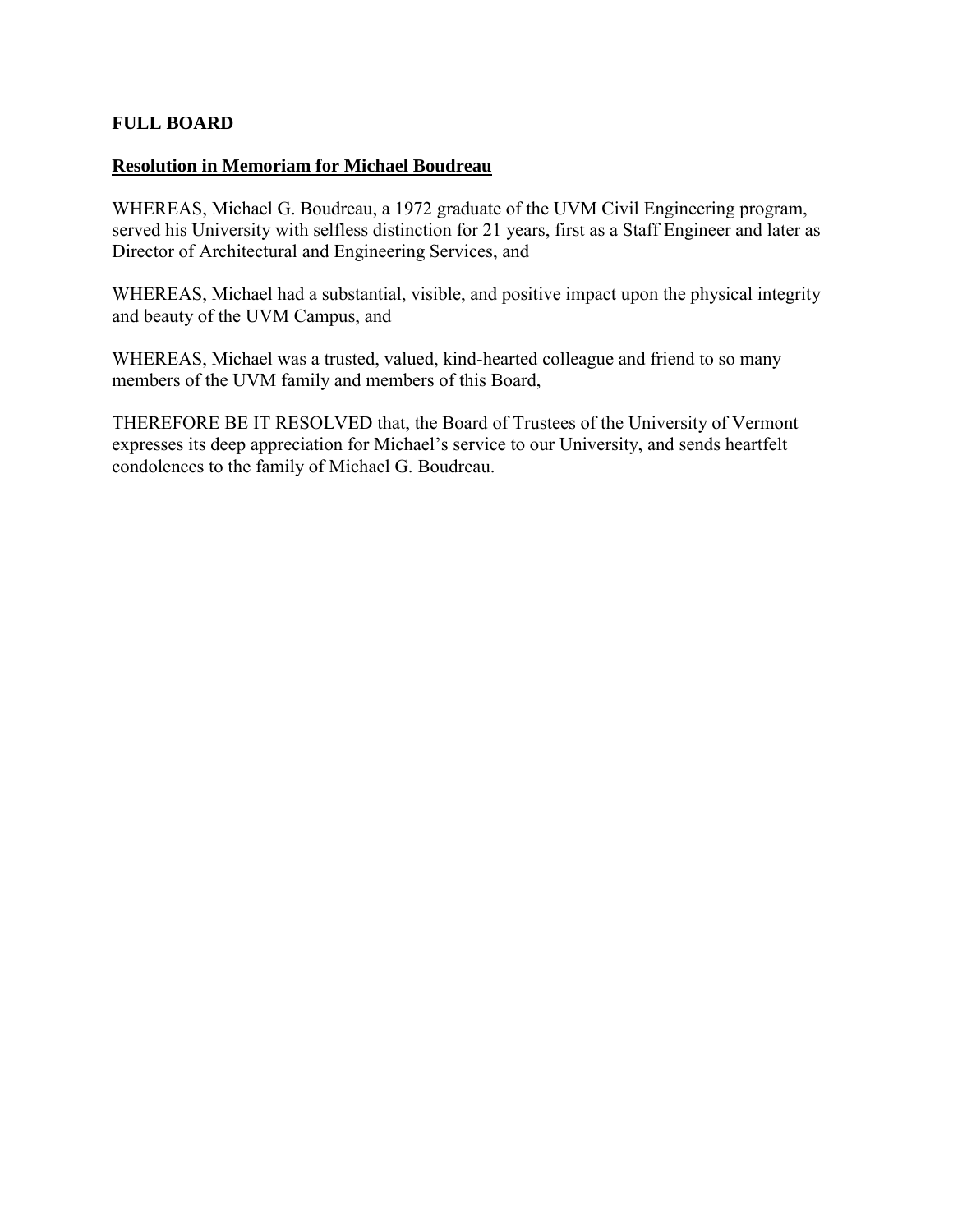### **Attachment A**

### **Academic and Student Programs Committee Charge and Membership**

The Academic and Student Programs Committee shall consist of not less than four trustees and shall concern itself with student organization; the athletic program; the educational policies of the colleges; policies relating to research and scholarship; and with the appointment of academic personnel.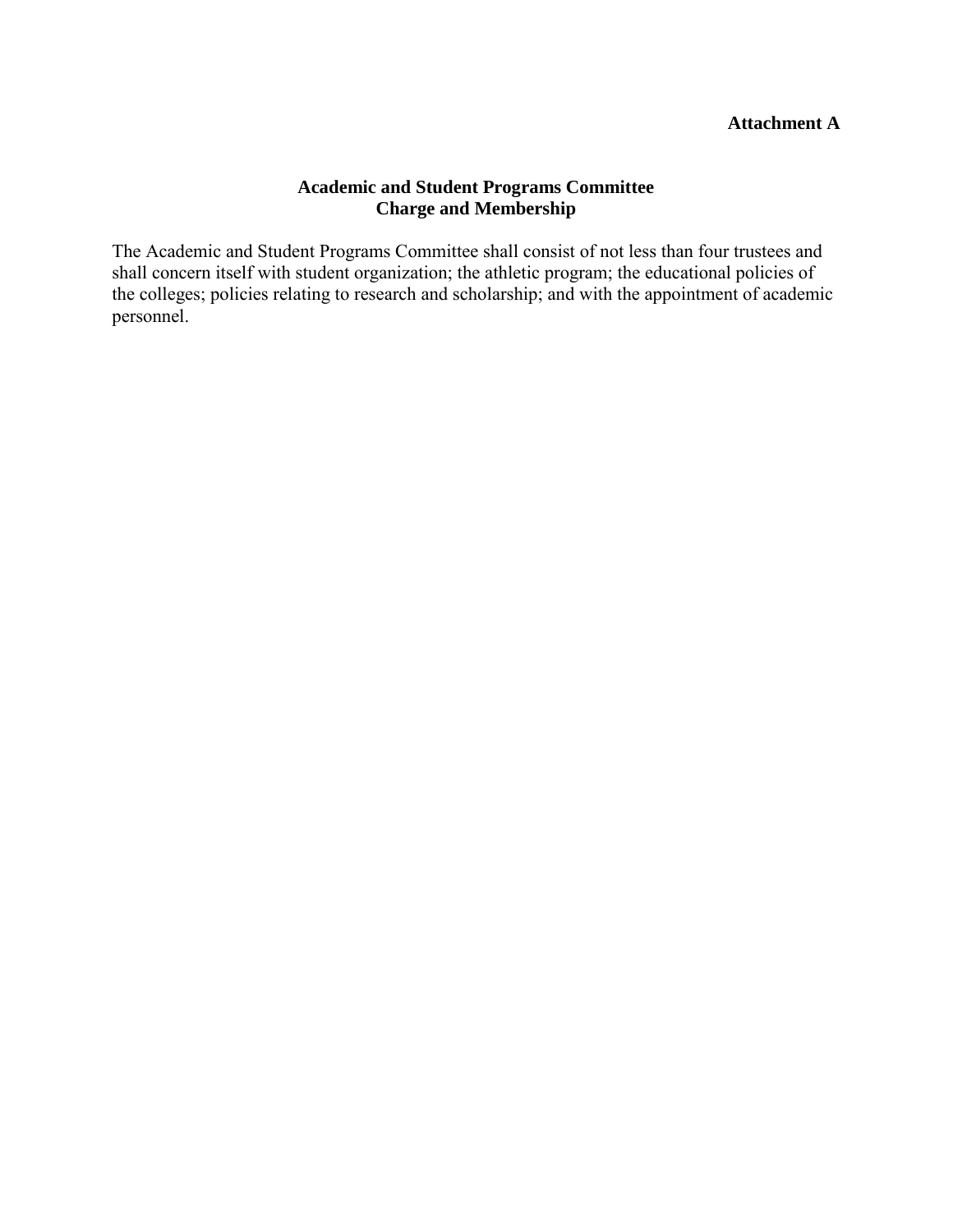### **THE UNIVERSITY OF VERMONT STATEMENT OF OBJECTIVES & POLICIES RELATED TO CASH BALANCES**

#### **Introduction**

This statement of investment objectives and policies governs the investment of UVM pooled cash. The pooled cash includes all funds of the university other than the funds that are held in the university endowment and certain plant, restricted and loan reserves, for which separate investment guidelines have been established. This statement will be subject to periodic review and possible modification by the Investment Committee as is considered necessary to achieve cash management and investment requirements.

#### **Investment Objectives**

University pooled cash for purposes of investment allocation shall be divided into three asset groups as follows:

| Short-term pool:             | Cash that is expected to be needed for normal operating expenditures<br>within a one-year period. The primary objective is preservation of<br>principal and liquidity. Maximization of investment income without<br>undue exposure to risk is a secondary objective.                  |
|------------------------------|---------------------------------------------------------------------------------------------------------------------------------------------------------------------------------------------------------------------------------------------------------------------------------------|
| Intermediate-term pool:      | Cash that is expected to be needed within a period of one year to<br>three years. The primary objectives are preservation of principal and<br>maximization of investment income without undue exposure to risk.                                                                       |
| Long-term pool:              | Cash that is not expected to be needed for operational purposes for a<br>period exceeding three years and which may be designated as a<br>permanent core. The primary investment objective is to achieve<br>consistent long-term growth of the pool with limited exposure to<br>risk. |
| <b>Allocation Guidelines</b> |                                                                                                                                                                                                                                                                                       |
| Short-term pool:             | The average weighted maturity for a short-term portfolio shall be<br>between one day and one year.                                                                                                                                                                                    |
| Intermediate-term pool:      | The average weighted maturity for intermediate-term portfolio shall<br>be between one year and three years.                                                                                                                                                                           |
| Long-term pool:              | Permanent core cash may be invested in any investment that is<br>allowable under the University's Statement of Objectives and                                                                                                                                                         |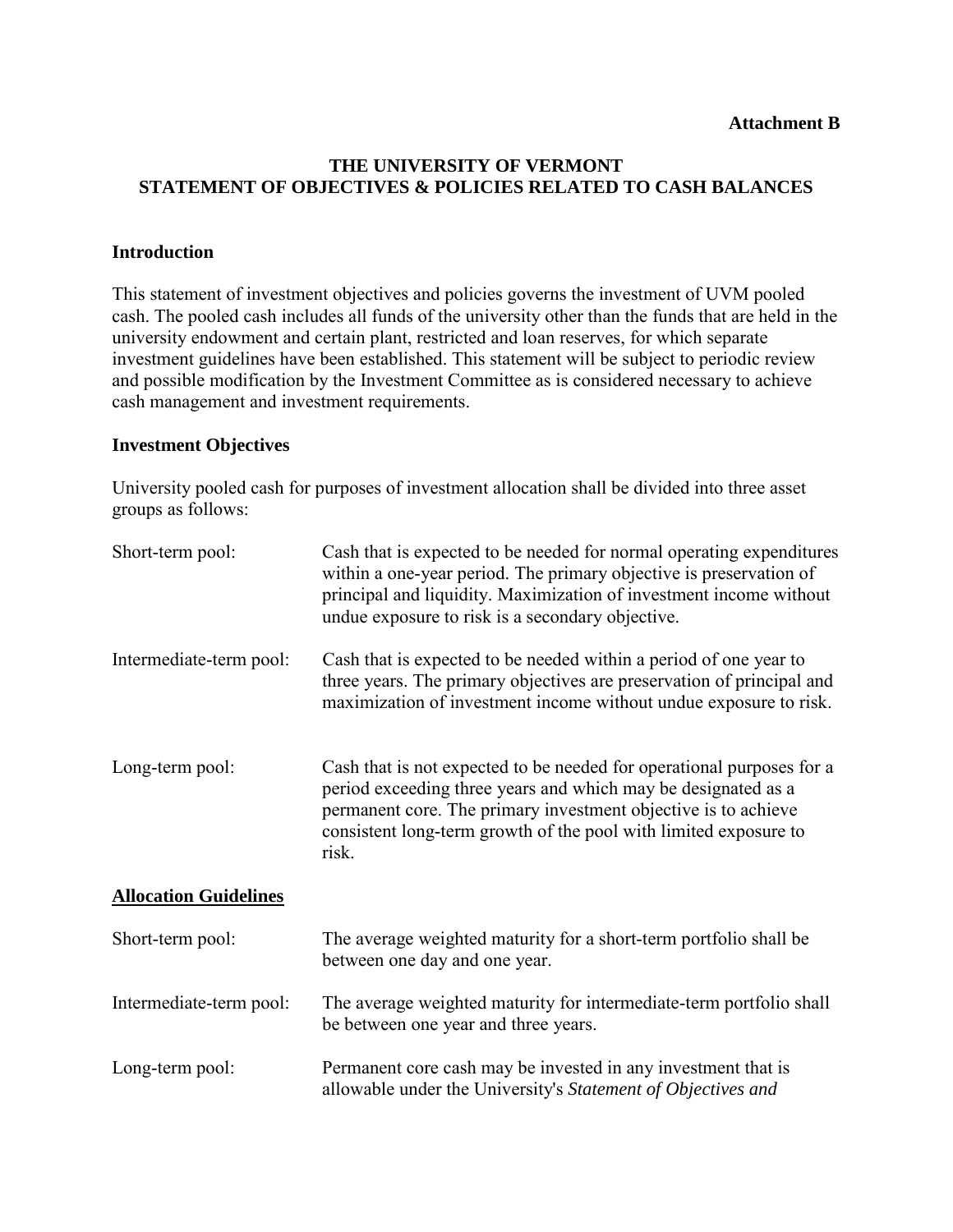*Policies* for the Endowment Fund and that meets the overall objective of achieving consistent long-term growth of the pool with limited exposure to risk.

# **Performance Objectives**

| Short-term pool:        | The benchmark for the short-term portfolio shall be total return that<br>meets or exceeds the yield of three month U. S Treasury securities.                                                                          |
|-------------------------|-----------------------------------------------------------------------------------------------------------------------------------------------------------------------------------------------------------------------|
| Intermediate-term pool: | The benchmark for intermediate-term portfolio shall be total return<br>that meets or exceeds the Merrill Lynch 1-3 Year Government<br>Bond Index.                                                                     |
| Long-term pool:         | The benchmark for the investment of the long term pool shall<br>correspond to the benchmarks for each asset class as specified in the<br>University's Statement of Objectives and Policies for the<br>Endowment Fund. |

## **Allowable Investments for Asset Groups**

| Short-term pool: | Investments in the short-term portfolio are restricted to U.S.<br>Treasury and government agency securities and high quality<br>corporate securities and commercial and bank paper. Investments<br>shall be in marketable securities of the following types and with the<br>noted credit ratings:                                                      |  |  |
|------------------|--------------------------------------------------------------------------------------------------------------------------------------------------------------------------------------------------------------------------------------------------------------------------------------------------------------------------------------------------------|--|--|
|                  | 1. Debt securities which are rated Aaa, Aa, A or Baa by Moody's<br>Investor's Service, Inc. or AAA, AA, A or BBB by Standard &<br>Poor's Corporation.                                                                                                                                                                                                  |  |  |
|                  | 2. Obligations of, or guaranteed by, the United States of America,<br>its agencies or instrumentalities.                                                                                                                                                                                                                                               |  |  |
|                  | 3. Obligations of, or guaranteed by, national or state banks or bank<br>holding companies, which obligations are rated C or better for<br>Vermont banks and B/C or better for out of state banks. No<br>more than 20% of the funds held in the cash pool shall be<br>invested in obligations of the institutions within any single<br>holding company. |  |  |
|                  | 4. Commercial paper rated A-1 or higher by Standard and Poor's<br>or Prime-1 (P1) by Moody's Investor's Service, Inc.                                                                                                                                                                                                                                  |  |  |
|                  | 5. Bankers' acceptances or negotiable certificates of deposit issued<br>by banks, which obligations are rated C or better for Vermont<br>banks and B/C or better for out of state banks. No more than                                                                                                                                                  |  |  |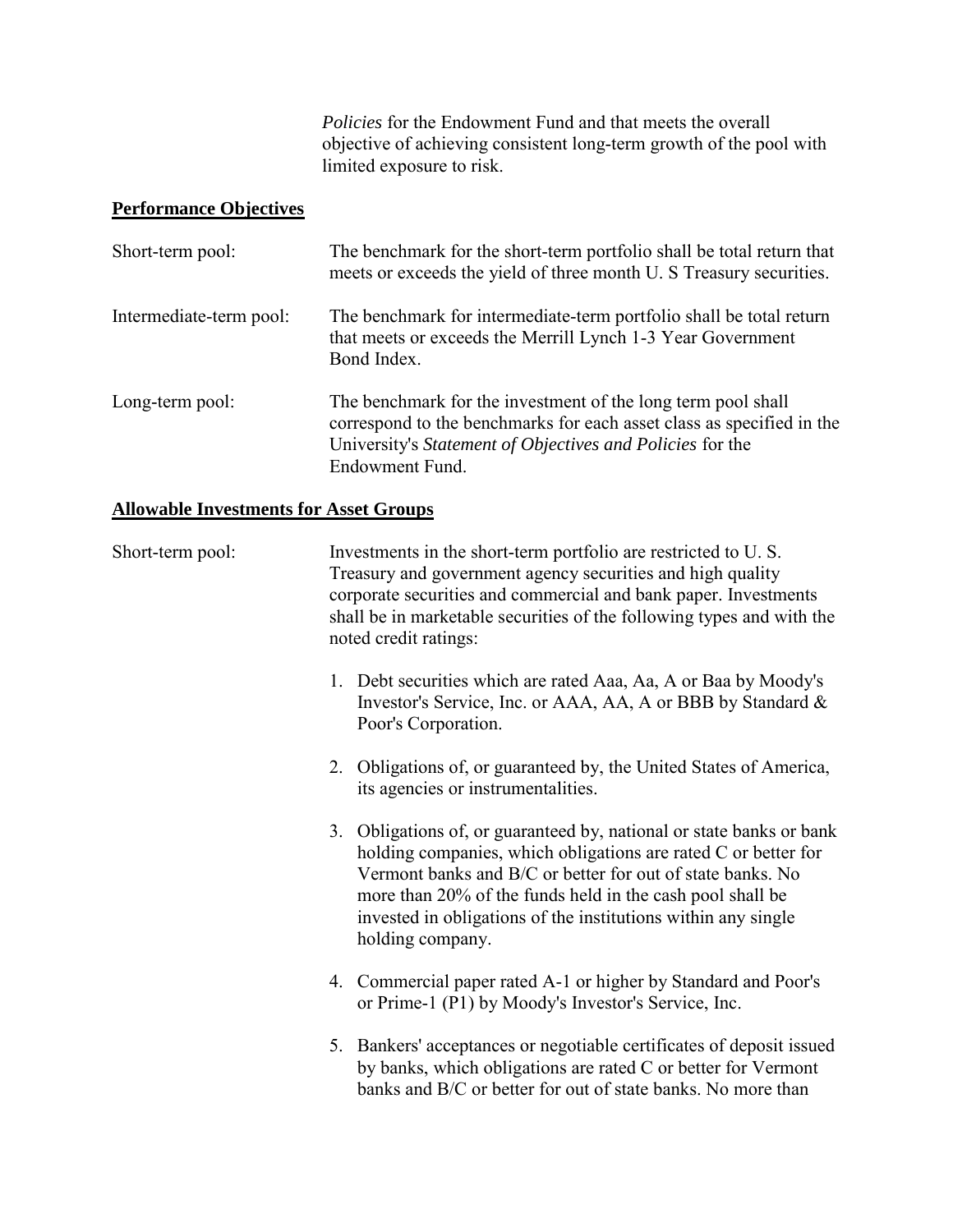|                         | 20% of the funds held in the cash pool shall be invested in<br>certificates of deposit, bankers' acceptances or floating rate<br>notes of the institutions within any single holding company.                                                                                                                                                                                                                              |  |
|-------------------------|----------------------------------------------------------------------------------------------------------------------------------------------------------------------------------------------------------------------------------------------------------------------------------------------------------------------------------------------------------------------------------------------------------------------------|--|
|                         | 6. Repurchase agreements secured by the U.S. government and<br>federal agency obligations, which shall have market values of at<br>least 100% of the amount of the repurchase agreement.<br>Repurchase agreements of Vermont based banks having Fitch<br>ratings no lower than C/D with the condition that these<br>repurchase agreements be 102% collateralized with U.S.<br>government Securities.                       |  |
|                         | 7. Commingled funds may be used if they are in compliance with<br>the above guidelines.                                                                                                                                                                                                                                                                                                                                    |  |
|                         | 8. The Commonfund, a non-profit provider of investment products<br>for colleges and universities. No dollar limitations are placed on<br>the amount which can be invested with the Common Fund.                                                                                                                                                                                                                            |  |
| Intermediate-term pool: | Investments in the intermediate-term portfolio are restricted to<br>securities, which are rated A or better at the time of purchase. The<br>majority of the holdings of the fund are expected to be in U.S.<br>Government obligations, government agency securities and<br>corporate securities rated AA or AAA.                                                                                                           |  |
| Long-term pool:         | Investment of the long term pool shall be restricted to those that are<br>allowable under the University's Statement of Objectives and<br><i>Policies</i> for the Endowment Fund and that meet the overall<br>objective of achieving consistent long-term growth of the pool with<br>limited exposure to risk. The long-term pool shall not exceed 10%<br>of the lowest average operating balance within the past 3 years. |  |

### **Moral, Ethical and Social Considerations**

Cash balances will be invested consistently with the moral, social and ethical criteria adopted by the Investment Committee as related to the Endowment Fund. Social criteria shall include, where advisable and consistent with investment quality, return, and safety guidelines, the use of community and State institutions for investment purposes. Where returns are reasonably equal (within 10 basis points), preferences will be given to Vermont-based financial institutions.

#### **Investment Management Responsibility and Structure**

Cash management and investment responsibility resides with the Vice President for University Relations and Operations through the Controller/Treasurer.

1. Investments may be made internally using allowable instruments and institutions or,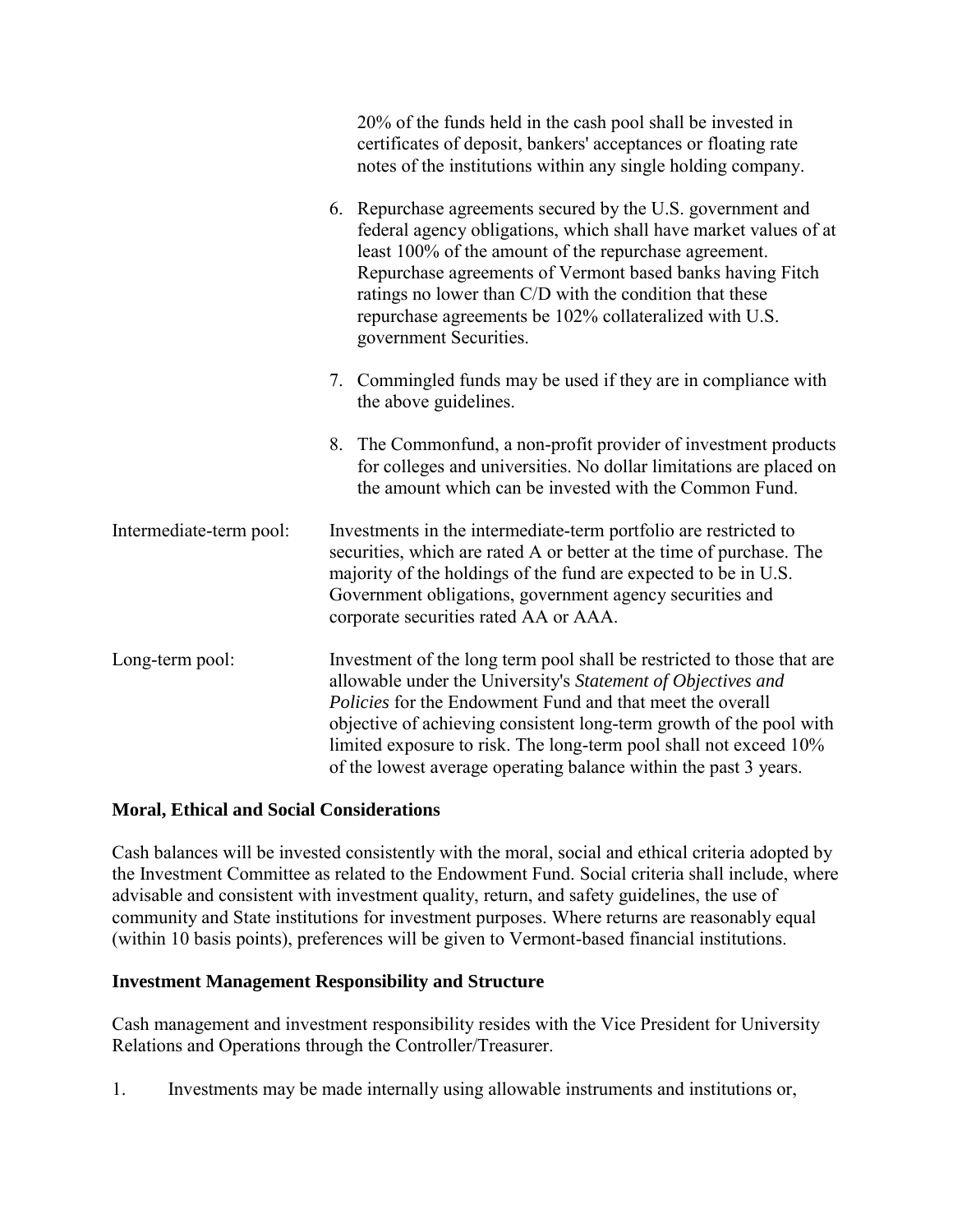2. Investment managers may be engaged to invest University assets consistent with this policy. Subject to this policy and a written agreement between the University and the investment manager, the investment manager is provided discretion to select individual securities and make adjustments to the structure of the portfolio.

### **Administration and Reporting**

The Treasurer will report to the Investment Committee at each meeting, the following:

- 1. Balances in each asset group
- 2. Investments in each asset group by manager and investment type or fund
- 3. Performance for each manager or for each individual investment type within each asset group

The Treasurer has the authority to open accounts with banks, investment firms, or commercial paper institutions in order to implement this investment policy.

*Adopted by the Board of Trustees, October 15, 1993 Revised by the Board of Trustees October 12, 2002*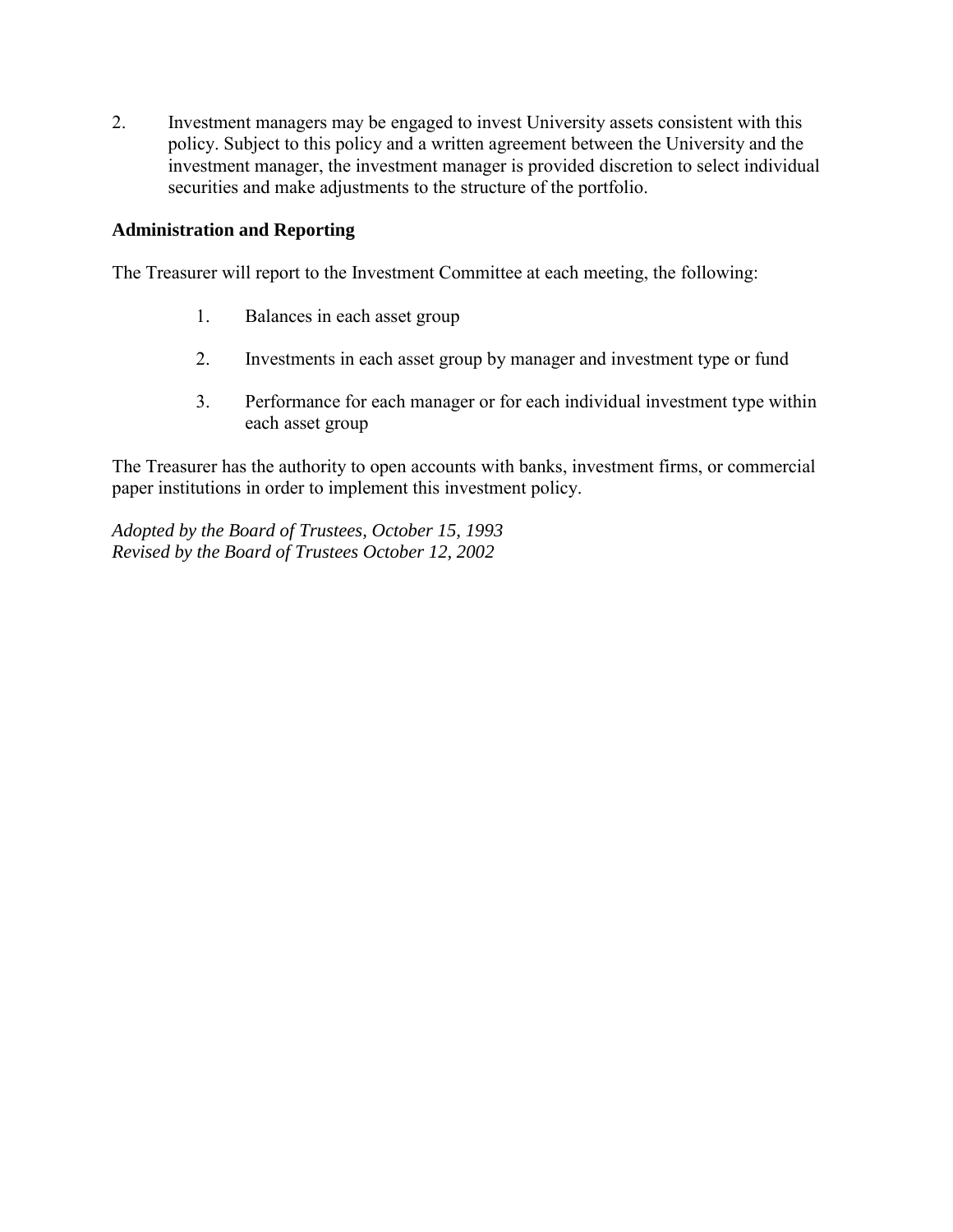## <span id="page-13-0"></span>**EXECUTIVE COMMITTEE**

### **September 30, 2002**

### **Authorization to Purchase Trinity College**

BE IT RESOLVED, that the University is hereby authorized to purchase the real and personal property of Trinity College, of Vermont Inc., ("Trinity College"), from the duly authorized representatives of Trinity College, for \$14.3 million dollars; and

BE IT FURTHER RESOLVED, that the President, or the Vice President for University Operations, their designees or successors, shall be authorized to execute and deliver any and all documents and instruments, and enter into any agreements, necessary or desirable to carry out the purpose specified in this resolution; and;

BE IT ALSO RESOLVED, that the Executive Committee of this Board shall, prior to closing on such purchase and sale, have a right of final review and approval of satisfaction of the contingencies associated with the University's purchase of Trinity College, as expressly agreed by the University and Trinity College; and

BE IT FINALLY RESOLVED, that the Secretary or Assistant Secretary will provide certificates of incumbency as required, showing the names and signatures of those persons appointed to any of the positions heretofore mentioned, and will also certify this resolution to whom it may concern.

## **Resolution Authorizing Execution of Second Amendment to UVM-FAHC Affiliation Agreement**

WHEREAS, Fletcher Allen Health Care, Inc. ("FAHC"), Fletcher Allen Provider Corporation ("FAPC") and the University of Vermont and State Agricultural College ("UVM") entered into an Affiliation Agreement and related Clinical Affiliation Agreements, effective December 30, 1994, as amended by the First Amendment to Affiliation Agreement, dated December 5, 2000 (the "Affiliation Agreement"); and

WHEREAS, the current renewal term of the Affiliation Agreement is set to expire on September 30, 2003; and

WHEREAS, FAHC, FAPC and UVM desire to amend the Affiliation Agreement to extend the current term of the Affiliation Agreement by one year to September 30, 2004;

NOW, THEREFORE, BE IT RESOLVED, that the President, and the Provost are, and each of them singly is, hereby authorized and directed to execute and deliver any and all documents, agreements and instruments as may be necessary or appropriate to effectuate the purpose and intent of this resolution.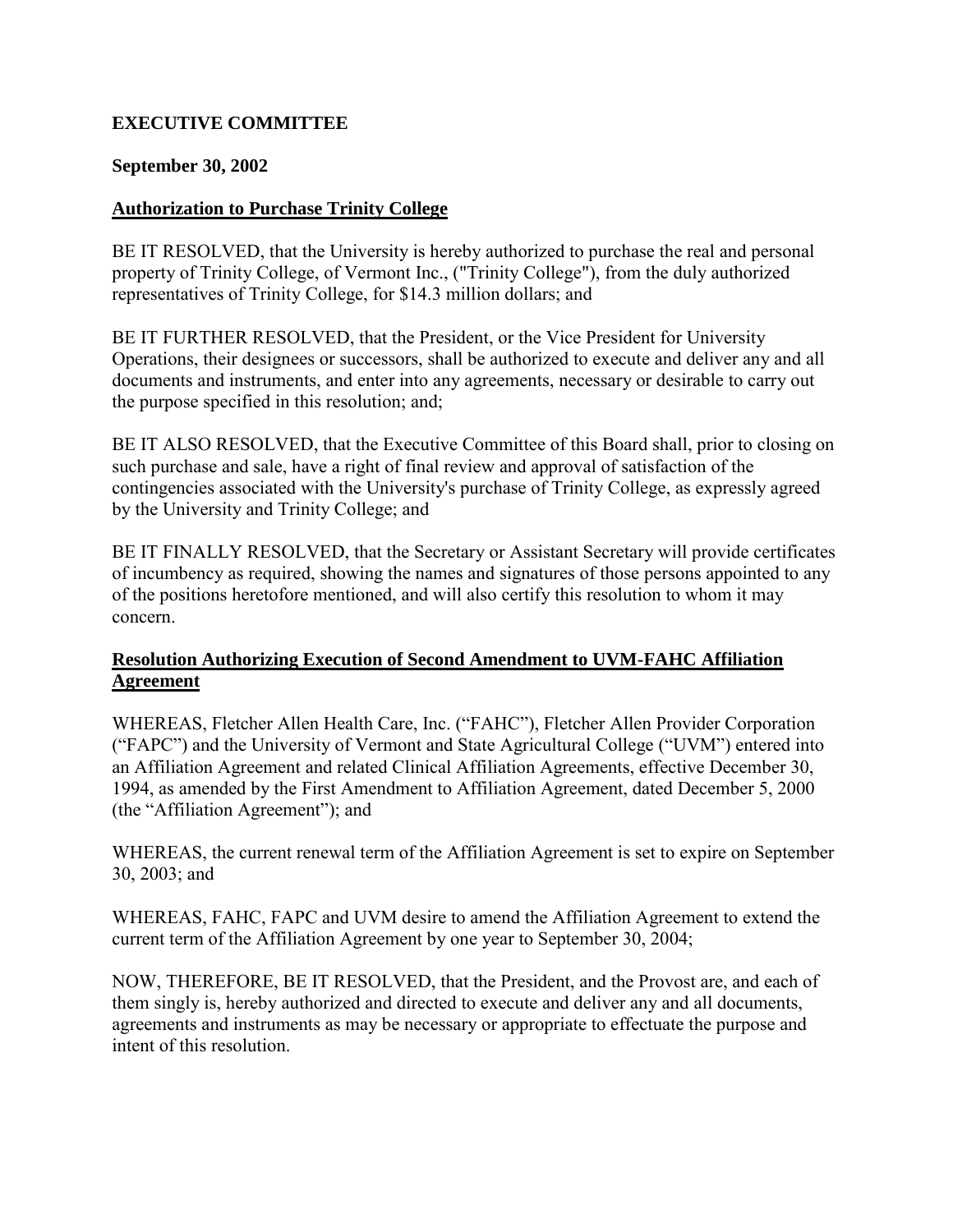## **CONSENT AGENDA**

### **August 17, 2002**

### <span id="page-14-0"></span>**INVESTMENT COMMITTEE**

#### **(1) Establishment of Bank Account**

BE IT RESOLVED, that the President, Provost, Vice President for University Relations and Operations, Controller and/or Treasurer, or any officer holding the above positions on an interim basis, singly is authorized to open commercial checking accounts for the purpose of conducting corporate business.

BE IT FURTHER RESOLVED, that the President, Provost, Vice President for University Relations and Operations, Controller and Treasurer, Assistant Controller for Financial Services, Treasury Management Specialist II, and/or Treasury Management Specialist I, or any officer holding the above positions on an interim basis, singly is authorized to be signatories on these accounts.

#### **(2) Establishment of Brokerage Account**

BE IT RESOLVED, that the President, Provost, Vice President for University Relations and Operations, Controller and/or Treasurer, or any officer holding the above positions on an interim basis, singly is authorized to open/close brokerage accounts for the purpose of conducting corporate business.

BE IT FURTHER RESOLVED, that the President, Provost, Vice President for University Relations and Operations, Controller and Treasurer, Assistant Controller for Financial Services, Treasury Management Specialist II, and/or Treasury Management Specialist I, or any officer holding the above positions on an interim basis, singly is authorized to be signatories on these accounts.

This resolution supersedes all previous authorizations.

#### **(3) Establishment of Account with Penn Security Bank and Trust Company**

BE IT RESOLVED, that in connection with an agreement between the University of Vermont and the Penn Security Bank and Trust Company, whereby that banking institution will serve as the University's vendor for credit card collections, the Vice President for University Relations and Operations, Controller and Treasurer, Assistant Controller for Financial Services, Treasury Management Specialist II, and/or Treasury Management Specialist I, or any officer holding the above positions on an interim basis, singly is authorized to be signatories on that account.

This resolution supersedes all previous authorizations.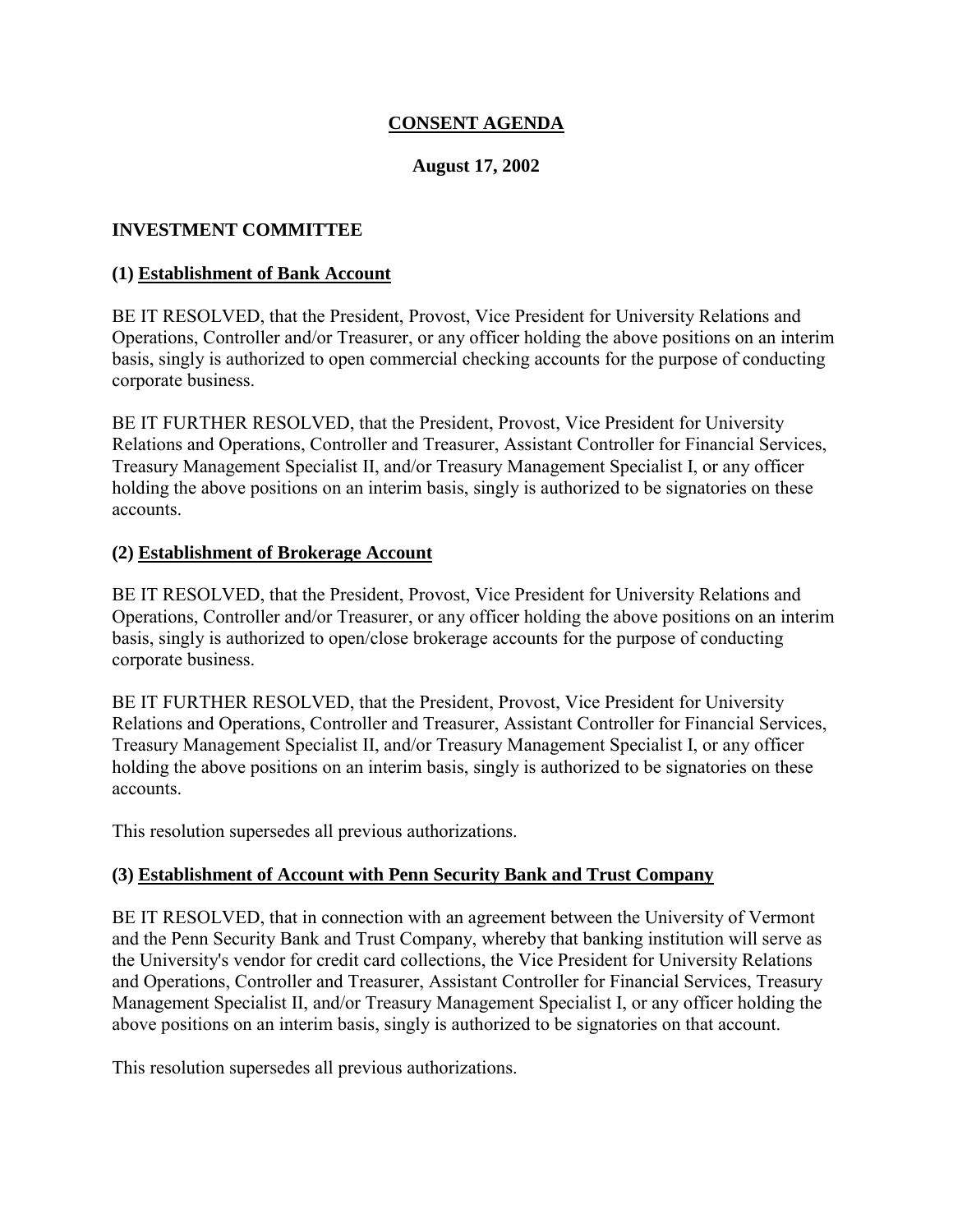## <span id="page-15-0"></span>**(4) Transfers Between Corporate Accounts**

BE IT RESOLVED, that the Board of Trustees hereby authorizes the Vice President for University Relations and Operations, Controller and Treasurer, Assistant Controller for Financial Services, Treasury Management Specialist II, and/or Treasury Management Specialist I, or any officer holding the above positions on an interim basis, to issue telephone instructions to banks for the purpose of conducting University business by making transfers between the University's corporate accounts at banks and the University's accounts at other institutions.

This resolution supersedes all previous authorizations.

## **(5) Signatory Authority - Purchase/Order Checks**

BE IT RESOLVED, that the Board of Trustees hereby authorizes the following officers of the University of Vermont to execute purchase/order checks on behalf of the University: the Controller and Treasurer; Assistant Controller for Financial Services; Treasury Management Specialist II; Treasury Management Specialist I; Director of Purchasing; Purchasing Agent III; Financial Manager and/or Financial Assistant, University Store; or any officer holding the above positions on an interim basis, and further that any officer of this corporation is hereby authorized to certify this resolution to whom it may concern.

This resolution supersedes all previous authorizations.

## **(6) Sponsoring or Co-Sponsoring Shareholder Resolutions**

Any member of the University community may ask that the University become the sponsor or co-sponsor of a shareholder resolution. When such a request is made to the Vice President for University Relations & Operations, he/she shall convene the Committee on Socially Responsible Investing and ask it to study the issue and develop a recommendation for the Investment Committee of the Board of Trustees. The Investment Committee, in turn, will make a recommendation to the Board of Trustees. With regard to sponsoring or co-sponsoring shareholder resolutions, the University shall, with authorization from the Board of Trustees, enter cooperative efforts in association with other institutions of higher education or other shareholder.

### **(7) Proxy Votes and Shareholder Resolutions**

On any particular issue, the Vice President for University Relations & Operations, Treasurer or Treasury Management Specialist II of the University shall commit the proxy votes of the University in accord with specific guidelines developed by the committee on Socially Responsible Investing and approved by the Investment Committee of the Board of Trustees. In the absence of such specific guidelines, except for matters of routine corporate business, the Vice President for University Relations & Operations, Treasurer or Treasury Management Specialist II shall cast an abstaining vote.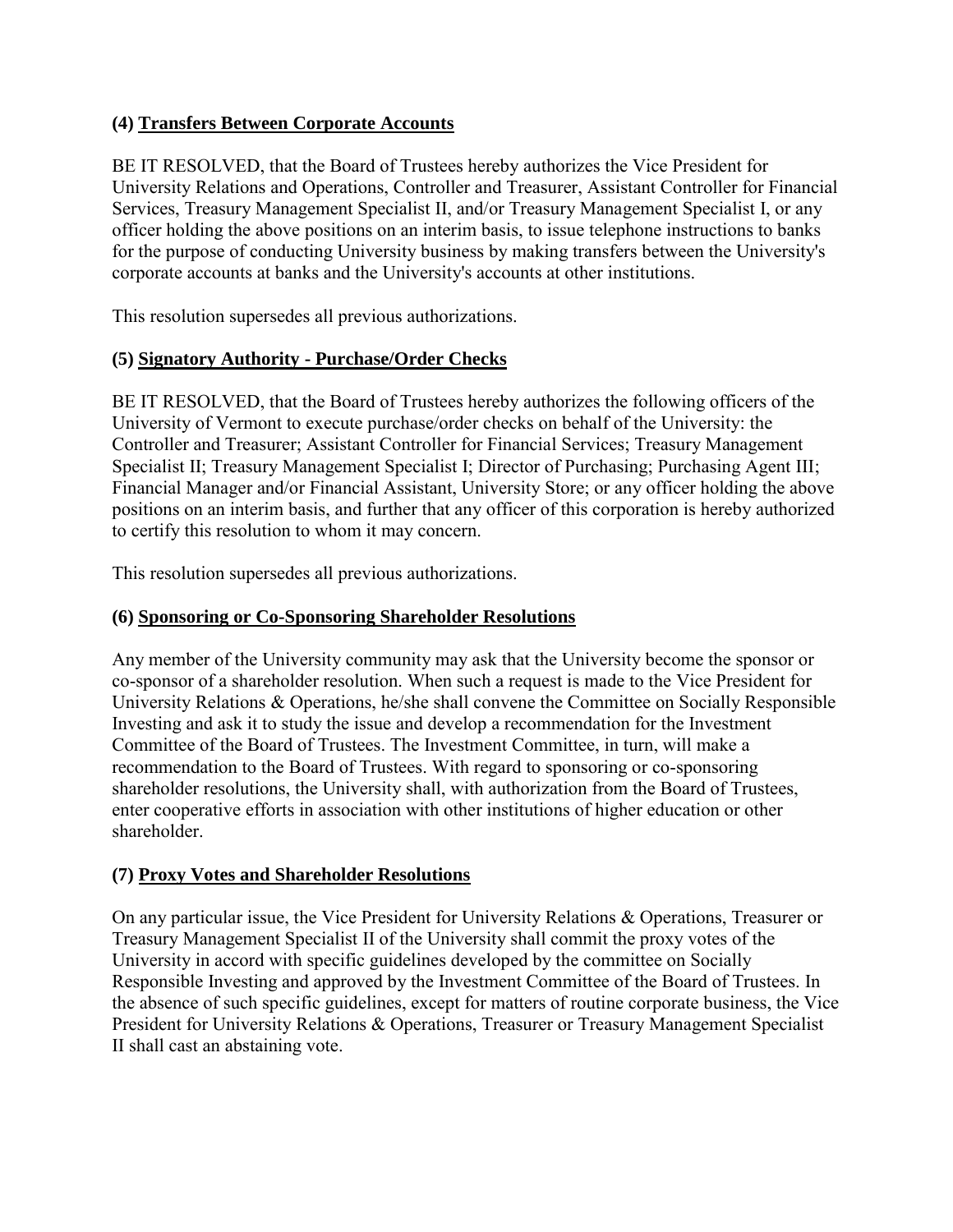<span id="page-16-0"></span>In any instance when such specific guidelines do not exist, the Committee on Socially Responsible Investing may study the issue and develop a recommendation for the Investment Committee of the Board of Trustees.

## **(8) Investment Advisory Services**

BE IT RESOLVED, that the President, Provost, Vice President for University Relations and Operations, Controller and/or Treasurer, or any officer holding the above positions on an interim basis, singly is authorized to enter into a contract with Cambridge Associates, Inc. for the purpose of serving as an investment advisor to the University at a fee of \$111,080 for the period July 1, 2002 to June 30, 2003.

This resolution supersedes all previous authorizations.

# **FACILITIES AND TECHNOLOGIES COMMITTEE**

## **(9) Sale of Property, Town of Fairfax**

WHEREAS, in 1983 the University received from Robert P. Bliss, Jr. and Dorothy K. Bliss a gift of real estate consisting of approximately ten acres of open land in the Town of Fairfax, for resale for the benefit of the University; and

WHEREAS, the University has no educational need for this property;

THEREFORE, BE IT RESOLVED, that the Board of Trustees hereby authorizes the President or Vice President for University Relations and Operations, or their successors, to sell this property and to execute any and all instruments necessary to accomplish that purpose; and

BE IT FURTHER RESOLVED, that the Secretary or Assistant Secretary will provide certificates of incumbency, as required, showing the names and signatures of those persons appointed to any of the positions heretofore mentioned and, further, that any officer of this corporation is hereby authorized to certify this resolution to whom it may concern.

This Resolution supersedes the March 3, 1984, Board Resolution authorizing the sale of this gift property.

## **(10) Given/Rowell Steam Absorption Chillers Revision**

WHEREAS, on May 15, 1999, the Board of Trustees approved the replacement of outdated chillers in the Given Complex and Rowell Building with the installation of steam absorption chillers for the Health Sciences Research Facility (HRSF) for a cost not to exceed \$3,000,000 from 1998 Bond Issue proceeds; and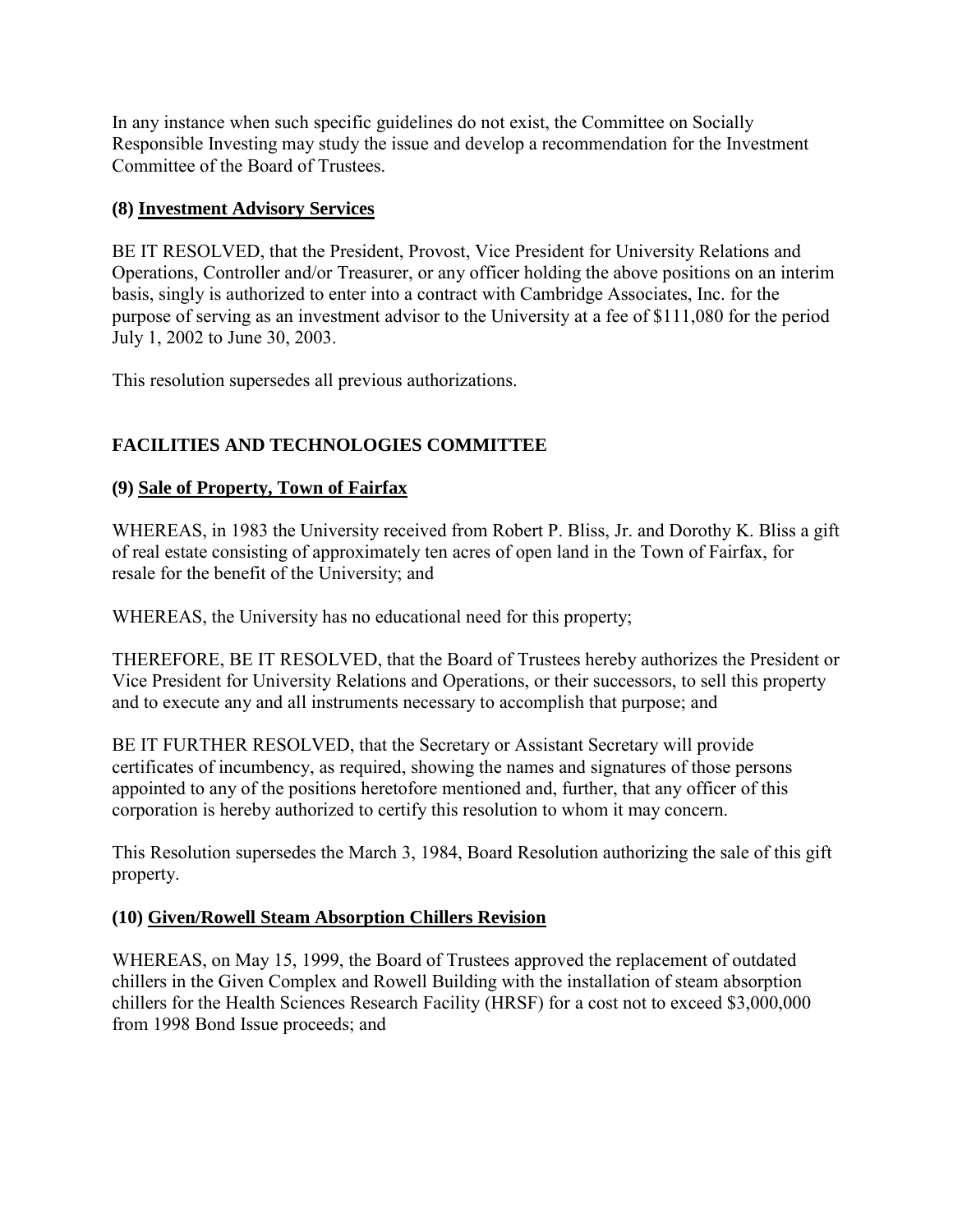<span id="page-17-0"></span>WHEREAS, additional associated work on the replacement of the steam line leading to HRSF was authorized as an Energy project, to be funded by \$500,000 of the 1998 Bond Issue proceeds earmarked for Energy projects; and

WHEREAS, both projects have been successfully completed, both have been financed by the 1998 Bond Issue, and the combined projects appear in the University's financial accounting system as a single project accomplished at a cost of \$3,500,000;

THEREFORE, BE IT RESOLVED, that the Board hereby approves the expenditure of \$3,500,000 from the 1998 Bond Issue proceeds to accomplish the installation of both the steam absorption chillers and the steam supply line for the Health Sciences Research Facility; and

BE IT FURTHER RESOLVED, that any officer of this corporation is hereby authorized to certify this resolution to whom it may concern.

## **(11) Renovations to Given Building Plaza**

WHEREAS, on August 19, 2000, the Board of Trustees approved the "Authorization for the Education Center Agreement" for expenditures not to exceed a total of \$9,500,000; and

WHEREAS, one of the provisions included in that document, identified as Section 7.5, "Optional Renovations to Given Building," contemplates the design and construction of renovations to the Given Building to house the Dana Medical Library during construction of the Education Center project; and

WHEREAS, architectural renderings of the design were presented to the Board's Facilities and Technologies Committee on October 13, 2000; and

WHEREAS, the Given Building has now been renovated to house the Dana Medical Library, with the work funded by \$3,000,000 available for that purpose;

THEREFORE BE IT RESOLVED, that the Board hereby approves the expenditure of the amount of \$3,000,000 for the construction of the temporary Dana Medical Library in the Given Building; and

BE IT FURTHER RESOLVED, that any officer of this corporation is hereby authorized to certify this resolution to whom it may concern.

## **ACADEMIC & STUDENT PROGRAMS COMMITTEE**

### **(12) Approval to Establish the Bachelor of Science Degree in Environmental Engineering**

RESOLVED, that the Board of Trustees approves to establish the Bachelor of Science Degree in Environmental Engineering as approved by the Provost and President on July 2, 2002.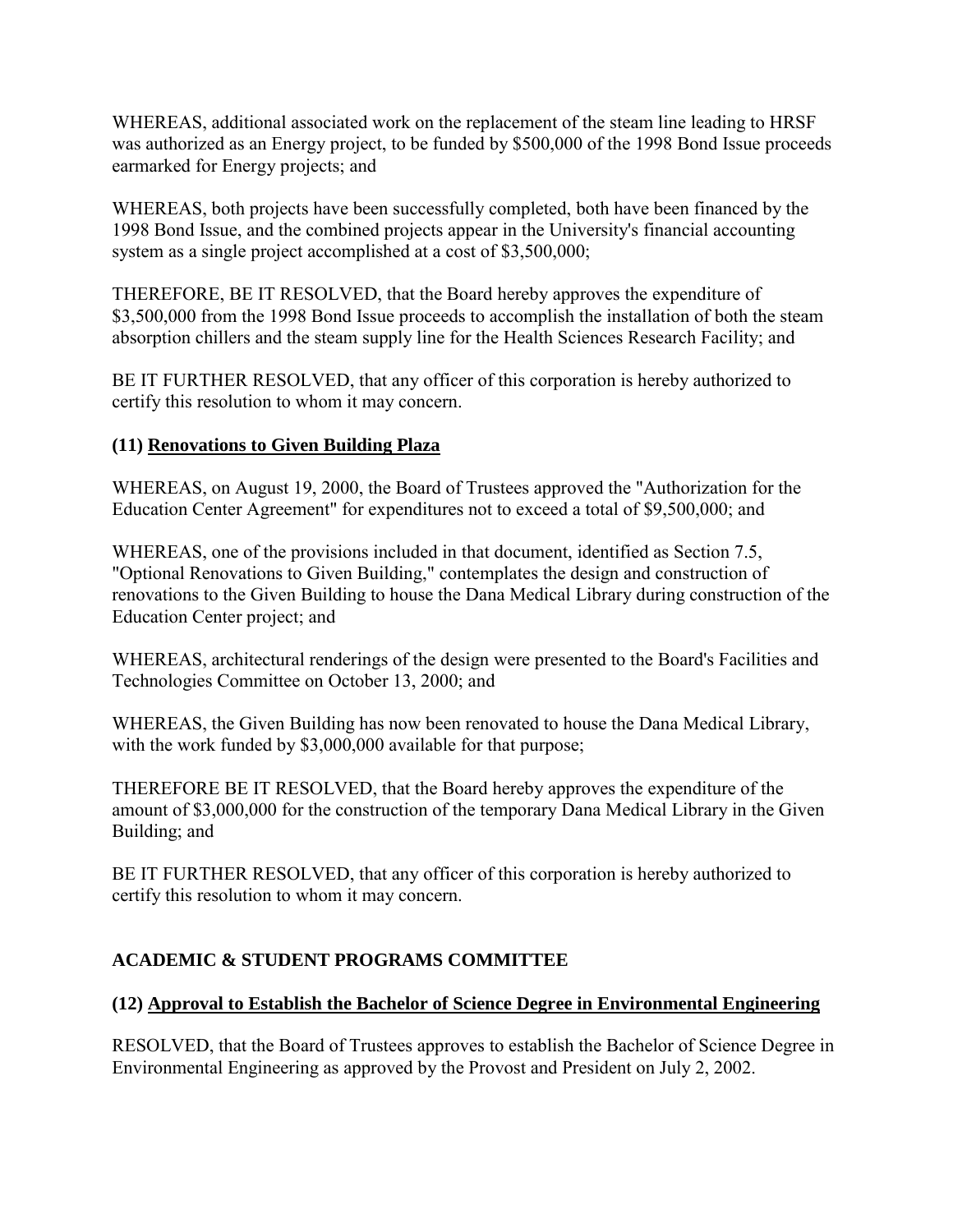## <span id="page-18-0"></span>**(13) Approval to Establish the Bachelor of Science Degree in Biochemistry**

RESOLVED, that the Board of Trustees approves to establish the Bachelor of Science Degree in Biochemistry as approved by the Provost on June 26, 2002 and President on July 18, 2002.

## **FINANCE AND BUDGET COMMITTEE**

## **(14) Acceptance of Gifts and Grants**

RESOLVED, that the Board of Trustees hereby accepts gifts in the amount of \$3,490,170.12 for the period April 1, 2002 through June 30, 2002 and grants and contracts in the amount of \$29,819,578 for the period March 1, 2002 through June 30, 2002.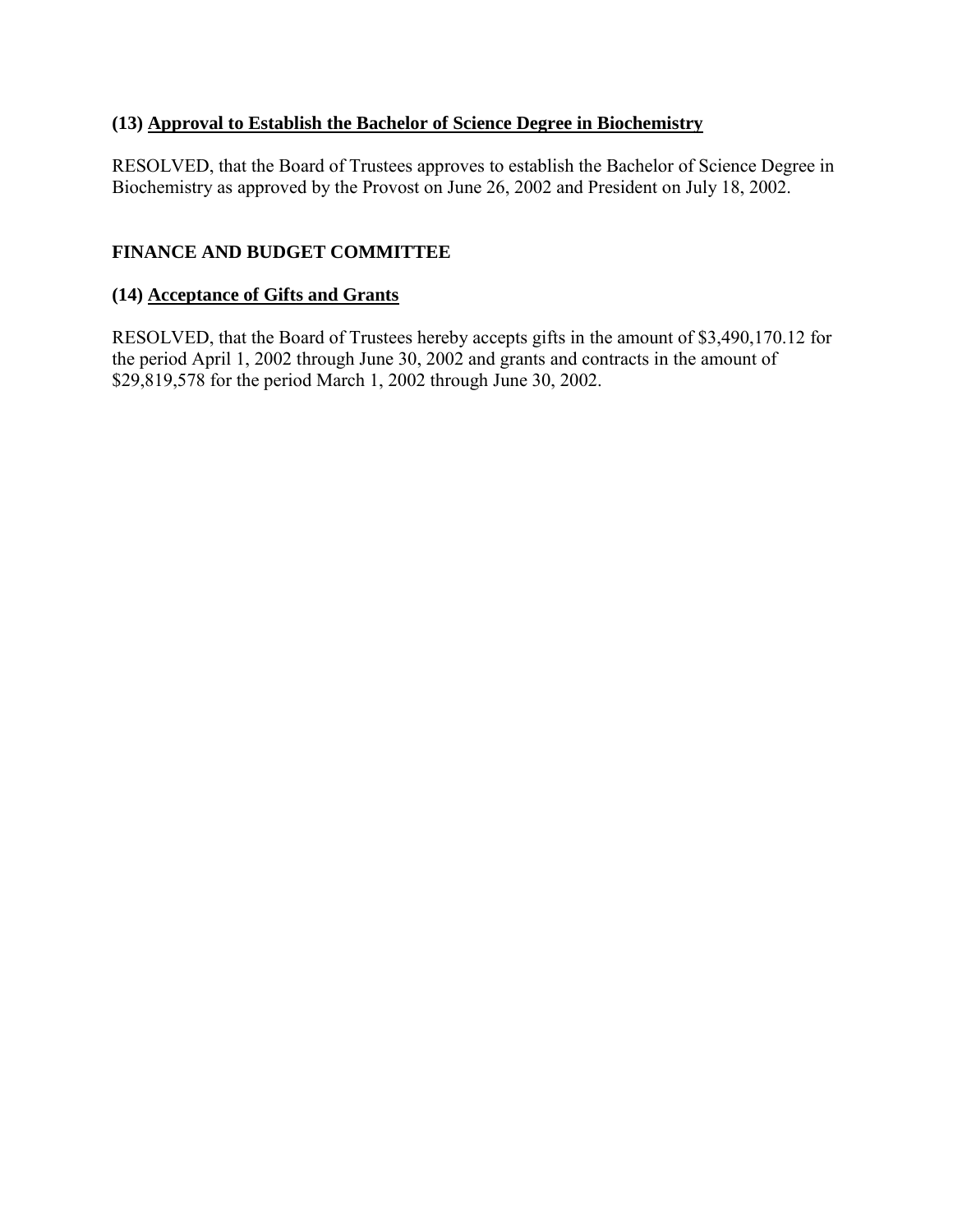## **CONSENT AGENDA**

## **May 11, 2002**

## <span id="page-19-0"></span>**COMMITTEE OF THE WHOLE**

### **(1) Resolution to Re-Constitute Subcommittee on Health Education as** *ad hoc* **Committee on Health Education**

WHEREAS, the Subcommittee on Health Education may benefit from the service of members from more than one Committee of this Board;

BE IT RESOLVED, that the Subcommittee on Health Education shall be reconstituted as the *ad hoc* Committee on Health Education, and operate pursuant to the attached charge, which is hereby adopted and incorporated by reference.

### **(2) Resolution to Clarify Committee Status**

RESOLVED, that the Committee on Socially Responsible Investing shall be referenced as such and operate in accordance with the *University Procedures Regarding Socially Responsible Investing and Shareholder Resolutions* adopted by the Board on February 5, 1995, and its *Policy Statement on Moral, Social and Ethical Considerations in Investment and Shareholder Resolutions,* adopted by the Board on February 5, 1993.

#### **(3) Resolution Delegating General Signatory Authority**

RESOLVED, that the President, Provost, and Vice President for University Operations *ex officio,*  and officials who serve in such capacities on an Acting or Interim basis have general signatory authority for agreements binding the University of Vermont and State Agricultural College; and

BE IT FURTHER RESOLVED, that the Secretary or Assistant Secretary of the Board will provide certificates of incumbency as required, showing the names and signatures of persons so appointed; and

BE IT FINALLY RESOLVED, this resolution supersedes all previous authorizations on this subject.

### **INVESTMENT COMMITTEE**

#### **(4) Investment Advisory Services**

BE IT RESOLVED, that the President, Provost, Vice President for University Relations and Operations, Controller and/or Treasurer, or any officer holding the above positions on an interim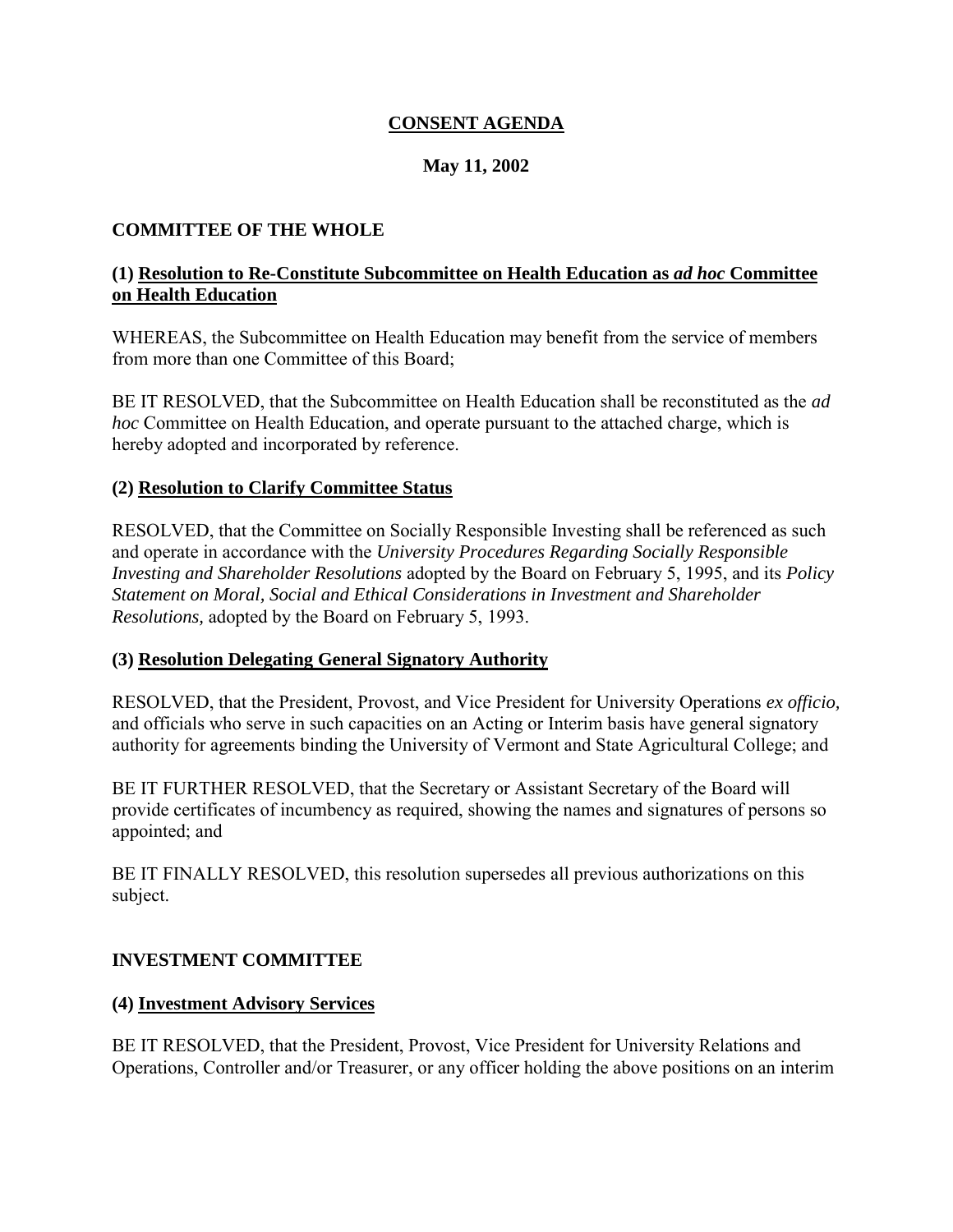<span id="page-20-0"></span>basis, singly is authorized to enter into a contract with Cambridge Associates, Inc. for the purpose of serving as an investment advisor to the University for the period July 1, 2002 through June 30, 2003, at a fee to be determined by a subcommittee of the Investment Committee, appointed by the Chairperson of that committee, and not to exceed \$114,900.

BE IT FURTHER RESOLVED that the Investment Committee shall issue a Request for Proposals for investment advisory services for the period July 1, 2003 through June 30, 2004. This resolution supersedes all previous authorizations.

## **(5) Sale of Securities**

BE IT RESOLVED, that the Board of Trustees hereby authorizes only the following officers to sell securities received as contributions to the University: President, Provost, Vice President for University Relations and Operations, Controller and Treasurer, Assistant Controller for Financial Services, or any officer holding the above positions on an interim basis.

BE IT FURTHER RESOLVED, that the President, Provost, Vice President for University Relations and Operations, Controller and Treasurer, Assistant Controller for Financial Services, or any officer holding the above positions on an interim basis, singly is authorized to execute any and all instruments necessary, proper, and desirable for that purpose; and further that any officer of this Corporation is hereby authorized to certify this resolution to whom it may concern.

This resolution supersedes all previous authorizations.

# **FACILITIES AND TECHNOLOGIES COMMITTEE**

### **(6) Student Commons Planning Resolution**

WHEREAS, the University of Vermont's Strategic Action Plan identifies "enhancing the student experience" as a priority for the institution; and

WHEREAS, UVM will initiate formulation of a campus-wide master plan that will include the planning and siting of a new Student Commons and the identification of future use of the Billings Center;

THEREFORE, BE IT RESOLVED, that the President, Provost, and Vice President for University Relations and Operations, or their successors or designees, are hereby authorized to select and retain an architect to proceed with program planning, preliminary design, and financial projections at a cost initially not to exceed \$250,000; and

BE IT FURTHER RESOLVED, that at its August meeting the Board of Trustees will be presented with a comprehensive process and timeline for project review and approval, to include the appointment of a University-based advisory committee and a Trustee ad-hoc task force; and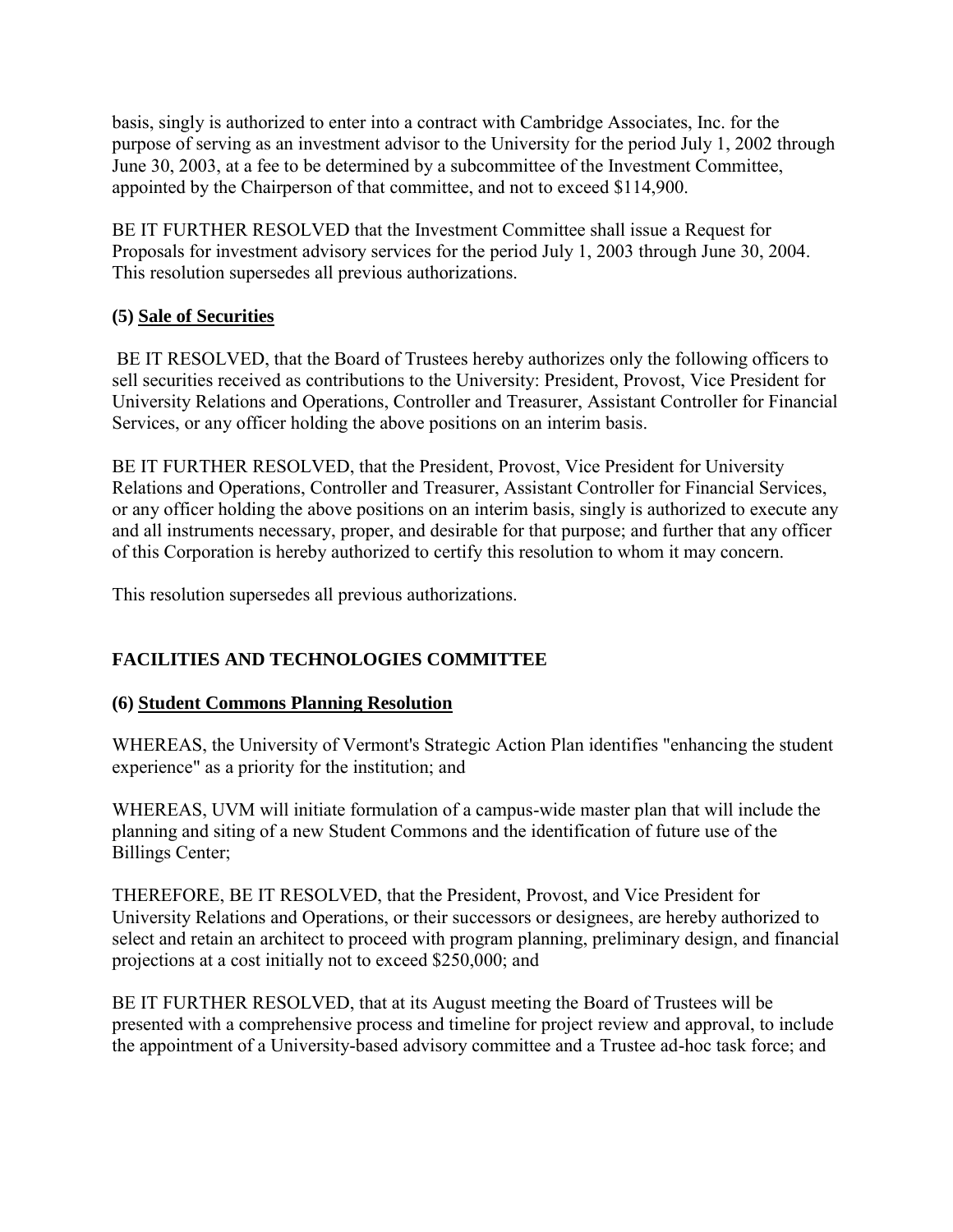<span id="page-21-0"></span>BE IT FURTHER RESOLVED, that the final project, scope, cost, and financing will be brought forward in total for Board consideration at a future date.

BE IT FURTHER RESOLVED, that the Secretary or Assistant Secretary will provide certificates of incumbency, as required, showing the names and signatures of those persons appointed to any of the positions heretofore mentioned and, further, that any officer of this corporation is hereby authorized to certify this resolution to whom it may concern.

## **(7) Student Apartment Project Scope Revision Resolution**

WHEREAS, this Board in prior resolutions recognized that quality housing is essential to the recruitment, retention and well-being of its students; and

WHEREAS, by resolution of October 20, 2001, this Board authorized the administration to enter into an agreement with a project development and/or management company for the purpose of managing the design, construction and operation of a proposed student housing project on Redstone Campus ("project"); and

WHEREAS, after due diligence, the administration determined that, in light of revised project financing plans, the University should retain project ownership and principal project development and oversight responsibility in view of project cost and other considerations; and

WHEREAS, \$16,040,000 has been included in the proposed FY02 General Obligation Bond Issuance toward capital costs related to this project, contingent upon the Board of Trustees approval;

NOW THEREFORE BE IT RESOLVED, that the President, Provost and Vice President for University Relations and Operations, the interim incumbents of such offices, or their successors, are hereby authorized to enter into agreements necessary or desirable to effect completion of the design and construction of the project at a total project cost not to exceed \$16,040,000; and

BE IT ALSO RESOLVED, that project continuation and completion shall be subject the availability of adequate project financing, including Board authorization of the FY02 General Bond Issuance, and the securing of all necessary land use and related permits; and

BE IT FURTHER RESOLVED, that any and each of the above-mentioned officials is hereby authorized to enter into agreements as necessary and desirable to facilitate the effective operation and management of the project; and

BE IT FINALLY RESOLVED, that the Secretary or Assistant Secretary will provide certificates of incumbency as required, showing the names and signatures of those persons appointed to any of the positions above-mentioned and, further, that any officer of this corporation is hereby authorized to certify this resolution to whom it may concern.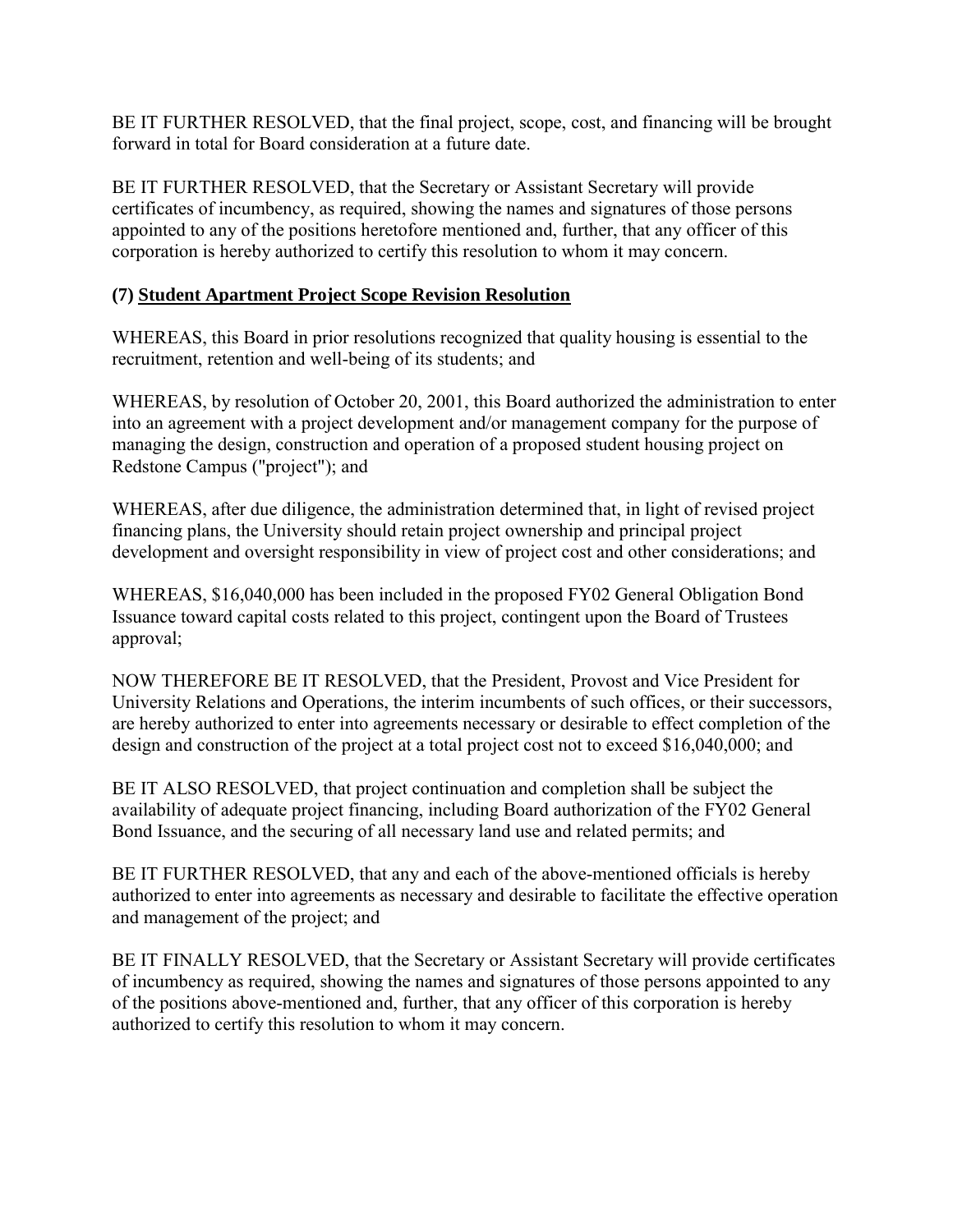## <span id="page-22-0"></span>**(8) New Residence Hall Complex Resolution**

WHEREAS, the University administration seeks to develop a student housing project at University Heights to accommodate up to 600 students; and

WHEREAS, \$38,000,000 has been included in the proposed FY'02 General Obligation Bond Issue toward the capital costs of this project; and

THEREFORE, BE IT RESOLVED, that the President, Provost, and Vice President for University Relations and Operations ("Vice President"), or their successors or designees, are hereby authorized to execute any and all contracts and documents necessary to undertake the design and construction of a new residence hall complex at a total project cost not to exceed \$38,000,000; and

BE IT FURTHER RESOLVED, that this approval is contingent upon the Board of Trustees authorizing the FY'02 General Obligation Bond Issue; and

BE IT FURTHER RESOLVED, that the Secretary or Assistant Secretary will provide certificates of incumbency, as required, showing the names and signatures of those persons appointed to any of the positions heretofore mentioned and, further that any officer of this corporation is hereby authorized to certify this resolution to whom it may concern.

## **(9) Living and Learning Residence Halls Renovation Resolution**

WHEREAS, the Living and Learning residence halls are in need of renovation; and

WHEREAS, \$24,200,000 has been included in the proposed FY'02 General Obligation Bond Issue toward the capital costs of this project; and

THEREFORE, BE IT RESOLVED, that the President, Provost, and Vice President for University Relations and Operations ("Vice President"), or their successors or designees, are hereby authorized to execute any and all contracts and documents necessary to undertake the design and renovation of the Living and Learning residence halls at a total project cost not to exceed \$24,200,000; and

BE IT FURTHER RESOLVED, that this approval is contingent upon the Board of Trustees authorizing the FY'02 General Obligation Bond Issue; and

BE IT FURTHER RESOLVED, that the Secretary or Assistant Secretary will provide certificates of incumbency, as required, showing the names and signatures of those persons appointed to any of the positions heretofore mentioned and, further that any officer of this corporation is hereby authorized to certify this resolution to whom it may concern.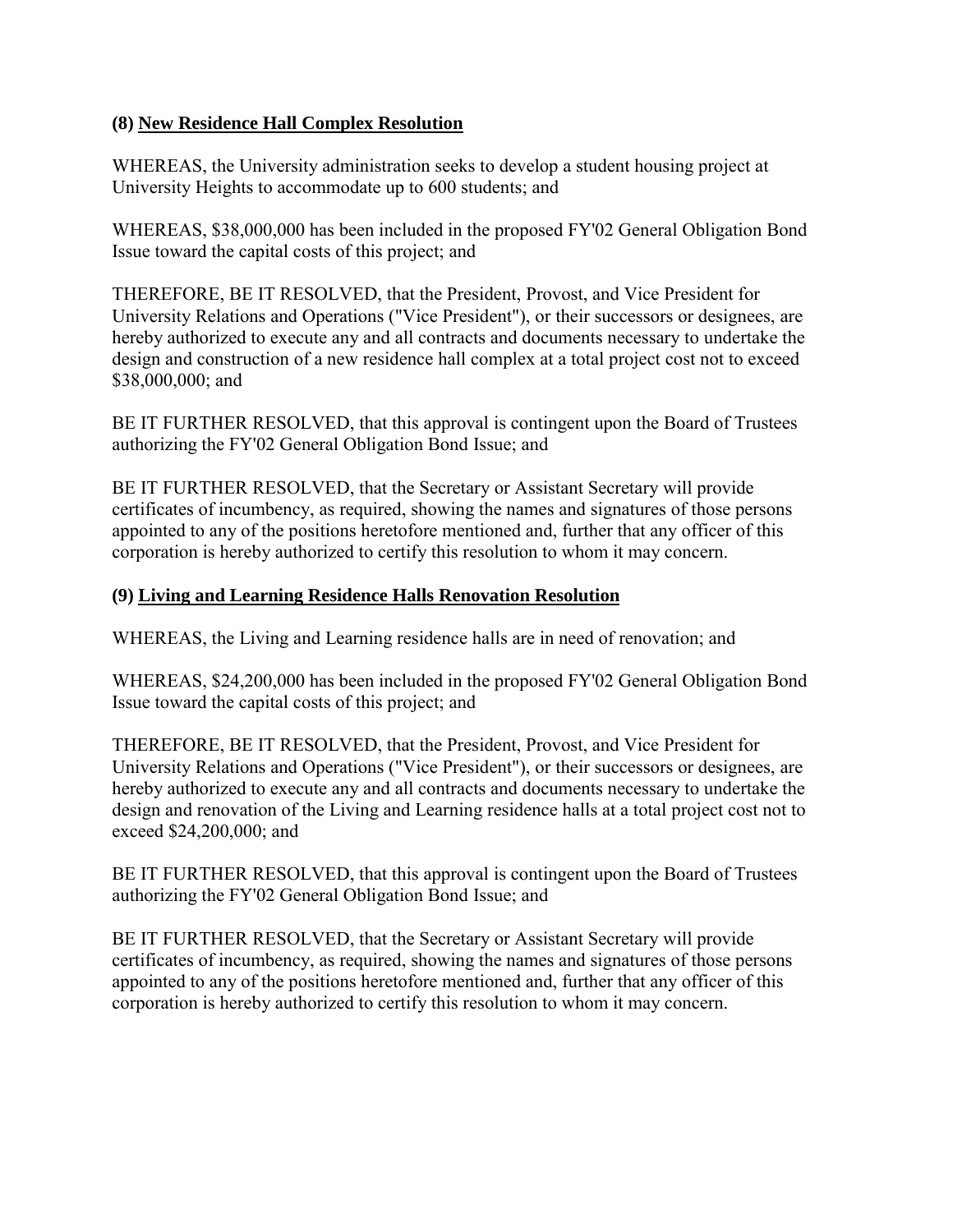### <span id="page-23-0"></span>**(10) Family Student Housing Resolution**

WHEREAS, the Family Student Housing known as the County and Ethan Allen Apartments are in need of renovation and rehabilitation; and

WHEREAS, \$7,570,000 has been included in the proposed FY'02 General Obligation Bond Issue toward the capital costs of this project; and

THEREFORE, BE IT RESOLVED, that the President, Provost, and Vice President for University Relations and Operations ("Vice President"), or their successors or designees, are hereby authorized to execute any and all contracts and documents necessary to undertake the design and renovation of the County and Ethan Allen Apartments at a total project cost not to exceed \$7,570,000; and

BE IT FURTHER RESOLVED, that this approval is contingent upon the Board of Trustees authorizing the FY'02 General Obligation Bond Issue; and

BE IT FURTHER RESOLVED, that the Secretary or Assistant Secretary will provide certificates of incumbency, as required, showing the names and signatures of those persons appointed to any of the positions heretofore mentioned and, further that any officer of this corporation is hereby authorized to certify this resolution to whom it may concern.

### **(11) Perkins Geology Resolution**

WHEREAS, the Perkins Building is in need of renovation and rehabilitation; and

WHEREAS, a plan has been developed to demolish the northernmost wings, renovate the main building, and construct additional space at the Perkins Building to meet the current and future needs of the Geology Department; and

WHEREAS, the General Assembly of the State of Vermont appropriated in its FY '00 and FY '01 capital budgets a total of \$4,615,000 towards the Perkins project; and

WHEREAS, \$5,445,000 has been included in the proposed FY '02 General Obligation Bond Issue for this project;

THEREFORE, BE IT RESOLVED, that the President, Provost, and Vice President for University Relations and Operations, or their successors or designees, are hereby authorized to proceed with partial demolition, renovation, and new construction at the Perkins Building, and to execute any and all instruments necessary to accomplish this purpose at a total project cost not to exceed \$10,060,000; and,

BE IT FURTHER RESOLVED, that this approval is contingent upon the Board of Trustees authorizing the FY '02 General Obligation Bond Issue; and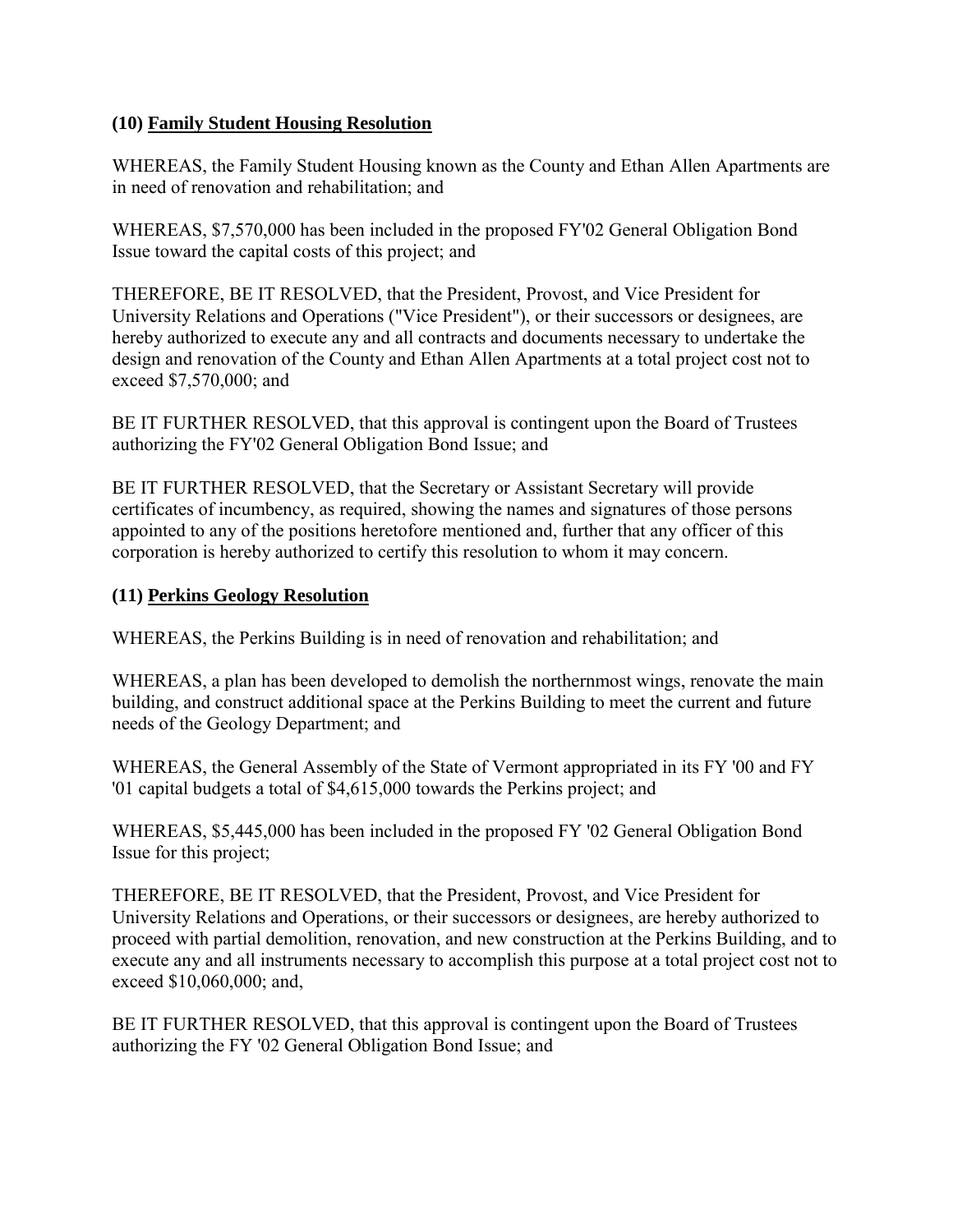<span id="page-24-0"></span>BE IT FURTHER RESOLVED, that the Secretary or Assistant Secretary will provide certificates of incumbency, as required, showing the names and signatures of those persons appointed to any of the positions heretofore mentioned and, further, that any officer of this corporation is hereby authorized to certify this resolution to whom it may concern.

# **ACADEMIC & STUDENT PROGRAMS COMMITTEE**

## **(12) Authorization of President to Award Degrees**

RESOLVED, that the Board authorizes the President or his designee to award degrees to those students who are certified by their deans as having completed degree requirements and recommended by the Faculty Senate for the award of degrees at its May 16, 2002, meeting.

## **(13) Approval of Appointment of William "Breck" Bowden to the Genevieve Patrick Chair**

RESOLVED, that the Board of Trustees approves the appointment of William "Breck" Bowden to the Genevieve Patrick Chair.

## **(14) Approval of Appointment of William E. Mann to the Marsh Professorship of Intellectual and Moral Philosophy**

RESOLVED, that the Board of Trustees approves the appointment of William E. Mann to the Marsh Professorship of Intellectual and Moral Philosophy.

## **(15) Approval of Appointment of Steven R. Shackford as the first Stanley S. Fieber, M.D. '48 Chair in Surgery**

RESOLVED, that the Board of Trustees approves the appointment of Steven R. Shackford as the first Stanley S. Fieber, M.D. '48 Chair in Surgery.

### **(16) Approval of Appointment of Robert Costanza as the Gund Professor of Ecological Economics**

RESOLVED, that the Board of Trustees approves the appointment of Robert Costanza, as the Gund Professor of Ecological Economics, pending completion of the tenure review.

### **(17) Approval of Appointment of Mark Phillippe as the second John Van Sicklen Maeck, M.D. Chair in Obstetrics and Gynecology**

RESOLVED, that the Board of Trustees approves the appointment of Mark Phillippe as the second John Van Sicklen Maeck, M.D. Chair in Obstetrics and Gynecology.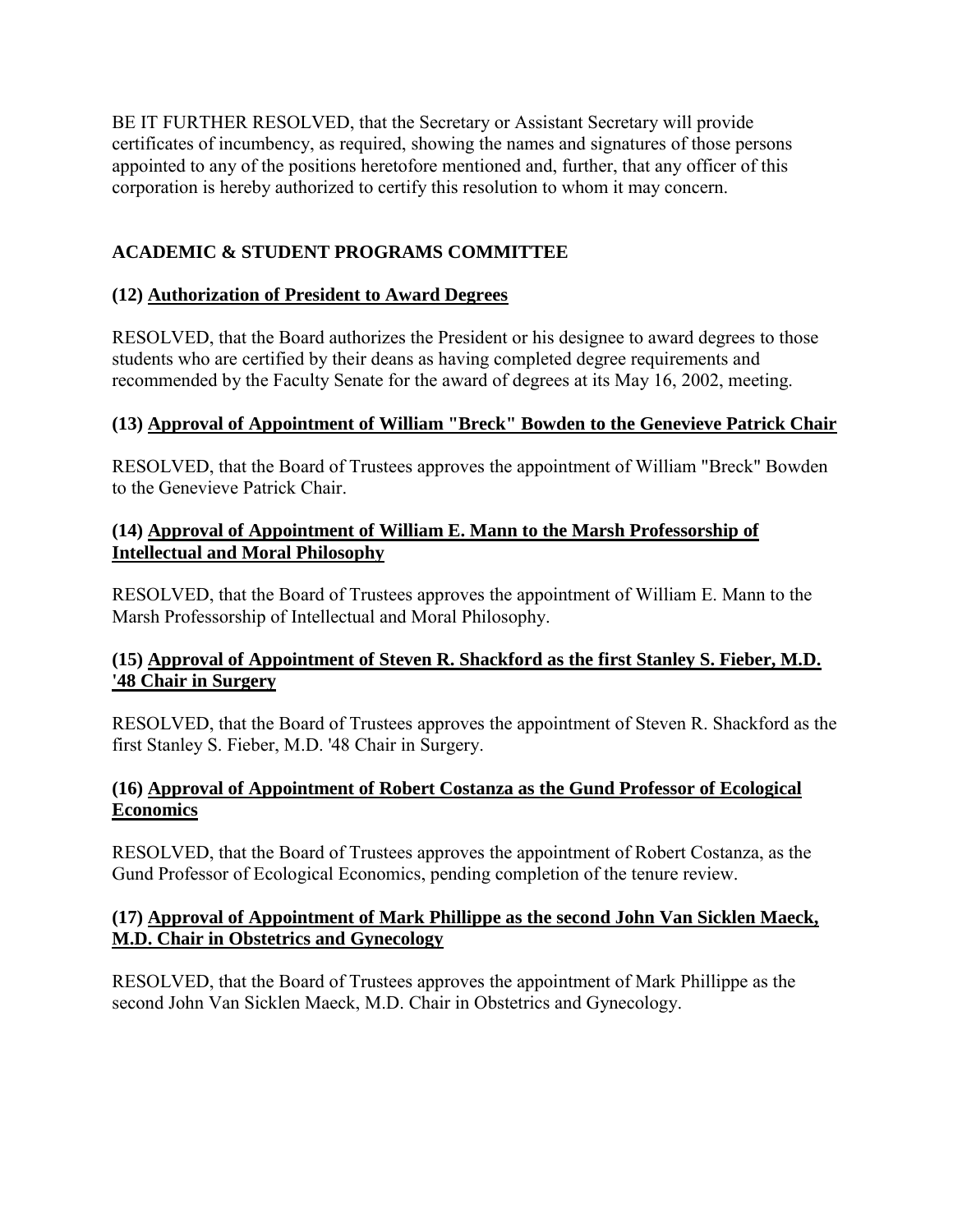## <span id="page-25-0"></span>**(18) Approval of the Consolidation of School of Nursing and School of Allied Health Sciences into the College of Nursing and Health Sciences**

RESOLVED, that the Board of Trustees approves the consolidation of School of Nursing and School of Allied Health Sciences into the College of Nursing and Health Sciences.

# **FINANCE AND BUDGET COMMITTEE**

## **(19) Acceptance of Gifts and Grants**

RESOLVED, that the Board of Trustees hereby accepts gifts in the amount of \$2,491,288.79 for the period January 1, 2002 through March 31, 2002 and grants and contracts in the amount of \$20,488,299 for the period December 1, 2001 through February 28, 2002.

## **(20) Fiscal Year 2003 Budget Premises: General University**

RESOLVED, that the Board of Trustees hereby approves the budget premises for Fiscal Year 2003 which lead to a General Fund operating budget for the University of \$172,064,000, and authorizes the Interim President to proceed with detailed budget preparation in accordance with these premises.

RESOLVED, that if the General State Appropriation for the University increases at a rate greater than 2.5%, the General Fund operating budget previously approved by this Board shall be adjusted to accommodate the associated increase.

## **(21) Capital Campaign Expenditures**

RESOLVED, that the Board of Trustees hereby authorizes the Office of Development and Alumni Relations to expend up to an additional \$1.9 million in FY 2003 related to the implementation of the university's comprehensive campaign.

## **(22) Tuition Charges for Fiscal Year 2003**

RESOLVED, that the Board of Trustees hereby approves increases in the following tuition rates effective with the 2002-2003 academic year:

- a. In-state tuition from \$8,040 to \$8,320 per year, or \$347 per credit hour.
- b. Out-of-state tuition from \$20,100 to \$20,810 per year, or \$867 per credit hour.
- c. Medical student in-state tuition from \$20,520 to \$21,140 per year for first-year students; from \$20,420 to \$21,030 for second-year students; from \$20,020 to \$20,930 for third-year students; and from \$19,540 to \$20,530 for fourth-year students. Medical student out-of-area tuition from \$35,900 to \$36,990 per year for first-year students; from \$35,740 to \$36,800 for second-year students; from \$35,060 to \$36,630 for third-year students; and from \$34,220 to \$35,930 for fourth-year students.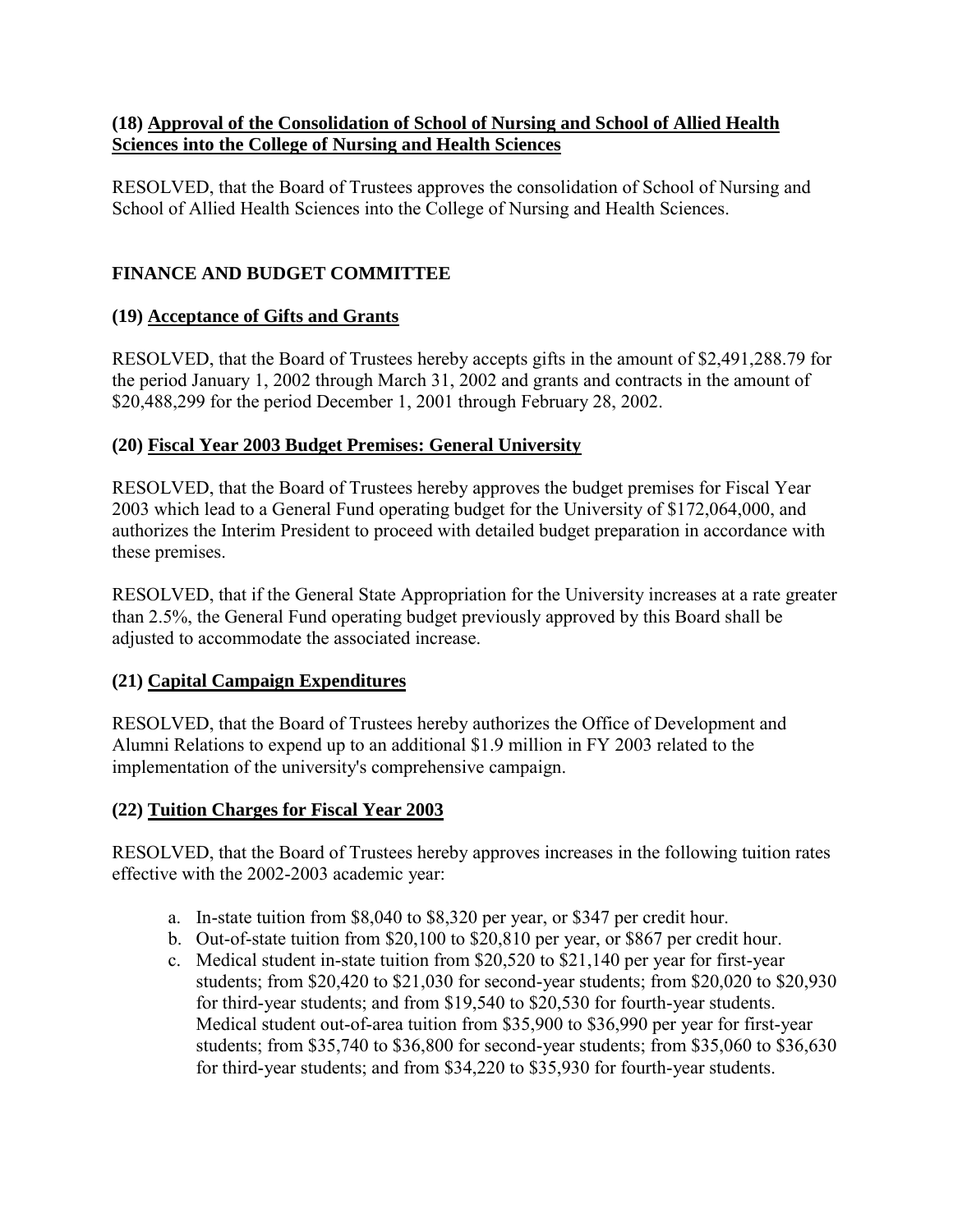### <span id="page-26-0"></span>**(23) Room and Meal Plan Rates, Fiscal Year 2003**

RESOLVED, that the Board of Trustees hereby approves room and meal plan rates for Fiscal Year 2003 as follows:

| Single room       | \$4,840 |
|-------------------|---------|
| Double room       | \$4,232 |
| Triple room       | \$3,410 |
| Light meal plan   | \$1,700 |
| Average meal plan | \$2,146 |
| Full meal plan    | \$2,402 |

#### **(24) Fees for Fiscal Year 2003**

RESOLVED, that the Board of Trustees approves increases to student fees from \$625 to \$674 effective with the 2002-2003 academic year.

#### **(25) Fiscal Year 2003 Operating Budget: Morgan Horse Farm**

RESOLVED, that the Board of Trustees approves the recommended operating budget for the Morgan Horse Farm for Fiscal Year 2003 in the amount of \$371,001.

#### **(26) Bond Financing**

A RESOLUTION OF THE BOARD OF TRUSTEES OF THE UNIVERSITY OF VERMONT AND STATE AGRICULTURAL COLLEGE AUTHORIZING THE APPROVAL, EXECUTION AND DELIVERY OF VARIOUS DOCUMENTS IN CONNECTION WITH THE ISSUANCE OF THE UNIVERSITY OF VERMONT AND STATE AGRICULTURAL COLLEGE GENERAL OBLIGATION BONDS, SERIES 2002; PROVIDING FOR THE SALE OF SAID BONDS; SETTING FORTH THE TERMS AND CONDITIONS UPON WHICH SAID BONDS ARE TO BE ISSUED; AND PROVIDING FOR CERTAIN OTHER MATTERS IN CONNECTION WITH THE ISSUANCE, SALE AND DELIVERY OF SAID BONDS.

WHEREAS, The University of Vermont and State Agricultural College (the "University") is organized and existing as a body corporate which is recognized and utilized as an instrumentality of the State of Vermont for providing public higher education under Act No. 83, approved November 9, 1865, as amended and supplemented by Act No. 67, approved February 21, 1917, Act No. 40, approved March 19, 1925, Act No. 66, approved March 16, 1955, and Act No. 49, approved April 20, 1977, of the Laws of Vermont (collectively, the "Act"); and

 WHEREAS, the University is governed by a Board of Trustees (the "Board") and, under the Act, may authorize the issuance of bonds by the University; and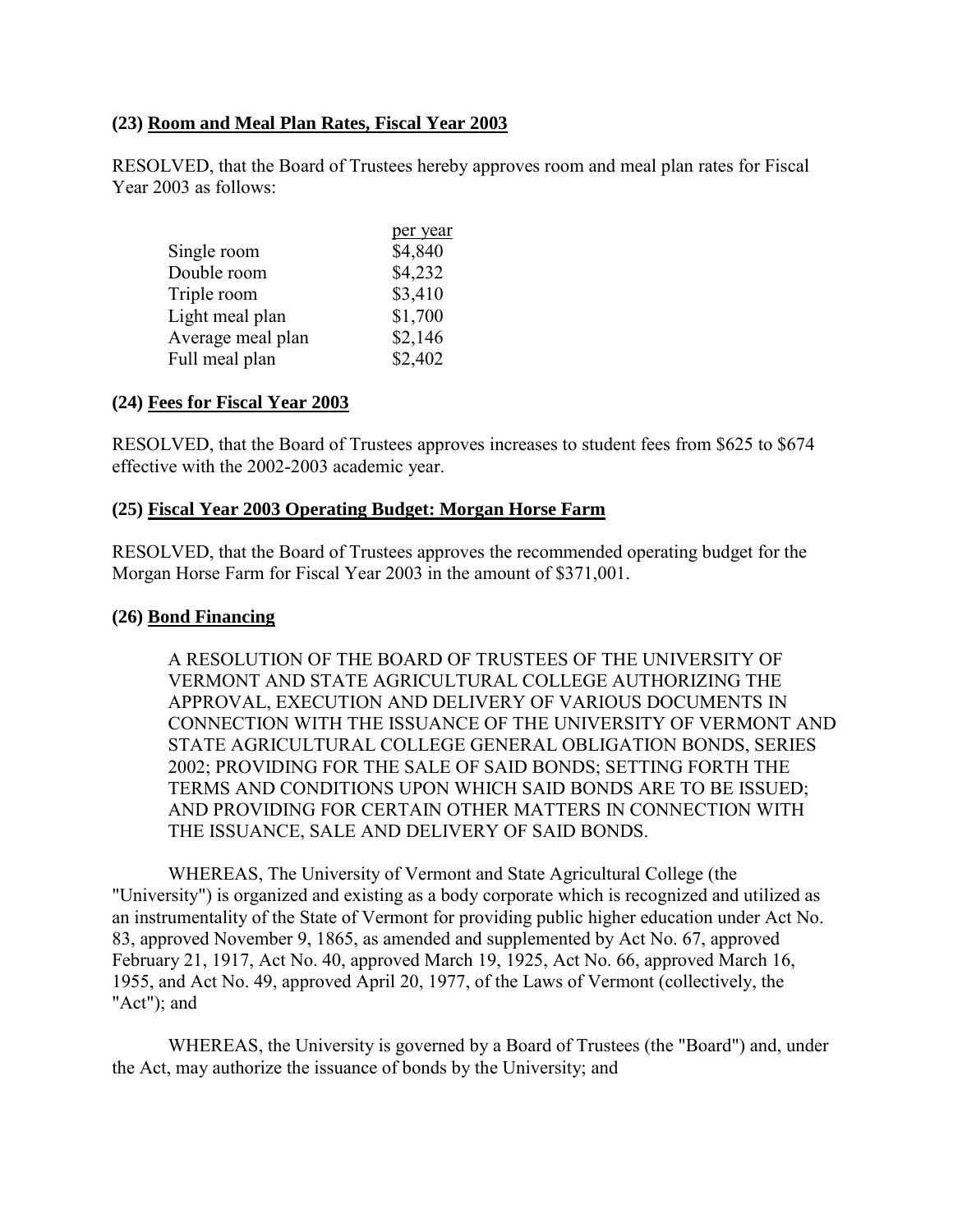WHEREAS, the University has determined to issue its General Obligation Bonds, Series 2002 (the "Series 2002 Bonds") in an aggregate initial principal amount not to exceed \$120,000,000 to provide funds to finance the costs of capital improvements to, and rehabilitation of certain buildings of, the University's campus (the "Project") and to provide funds to refund certain outstanding bonds of the University; and

WHEREAS, the University has issued its General Obligation Bonds, Series 1990 (the "Series 1990 Bonds") pursuant to the terms of an Indenture dated as of February 1, 1990 (the "Trust Indenture") between the University and the Banknorth, N.A. (as successor to The Howard Bank, N.A.), as trustee (the "Trustee"), and has issued its General Obligation Bonds, Series 1998 (the "Series 1998 Bonds") pursuant to the Trust Indenture as amended and supplemented by a Series 1998 and First Supplemental Indenture (the "First Supplemental Indenture"; the Trust Indenture as amended by the First Supplemental Indenture, the "Indenture") between the University and the Trustee, and proposes to issue the Series 2002 Bonds on a parity with the Series 1990 Bonds and Series 1998 Bonds pursuant to the terms of the Indenture and a Series 2002 and Second Supplemental Indenture thereto (the "Second Supplemental Indenture") between the University and the Trustee; and

 WHEREAS, the University desires to execute and deliver a Bond Purchase Agreement (the "Bond Purchase Agreement") between the University and Salomon Smith Barney Inc. as representative of itself and other underwriters (the "Underwriters"), pursuant to which the University will sell the Series 2002 Bonds to the Underwriters in accordance with the terms and conditions set forth therein; and

 WHEREAS, in connection with the issuance and sale of the Series 2002 Bonds; a Preliminary Official Statement (the "Preliminary Official Statement") and a final Official Statement (the "Official Statement") will be prepared, which will present information about the University, the terms of the Series 2002 Bonds and the security for the Series 2002 Bonds, among other things; and

 WHEREAS, the University desires to execute and deliver a Continuing Disclosure Agreement (the "Continuing Disclosure Agreement") between the University and the Trustee, pursuant to which the University will be obligated to update certain information in the Official Statement and provide certain other notices to specified repositories in accordance with the terms and conditions set forth therein; and

 WHEREAS, copies of the forms of the following documents relating to the transactions described above have been filed with the University:

- 1. the Second Supplemental Indenture;
- 2. the Bond Purchase Agreement;
- 3. the Continuing Disclosure Agreement; and
- 4. the Preliminary Official Statement;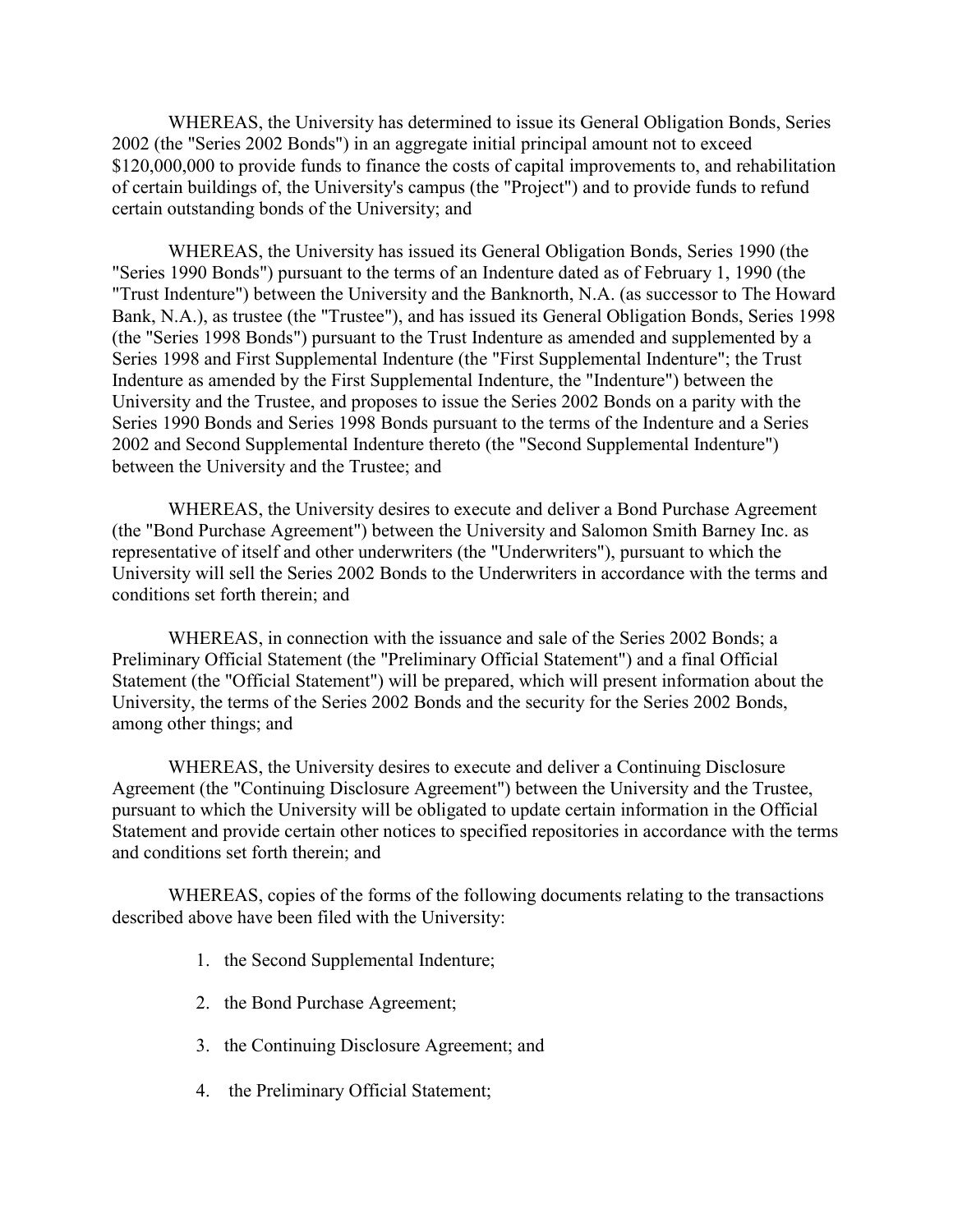#### NOW THEREFORE, BE IT RESOLVED BY THE BOARD OF TRUSTEES OF THE UNIVERSITY OF VERMONT AND STATE AGRICULTURAL COLLEGE AS FOLLOWS:

 Section 1. Issuance of Series 2002 Bonds. That the issuance of the Series 2002 Bonds by the University in the initial principal amount of not more than \$120,000,000 bearing interest at a true interest cost not exceeding 5.5% per annum and maturing not later than October 1, 2042, to finance the Project and to provide funds to refund certain outstanding bonds of the University are hereby approved and confirmed, and the Board hereby finds and determines that these purposes are necessary and desirable, and the Chairman or Vice Chairman of the Board, or President, Interim President or Treasurer of the University, subject to the limitations set forth herein, are authorized, empowered and directed to determine (i) whether a policy of municipal bond insurance should be obtained with respect to all or a portion of the Series 2002 Bonds (based on whether such policy will be cost effective considering both the interest cost of the Series 2002 Bonds if such a policy was obtained and the insurance premium); (ii) which bonds, if any, of the University should be refunded (based on whether refunding any bonds of the University will result in financial or structural benefits to the University, such as debt service savings, releasing reserve funds; easing or releasing restrictive covenants or facilitating debt management); and (iii) whether the Series 2002 Bonds should be issued as two or more subseries of bonds (based on whether the issuance of the Series 2002 Bonds in two or more subseries will facilitate debt management, marketing of the bonds, or compliance with federal tax law restrictions); and are authorized, empowered and directed to determine the terms of the Series 2002 Bonds subject to the limitations set forth above, including determining the redemption provisions of the Series 2002 Bonds based on financial or structural benefits to the University and marketing considerations; and the form and content of the Series 2002 Bonds set forth in the Second Supplemental Indenture presented to the Board are hereby approved and confirmed and the Chairman and the Secretary of the Board are authorized, empowered and directed to execute and deliver the Series 2002 Bonds for and on behalf of the University, in substantially the form and content set forth in the Second Supplemental Indenture, but with such changes, modifications, additions or deletions therein as shall to them seem necessary, desirable or appropriate, their execution thereof to constitute conclusive evidence of their approval of any and all such changes, modifications, additions or deletions therein.

 Section 2. Authorization of Second Supplemental Indenture. That the form and content of the Second Supplemental Indenture are hereby approved and confirmed, and the Chairman or Vice Chairman of the Board, or the President, Interim President or Treasurer of the University and the Secretary or Assistant Secretary of the Board are hereby authorized, empowered and directed to execute and deliver the Second Supplemental Indenture for and on behalf of the University, in substantially the form and content presented to the Board, but with such changes, modifications, additions or deletions therein as shall to them seem necessary, desirable or appropriate, their execution thereof to constitute conclusive evidence of their approval of any and all such changes, modifications, additions or deletions therein, and that from and after the execution and delivery of the Second Supplemental Indenture, the Chairman or Vice Chairman and the Secretary or Assistant Secretary of the Board and all other officers of the Board and the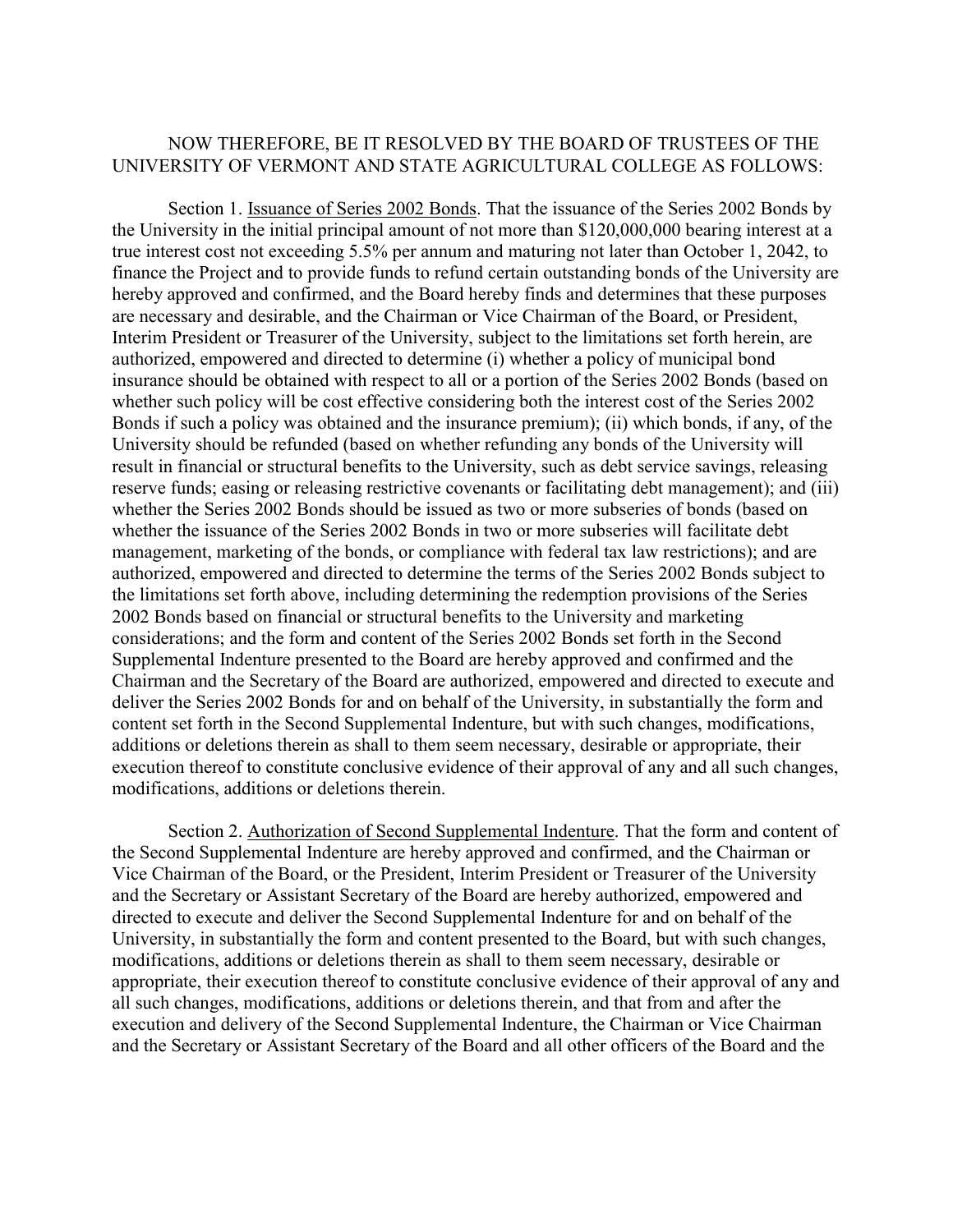University are hereby authorized, empowered and directed to do all such acts and things and to execute all such documents as may be necessary to carry out and comply with the provisions of the Second Supplemental Indenture as executed.

 Section 3. Authorization of Bond Purchase Agreement. That the Series 2002 Bonds shall be sold to the Underwriters pursuant to the terms of the Bond Purchase Agreement at a purchase price for the Series 2002 Bonds of not less than 99% of the initial public offering price thereof (net of original issue discount). The form and content of the Bond Purchase Agreement are hereby approved and confirmed, and the Chairman or Vice Chairman of the Board, or President, Interim President or Treasurer of the University is hereby authorized, empowered and directed to execute and deliver the Bond Purchase Agreement for and on behalf of the University, in substantially the form and content presented to the University, but with such changes, modifications, additions or deletions therein as shall to him or her seem necessary, desirable or appropriate, his execution thereof to constitute conclusive evidence of his approval of any and all such changes, modifications, additions or deletions therein, and that from and after the execution and delivery of the Bond Purchase Agreement, the Chairman of the Board, the President of the University and all other officers of the Board and the University are hereby authorized, empowered and directed to do all such acts and things and to execute all such documents as may be necessary to carry out and comply with the provisions of the Bond Purchase Agreement as executed.

 Section 4. Authorization of Continuing Disclosure Agreement. That the form and content of the Continuing Disclosure Agreement are hereby approved and confirmed, and the Chairman or Vice Chairman of the Board, or President, Interim President or Treasurer of the University is hereby authorized, empowered and directed to execute and deliver the Continuing Disclosure Agreement for and on behalf of the University, in substantially the form and content presented to the Board, but with such changes, modifications, additions or deletions therein as shall to him or her seem necessary, desirable or appropriate, his execution thereof to constitute conclusive evidence of his approval of any and all such changes, modifications, additions or deletions therein, and that from and after the execution and delivery of the Continuing Disclosure Agreement, the Chairman of the Board, the President of the University and all other officers of the Board and the University are hereby authorized, empowered and directed to do all such acts and things and to execute all such documents as may be necessary to carry out and comply with the provisions of the Continuing Disclosure Agreement as executed.

 Section 5. Approval of Preliminary Official Statement and Official Statement. The form, terms and content of the Preliminary Official Statement and the Official Statement in substantially the form of the Preliminary Official Statement (but including the terms of the Series 2002 Bonds) are authorized, approved and confirmed, with such changes, modifications, additions or deletions therein as shall seem necessary, desirable or appropriate to the Chairman or Vice Chairman of the Board, or President, Interim President or Treasurer of the University. The use of the Preliminary Official Statement and of the Official Statement by the Underwriters in connection with the sale of the Series 2002 Bonds is hereby authorized, approved and confirmed. The Chairman or Vice Chairman of the Board, or President, Interim President or Treasurer of the University is authorized to execute the Official Statement on behalf of the University.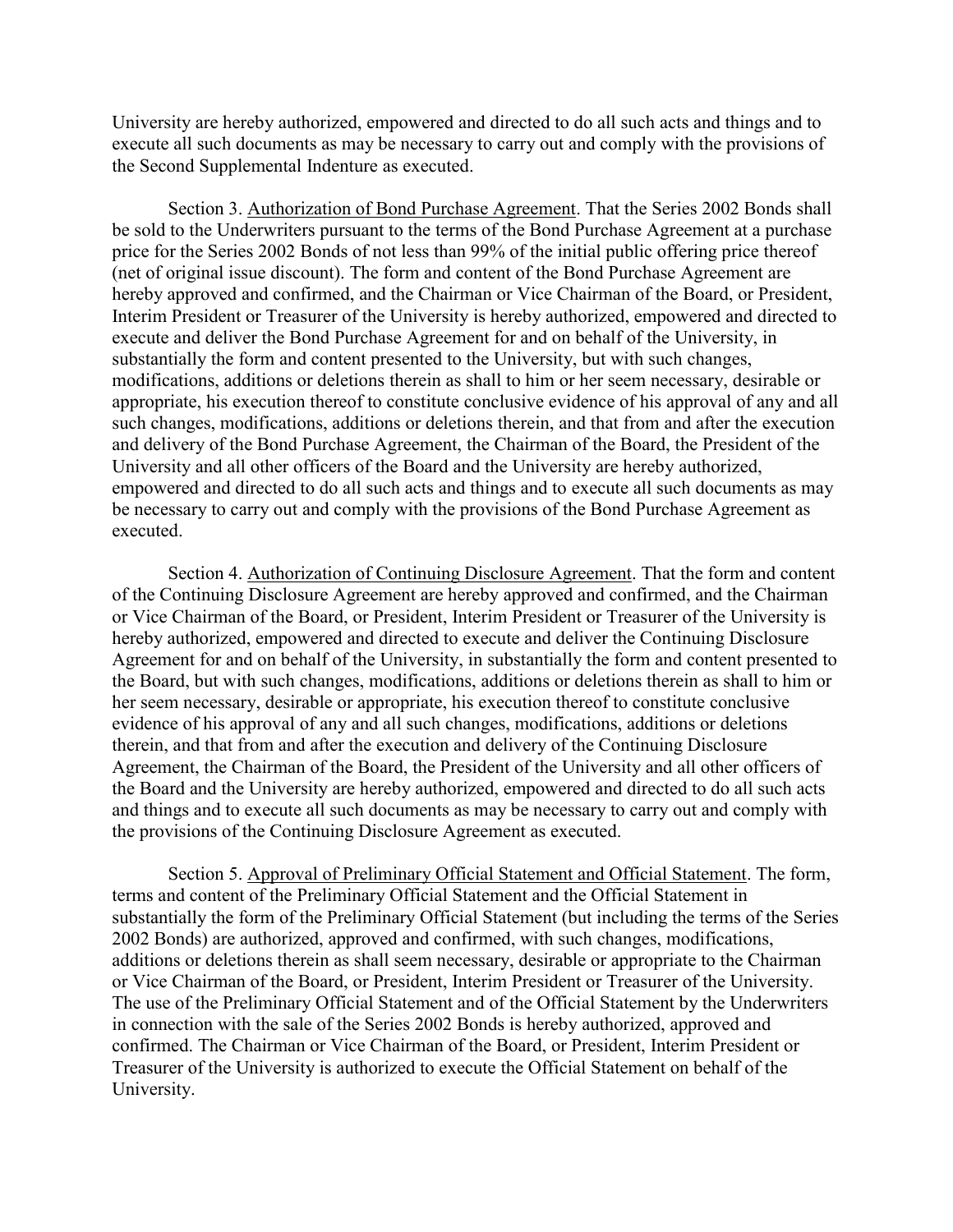Section 6. Tax Certificates. The officers of the Board and the University are hereby authorized to execute a certificate in order to evidence the University's compliance with the Internal Revenue Code of 1986, as amended, and the applicable Income Tax Regulations thereunder.

 Section 7. No Personal Liability. No stipulation, obligation or agreement herein contained or contained in the Series 2002 Bonds, the Indenture, the Second Supplemental Indenture, the Bond Purchase Agreement, the Continuing Disclosure Agreement, the Escrow Agreements or any other instrument related to the issuance of the Series 2002 Bonds shall be deemed to be a stipulation, obligation or agreement of any officer, agent or employee of the University in his or her individual capacity, and no such officer, agent or employee shall be personally liable on the Series 2002 Bonds or be subject to personal liability or accountability by reason of the issuance thereof.

 Section 8. Actions of Officers. The officers of the Board and of the University are hereby authorized, empowered and directed to do any and all other acts and to execute any and all other documents, which they, in their discretion, deem necessary and appropriate in order to consummate the transactions contemplated by (i) this Resolution, (ii) the Indenture and the Second Supplemental Indenture and (iii) the documents presented to this meeting; except that none of the above shall be authorized or empowered to do anything or execute any document which is in contravention, in any way, of (a) the specific provisions of this Resolution, (b) the specific provisions of the Indenture and the Second Supplemental Indenture, (c) any agreement to which the University is bound, (d) any rule or regulation of the University or (e) any applicable law, statute, ordinance, rule or regulation of the United States of America or the State of Vermont.

 Section 9. Severability of Invalid Provisions. If any one or more of the agreements or provisions herein contained shall be held contrary to any express provision of law or contrary to the policy of express law, though not expressly prohibited, or against public policy, or shall for any reason whatsoever be held invalid, then such covenants, agreements or provisions shall be null and void and shall be deemed separable from the remaining agreements and provisions and shall in no way affect the validity of any of the other agreements and provisions hereof or of the Series 2002 Bonds authorized hereunder.

 Section 10. Conflicting Provisions. All resolutions or parts thereof of the Board in conflict with the provisions herein contained are, to the extent of such conflict, hereby superseded and repealed.

Section 11. Effective Date. This Resolution shall take effect upon its adoption.

The resolution was adopted by the following vote:

AYES: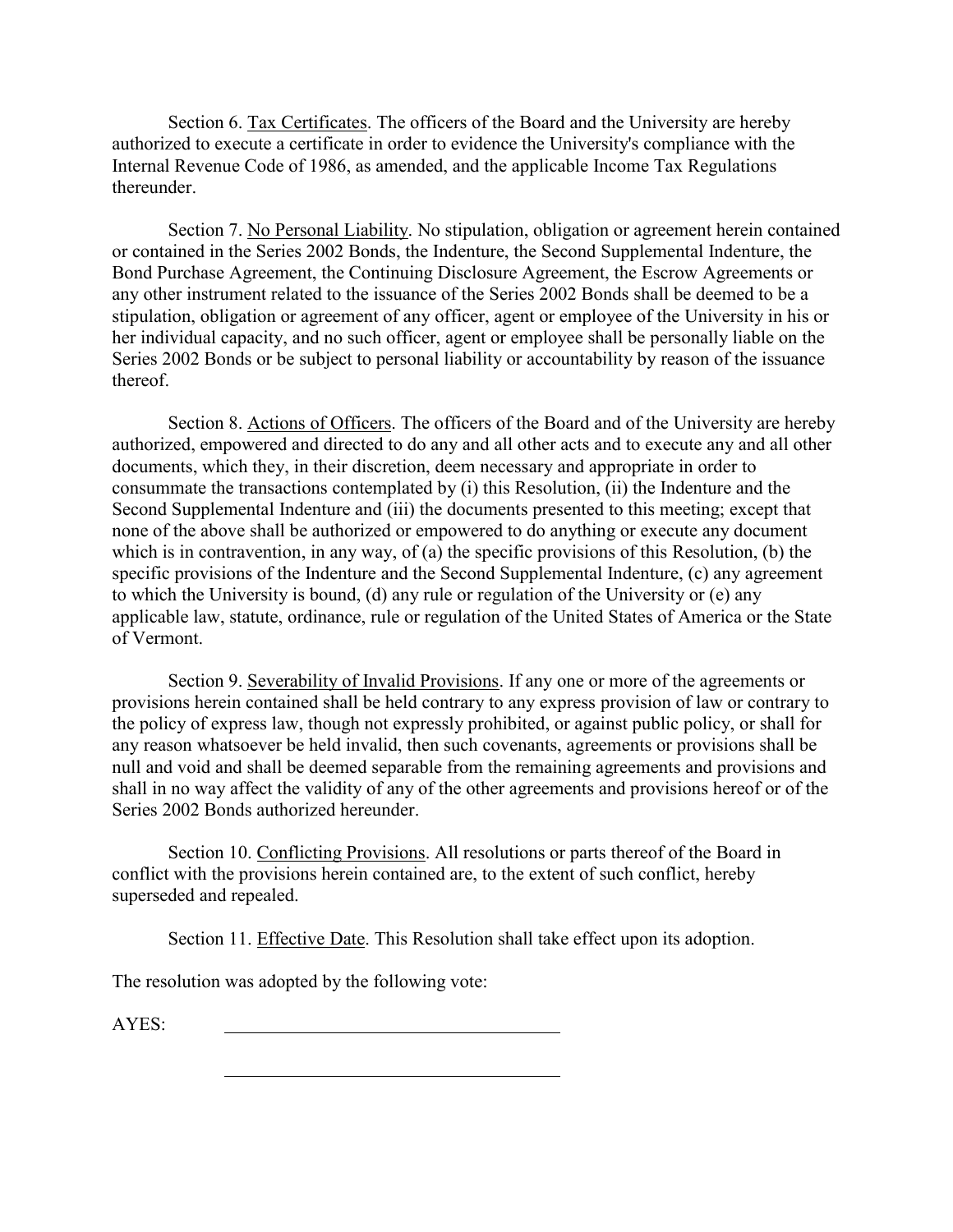<span id="page-31-0"></span>

| NAYS:                  |                                                                                                                                 |                |                                                                                                |
|------------------------|---------------------------------------------------------------------------------------------------------------------------------|----------------|------------------------------------------------------------------------------------------------|
|                        | <u> 1980 - Johann Barn, mars ann an t-Amhain Aonaich an t-Aonaich an t-Aonaich ann an t-Aonaich ann an t-Aonaich</u>            |                |                                                                                                |
|                        | <u> 1980 - Johann Barbara, martxa alemaniar argumento este alemaniar alemaniar alemaniar alemaniar alemaniar al</u>             |                |                                                                                                |
|                        |                                                                                                                                 |                |                                                                                                |
| <b>ABSENT:</b>         | <u> 1989 - Johann Barbara, martxa eta idazlea (h. 1989).</u>                                                                    |                |                                                                                                |
|                        |                                                                                                                                 |                |                                                                                                |
|                        | PASSED, ADOPTED AND APPROVED this 11th day of May, 2002.                                                                        |                |                                                                                                |
|                        |                                                                                                                                 | <b>COLLEGE</b> | <b>BOARD OF TRUSTEES OF THE UNIVERSITY</b><br>OF VERMONT AND STATE AGRICULTURAL                |
| [SEAL]                 |                                                                                                                                 | Name:          | Secretary or Assistant Secretary                                                               |
| <b>FULL BOARD</b>      |                                                                                                                                 |                |                                                                                                |
|                        | (27) Appreciation Resolution for Ed and Nancy Colodny                                                                           |                |                                                                                                |
| Interim President; and |                                                                                                                                 |                | WHEREAS, Edwin I. Colodny served this University at a critically important time in the role of |
|                        | WHEREAS, Mr. Colodny selflessly performed the duties of Interim President in a capable,<br>distinguished, and decisive way; and |                |                                                                                                |
|                        | and recognition for The University of Vermont; and                                                                              |                | WHEREAS, his performance, achievements, and enthusiasm earned newfound respect, prestige,      |
|                        |                                                                                                                                 |                | WHEREAS Mr. Colodny's return to his hometown of Burlington has been a dramatic success         |

WHEREAS, Mr. Colodny's return to his hometown of Burlington has been a dramatic success for both the University and for the Vermont community; and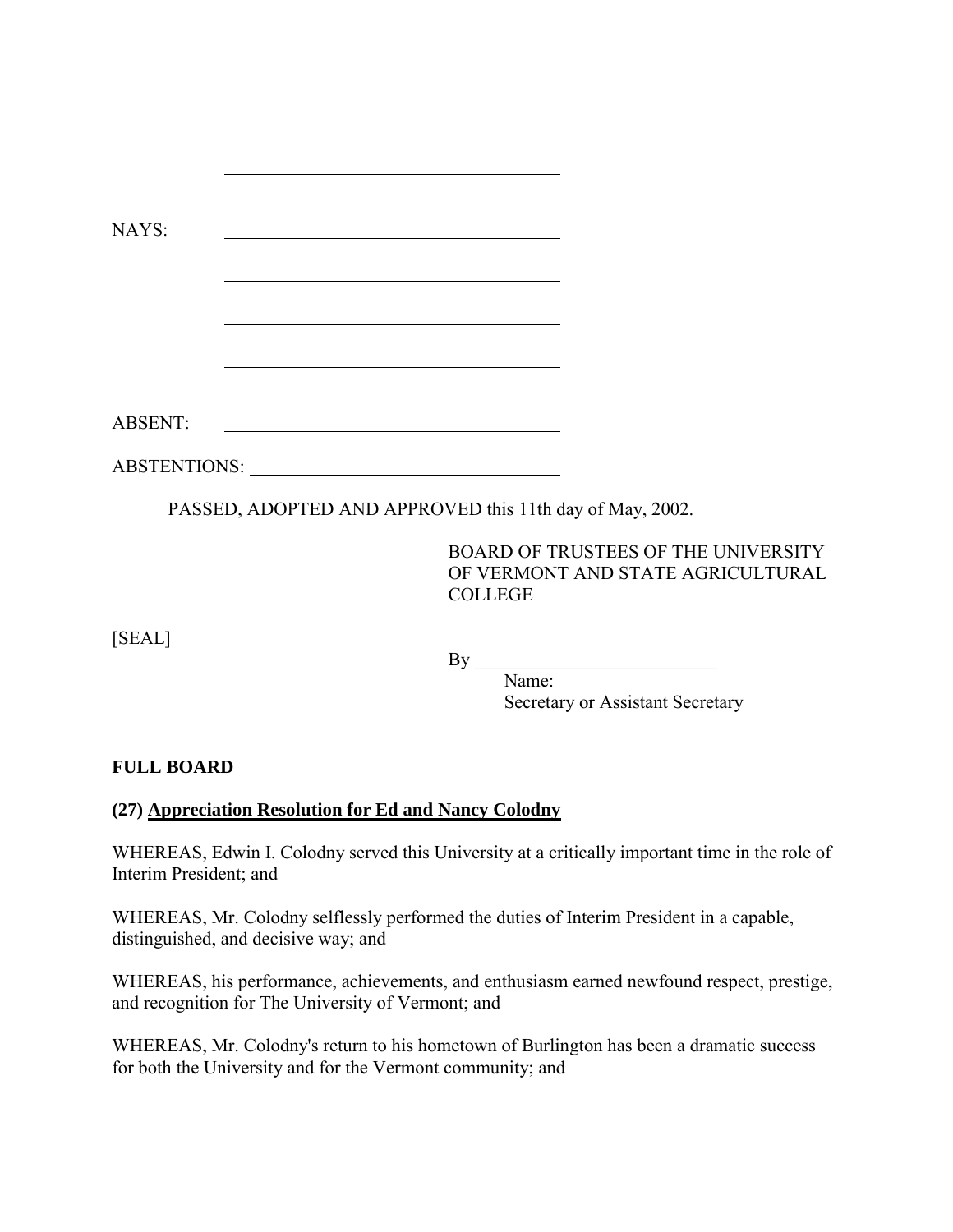WHEREAS, the team of Nancy and Ed Colodny has brought a revived sense of pride, grace, and refinement to the University;

THEREFORE, BE IT RESOLVED, that this Board of Trustees expresses to Ed and Nancy Colodny its deep appreciation for their work, its recognition of their profound positive impact on UVM, and its best wishes for a future that includes a continuing presence in Vermont and involvement with its University.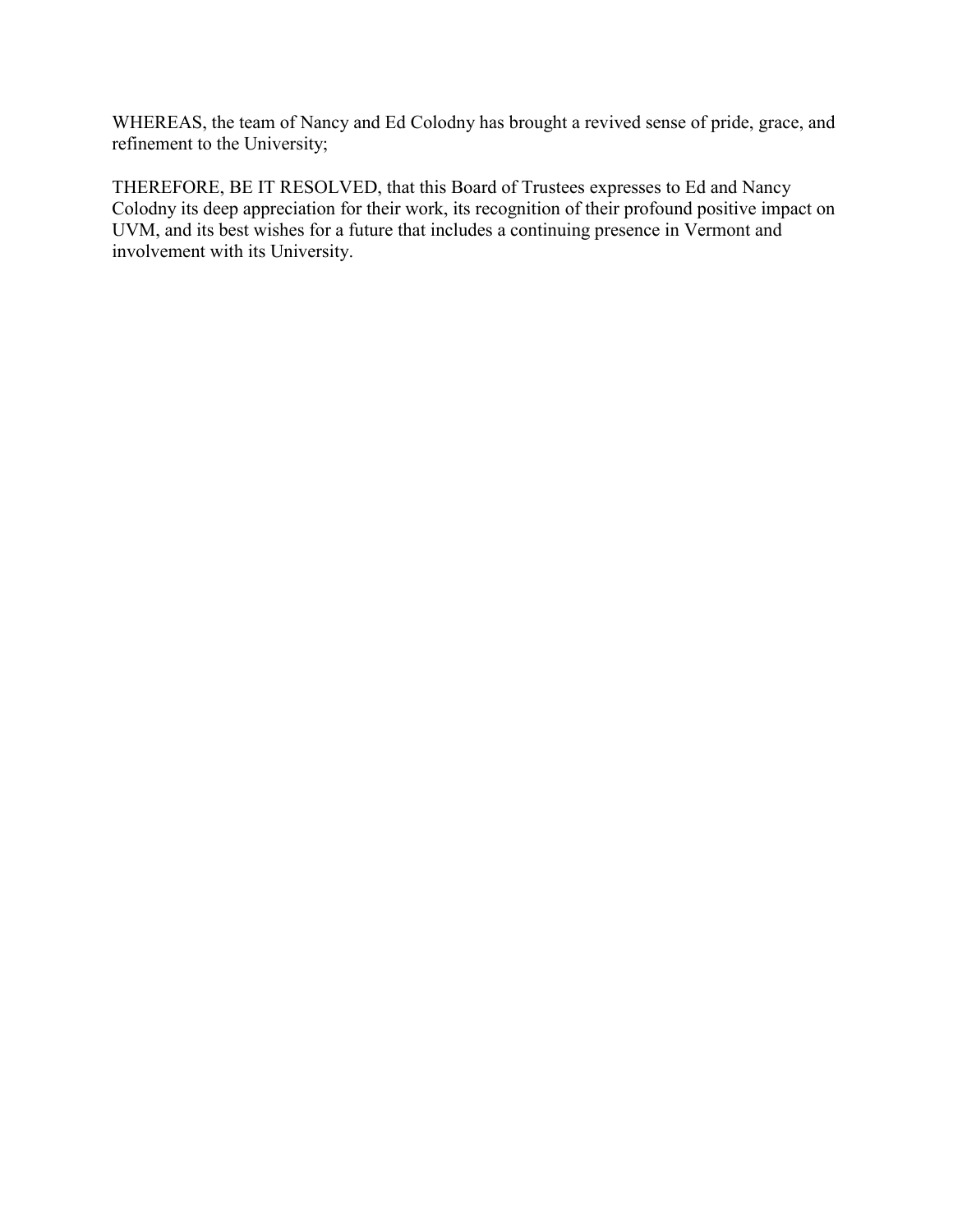#### *Ad hoc* **Committee on Health Education Charge**

The *ad hoc* Committee on Health Education shall consist of no fewer than three Trustees and shall assist the Board in preparing for final action on significant academic program initiatives and arrangements affecting health education and related institutional programs and activities, *i.e.* those with major programmatic and/or fiscal impact, such as the quality and vitality of student and faculty educational and clinical opportunities. The *ad hoc* Committee will coordinate its operations with those of the other Committees of the Board as necessary or desirable. It will report periodically to the full Board regarding matters within its scope. With the Board Chair and the President both participating *ex officio,* the *ad hoc* Committee will also serve as a Nominations Committee responsible for recommending to the Board the University's nominees for appointments to the Fletcher Allen Health Care Board.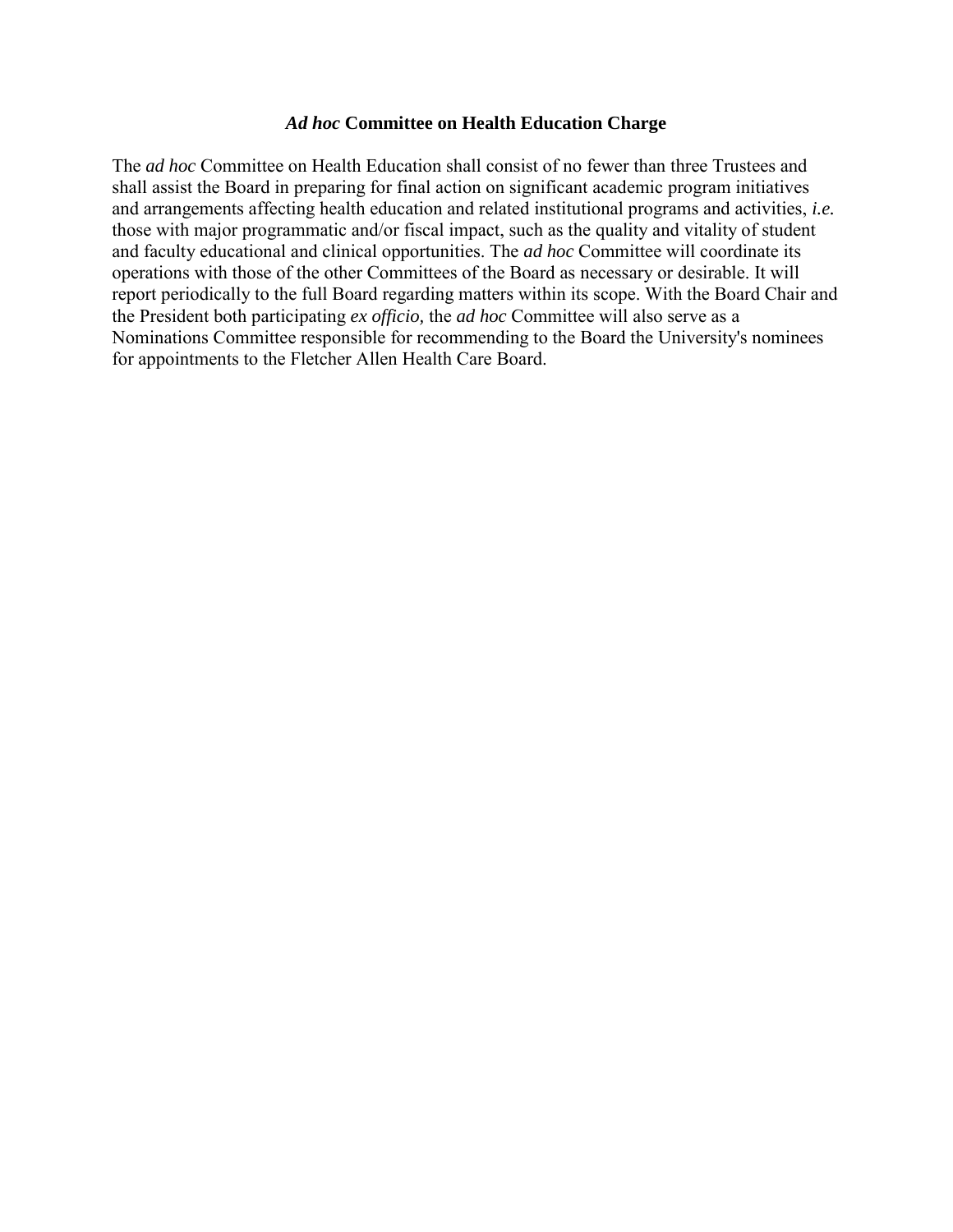## <span id="page-34-0"></span>**THE UNIVERSITY OF VERMONT AND STATE AGRICULTURAL COLLEGE BOARD OF TRUSTEES**

### **April 30, 2002**

### **Resolution Authorizing Execution of Preservation Easement upon the Morgan Horse Farm**

WHEREAS, the University's Morgan Horse Farm ("the Farm") in Weybridge, Vermont, is listed on the National Register of Historic Places; and

WHEREAS, the University is eligible to receive a "Save America's Treasures" grant from the National Park Service of the United States Department of the Interior; and

WHEREAS, the grant will enable the University to make installations, repairs and renovations designed to protect and preserve the Farm's horses and buildings and to enhance the accessibility of the facilities; and

WHEREAS, as a condition of its acceptance of the grant, the University must convey to the State of Vermont Division of Historic Preservation a fifty (50) year easement that conforms to requirements of the "Save America's Treasures" grant program; and

WHEREAS, it is the purpose of this easement to ensure that the architectural, historic and cultural features of the property that encompasses the Farm will be retained and maintained for fifty (50) years substantially in their current condition for preservation purposes and to prevent any use or change of such property that will significantly impair or destroy the property's preservation values;

NOW THEREFORE BE IT RESOLVED, that the Board hereby authorizes the President, Provost or Vice President for University Relations, or their successors, to accept the grant subject to its terms and conditions, including the negotiation and grant by the University of an easement consistent with the above-stated purpose and on specific terms and conditions deemed in their reasonable discretion to be necessary, desirable and appropriate; and

BE IT FURTHER RESOLVED, that the President, Provost, or Director of Sponsored Programs, or their successors or designees, are hereby authorized and directed to take all other actions, and execute all other documents, that may be necessary to receive and administer the grant; and

BE IF FURTHER RESOLVED, that the Secretary or Assistant Secretary will provide certificates of incumbency as required, showing the names and signatures of those persons appointed to any of the positions heretofore mentioned and, further, that any officer of this corporation is hereby authorized to certify this resolution to whom it may concern.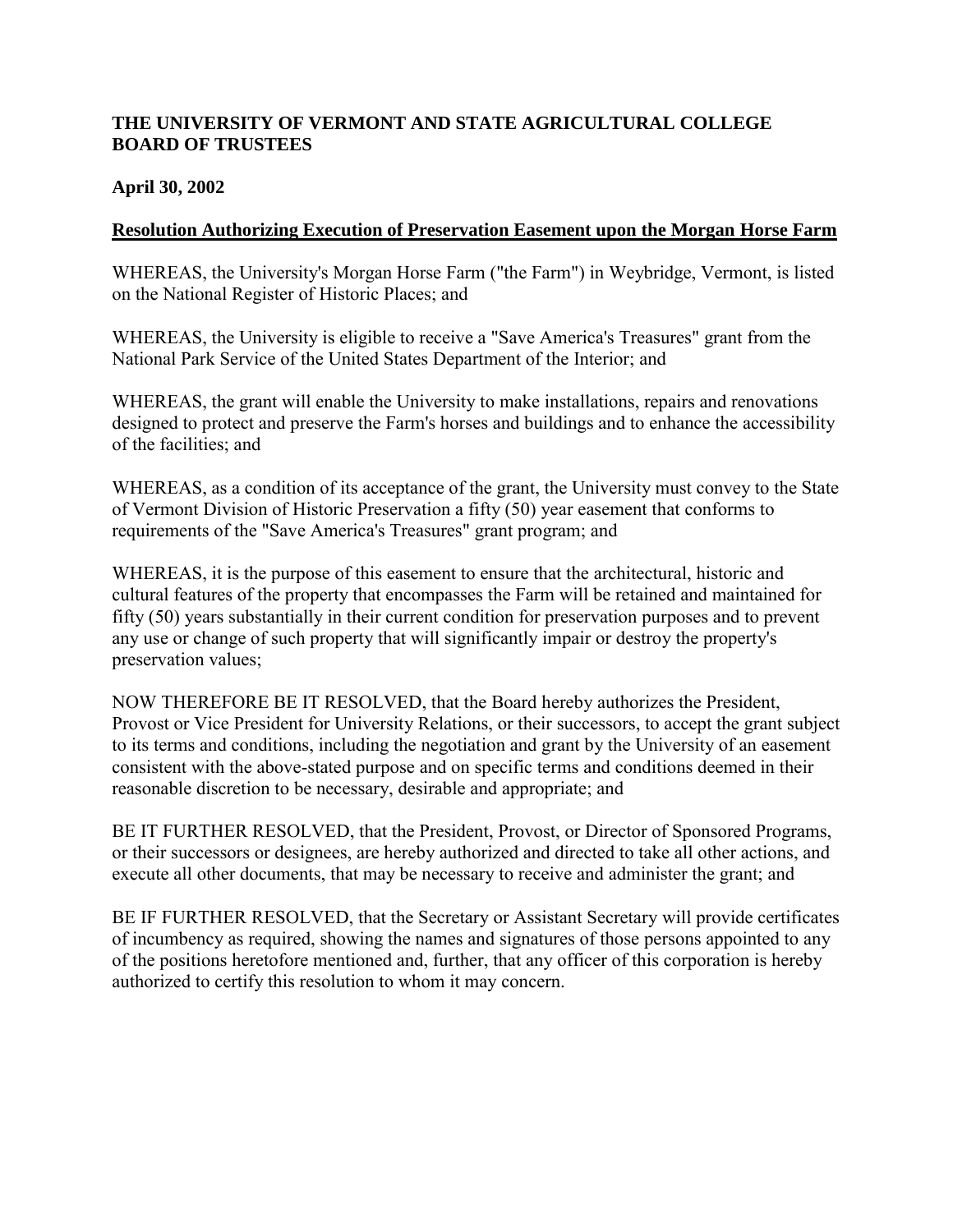## **CONSENT AGENDA**

### **February 23, 2002**

### <span id="page-35-0"></span>**COMMITTEE OF THE WHOLE**

#### **(1) Resolution Approving Presidential Appointment**

RESOLVED, that the University of Vermont and State Agricultural Board of Trustee unanimously elects, authorizes and approves the appointment of Daniel M. Fogel as President of the University, upon terms and conditions consistent with the University Charter, Bylaws and *Officers' Handbook,* effective July 1, 2002.

## **FACILITIES AND TECHNOLOGIES COMMITTEE**

### **(2) Sale of Property, Town of Lincoln**

WHEREAS, the University anticipates receipt of a gift of real estate consisting of an unimproved lot, containing approximately 40 acres in the Town of Lincoln, from Robert L. and Oletha T. Bickford, Jr., for resale for the benefit of the University; and

WHEREAS, the University has no educational need for this property;

THEREFORE, BE IT RESOLVED, that the Board of Trustees hereby authorizes the President or Vice President for Operations and Relations, or their successors, to sell this property and to execute any and all instruments necessary to accomplish that purpose; and

BE IT FURTHER RESOLVED, that the Secretary or Assistant Secretary will provide certificates of incumbency, as required, showing the names and signatures of those persons appointed to any of the positions heretofore mentioned and, further, that any officer of this corporation is hereby authorized to certify this resolution to whom it may concern.

### **ACADEMIC & STUDENT PROGRAMS COMMITTEE**

#### **(3) Authorization for President to Award February Degrees**

RESOLVED, that the Board of Trustees approves the awarding of degrees to those students who have completed degree requirements and who have been recommended by their respective deans and approved by the UVM Faculty Senate at their February 5, 2002 meeting.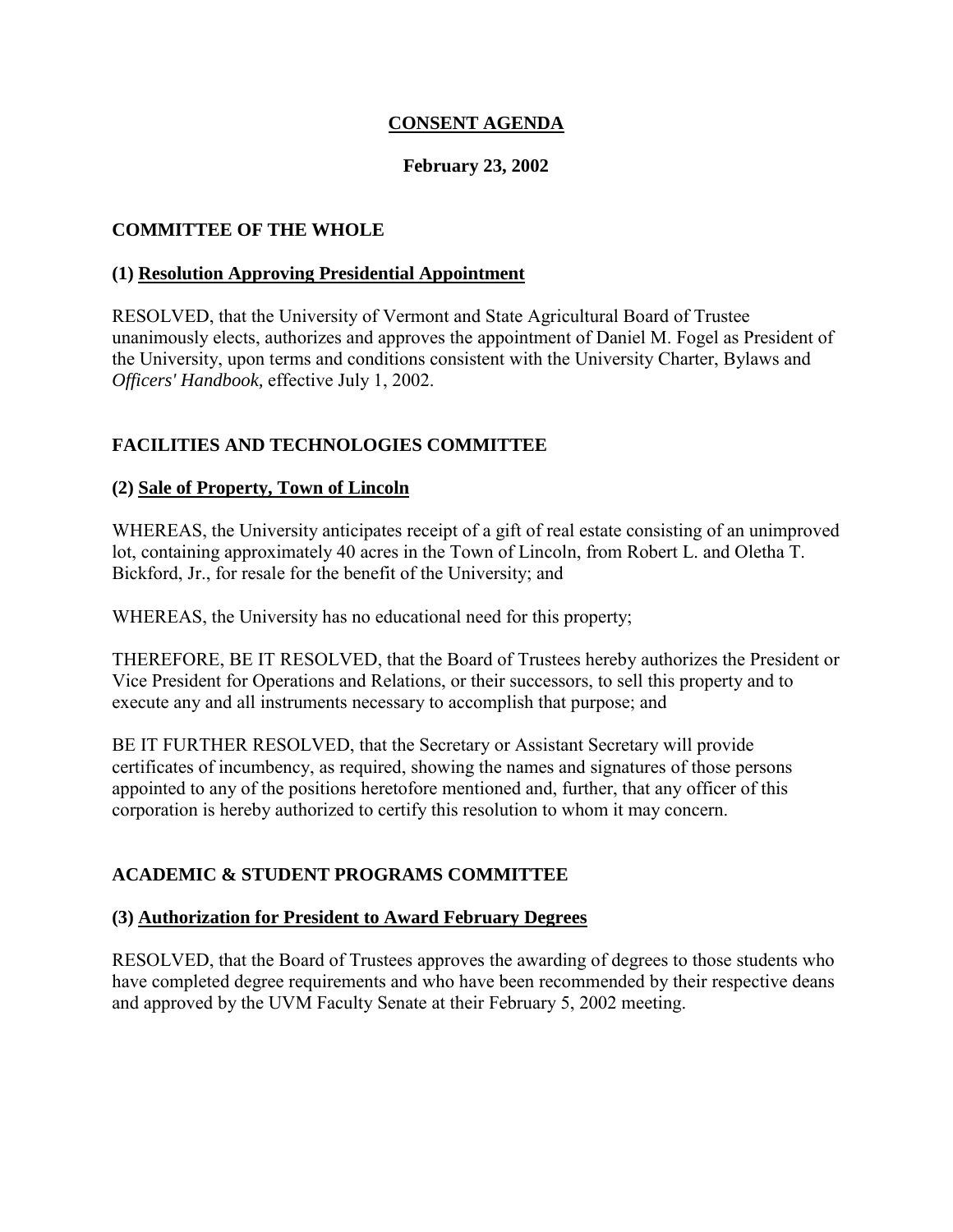## <span id="page-36-0"></span>**(4) Approval of Appointment of Dr. William Gibson to the Converse Professorship**

RESOLVED, that the Board of Trustees approves the appointment of Dr. William Gibson to the Converse Professorship.

## **(5) Approval of Appointment of Dr. Judy VanHouten to the Perkins Professorship**

RESOLVED, that the Board of Trustees approves the appointment of Dr. Judy VanHouten as the Perkins Professor.

### **(6) Approval of a Change in the Name of the Center on Disability and Community Inclusion/University Affiliated Program of Vermont**

RESOLVED, that the Board of Trustees approves to change the name of the Center on Disability and Community Inclusion/University Affiliated Program of Vermont to the Center on Disability and Community Inclusion/The University Center for Excellence in Development Disabilities Education, Research, and Service.

## **(7) Approval of Faculty Senate Restructuring**

RESOLVED, that the Academic and Student Programs Committee recommends approval of proposed revisions to the Faculty Senate Constitution and Bylaws, as adopted by the Faculty Senate, on or about November 21, 2001;

Provided that, the Board approves the revisions without relinquishment of any responsibility or authority vested in the University or its Board under the University Charter and Bylaws; and

Further provided, that neither this resolution nor the action it recommends shall constitute or be deemed a waiver of the collective bargaining rights and obligations of the University and its Board under the State Employees' Labor Relations Act with regard to faculty represented by a labor union.

## **ADVANCEMENT & CONSTITUENCY COMMITTEE**

### **(8) Resolution Recommending Study of Foundation**

RESOLVED, that the Advancement Committee recommends that Board Chairman Bruce Lisman appoint an *ad hoc* Committee of the Board charged with responsibility to examine the desirability and feasibility of establishing an affiliated University foundation to enhance the University's capabilities with respect to fund-raising and revenues; and

FURTHER RESOLVED, that the *ad hoc* Committee make report to the Board at its May 2002 meeting.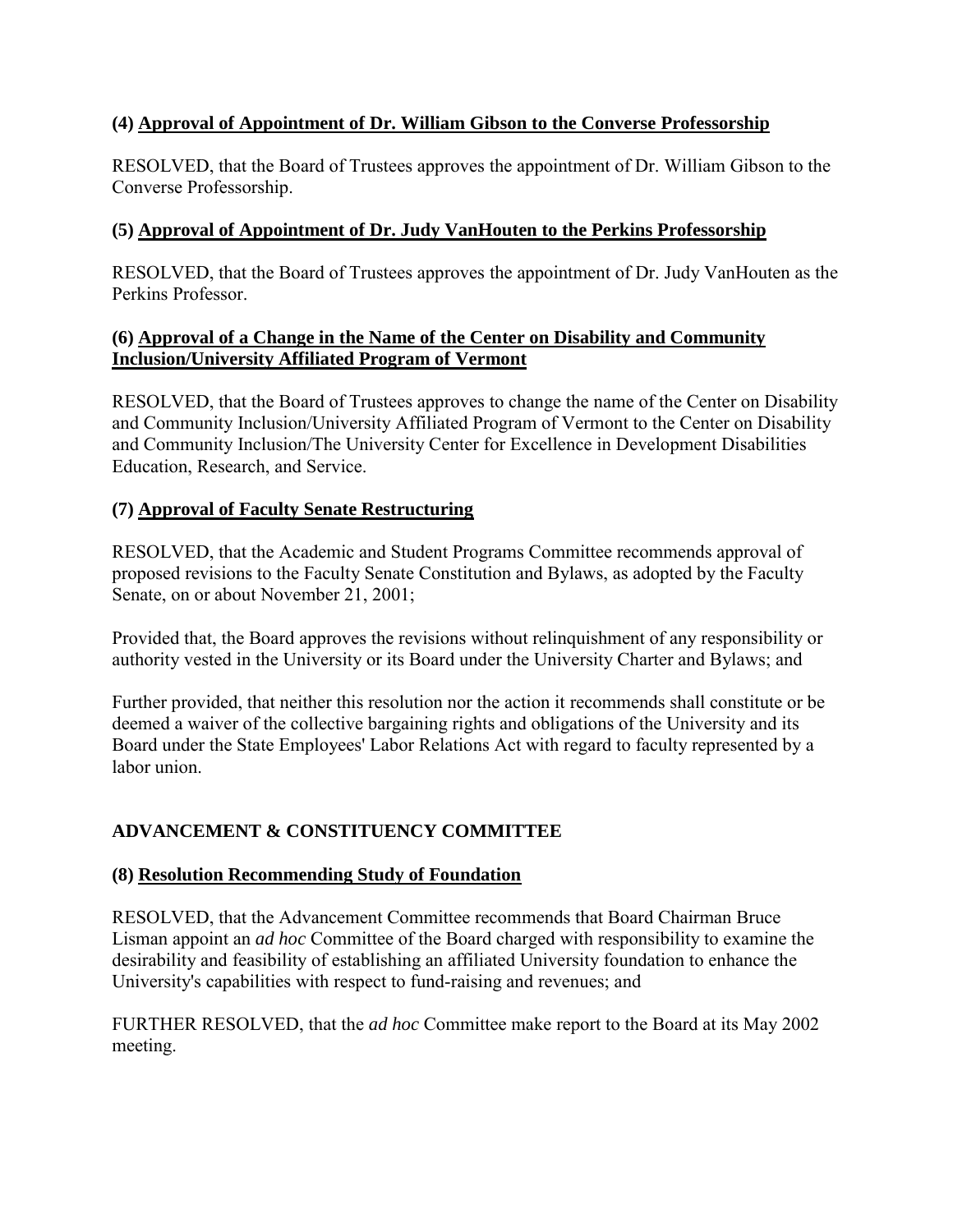## <span id="page-37-0"></span>**FINANCE AND BUDGET COMMITTEE**

## **(9) Acceptance of Gifts and Grants**

RESOLVED, that the Board of Trustees hereby accepts gifts in the amount of \$7,577,303.81 for the period October 1, 2001 through December 31, 2001 and grants and contracts in the amount of \$24,261,033 for the period September 1, 2001 through November 30, 2001.

### **(10) Reimbursement of Cost of Bond Issuance Expenses**

DECLARATION OF OFFICIAL INTENT OF THE UNIVERSITY OF VERMONT TO REIMBURSE CERTAIN EXPENDITURES FROM PROCEEDS OF INDEBTEDNESS

WHEREAS, the University of Vermont intends to construct, renovate and equip university buildings and facilities, including building new residential life facilities, improving life safety systems in existing residential life buildings, replacing an underground heat line, renovating student family housing, and performing an array of deferred maintenance projects addressing infrastructure needs (the "Project"); and

WHEREAS, the University expects to pay certain expenditures (the "Reimbursement Expenditures") in connection with the Project before the issuance of indebtedness for the purpose of financing costs associated with the Project on a long-term basis; and

WHEREAS, the University reasonably expects that debt obligations in an amount not expected to exceed \$150 million will be issued and that certain of the proceeds of such debt obligations will be used to reimburse the Reimbursement Expenditures; and

WHEREAS, Section 1.150-2 of the Treasury Regulations requires the University to declare its reasonable official intent to reimburse prior expenditures for the Project with proceeds of a subsequent borrowing;

NOW, THEREFORE, the University of Vermont declares:

Section 1. The University of Vermont finds and determines that the foregoing recitals are true and correct.

Section 2. This declaration is made solely for purposes of establishing compliance with the requirements of Section 1.150-2 of the Treasury Regulations. This declaration does not bind the Issuer to make any expenditure, incur any indebtedness, or proceed with the Project.

Section 3. The Issuer hereby declares its official intent to use proceeds of indebtedness to reimburse itself for Reimbursement Expenditures.

Section 4. This declaration shall take effect from and after its adoption.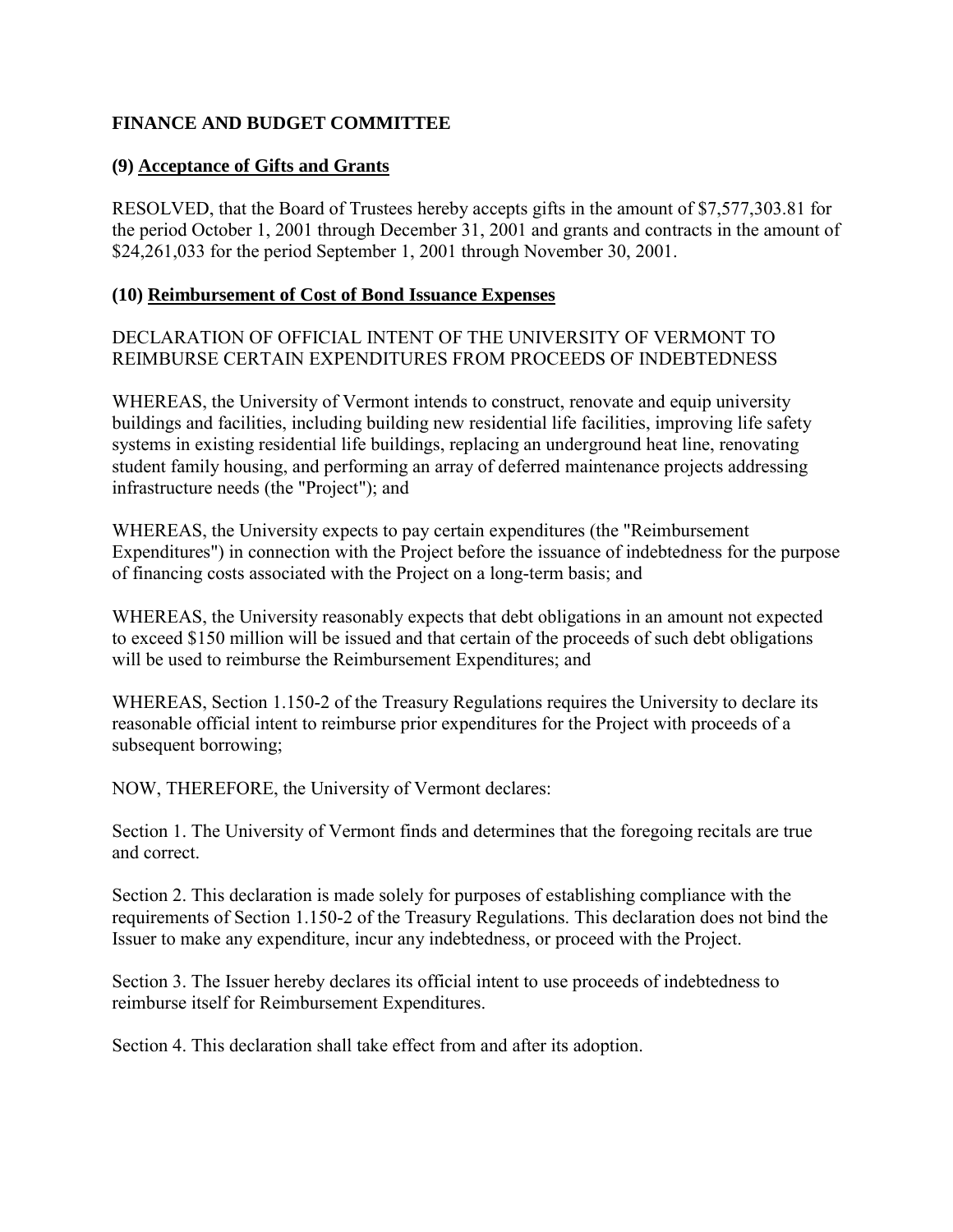### <span id="page-38-0"></span>**FULL BOARD**

#### **(11) Retiring Trustee Resolutions**

#### *Charles A. Davis*

WHEREAS, Charles Davis is nearing the completion of his term as Trustee of The University of Vermont; and

WHEREAS, Charles Davis has enriched the Board with focused ideas, sensible advice, and unflagging loyalty to the University while serving as Vice Chair and Chair of the Investment Committee, Chair of the University of Vermont Board, and as a member of Board Committees, including the Advancement and Constituency Committee and the Executive Committee, and through his membership on the Campaign ad hoc Advisors and the Campaign Planning Study;

THEREFORE, BE IT RESOLVED, that the Board of Trustees of The University of Vermont and State Agricultural College expresses its appreciation, affection, and heartfelt best wishes to Trustee Charles A. Davis.

#### *Ben R. Forsyth*

WHEREAS, Ben Forsyth is nearing the completion of his term as Trustee of The University of Vermont; and

WHEREAS, Ben Forsyth has provided informed leadership, unvarnished perspectives, good humor, and a steadfast commitment to educational excellence to Board deliberations during his service as Chair of the Finance and Budget Committee, Sub-Committee on Health Education, Fletcher Allen Health Care Nominating Committee, ad hoc Compensation Committee and in his membership on Board Committees, including the Educational Policy Committee, the Academic and Student Programs Committee, the Executive Committee, the University of Vermont Board, the Sub-Committee for Presidential Evaluation and the ad hoc Presidential Search Committee, and through is membership on the Medical Dean's Advisory Board;

THEREFORE, BE IT RESOLVED, that the Board of Trustees of The University of Vermont and State Agricultural College expresses its appreciation, affection, and heartfelt best wishes to Trustee Ben R. Forsyth.

#### *Bruce M. Lisman*

WHEREAS, Bruce M. Lisman is nearing the completion of his term as Trustee of The University of Vermont; and

WHEREAS, through good times and through bad, Bruce Lisman has been a courageous, articulate, visionary leader who invariably placed the well-being of the University paramount in his generous service as Board Chair and Chair of the Investment Committee, and in his membership on Board Committees, including the Executive Committee, the Advancement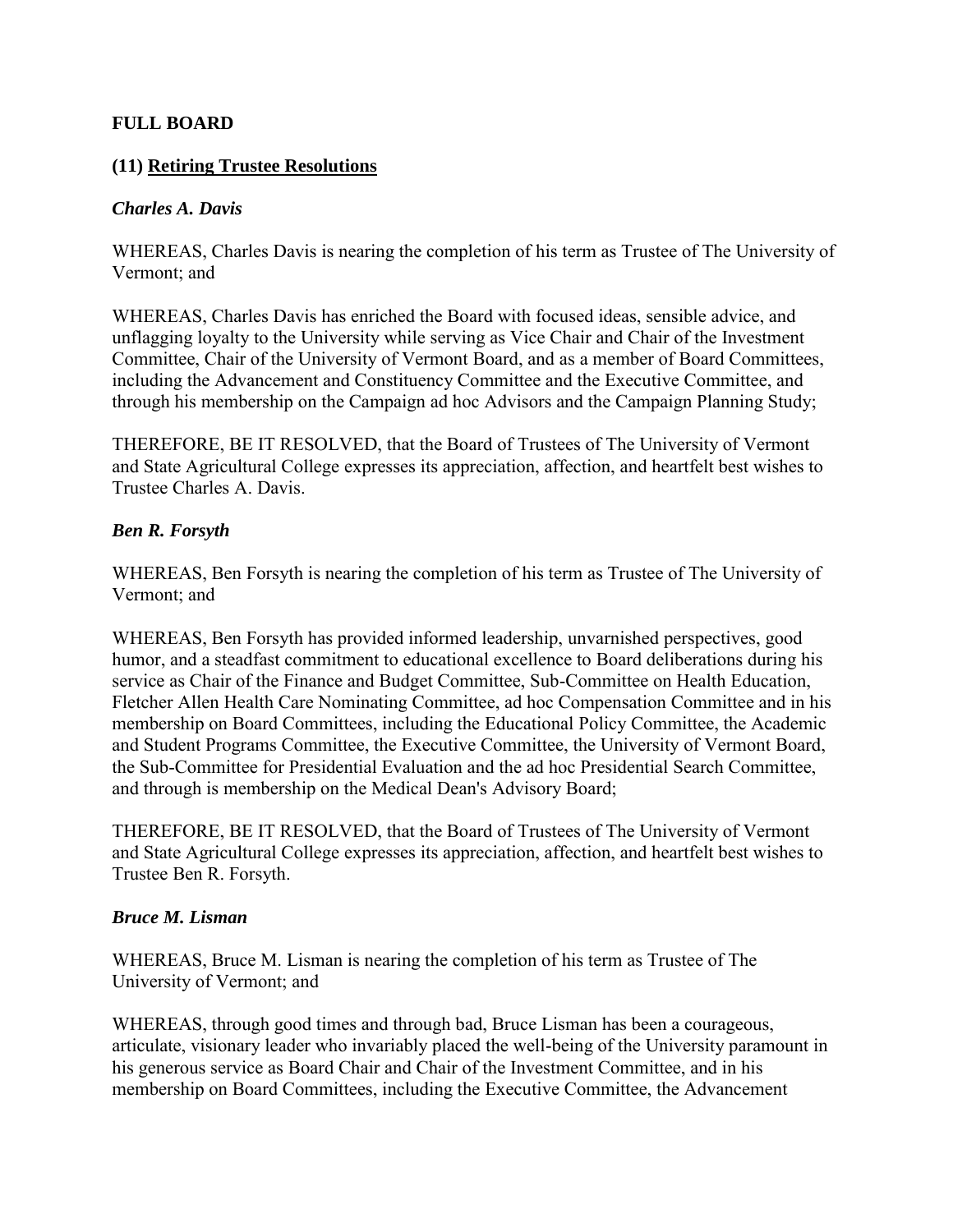Committee, the Finance and Budget Committee, the University of Vermont Board, and the ad hoc Compensation Committee, and through his membership on the Board of Advisors for the School of Business Administration, the Class Gift Committee, the Alumni Regional Board, the Campaign ad hoc Advisors, the Campaign Planning Study, and the National Campaign Steering Committee;

THEREFORE, BE IT RESOLVED, that the Board of Trustees of The University of Vermont and State Agricultural College expresses its appreciation, affection, and heartfelt best wishes to Trustee Bruce M. Lisman.

## *Abigail Trebilcock*

WHEREAS, Abigail Trebilcock is nearing the completion of her term as Trustee of The University of Vermont; and

WHEREAS, Abigail Trebilcock has offered sound advice, passion for building a strong community, and energetic engagement in important issues in her service as a member on Board Committees, including the Academic & Student Programs Committee, the Diversity Committee and the Joint Committee on Honorary Degrees;

THERFORE, BE IT RESOLVED, that the Board of Trustees of The University of Vermont State and Agricultural College expresses its appreciation, affection, and heartfelt best wishes to Trustee Abigail Trebilcock.

## *Karen N. Meyer*

WHEREAS, Karen N. Meyer served as a member of the Board of Trustees for nearly two years, providing perceptive and reasoned leadership, practical guidance, and wise and thoughtful counsel as a member of Board Committees, including the Academic & Student Programs Committee, the Advancement and Constituency Committee, the Diversity Committee, the Sub-Committee on Health Education, the Fletcher Allen Health Care Nominating Committee, the University of Vermont Board, and the ad hoc Presidential Search Committee, and through her membership on the Campaign Steering Committee;

THEREFORE, BE IT RESOLVED, that the Board of Trustees of the University of Vermont and State Agricultural College expresses its appreciation, affection, and heartfelt best wishes to Karen Meyer in her new role as Executive Assistant to the President.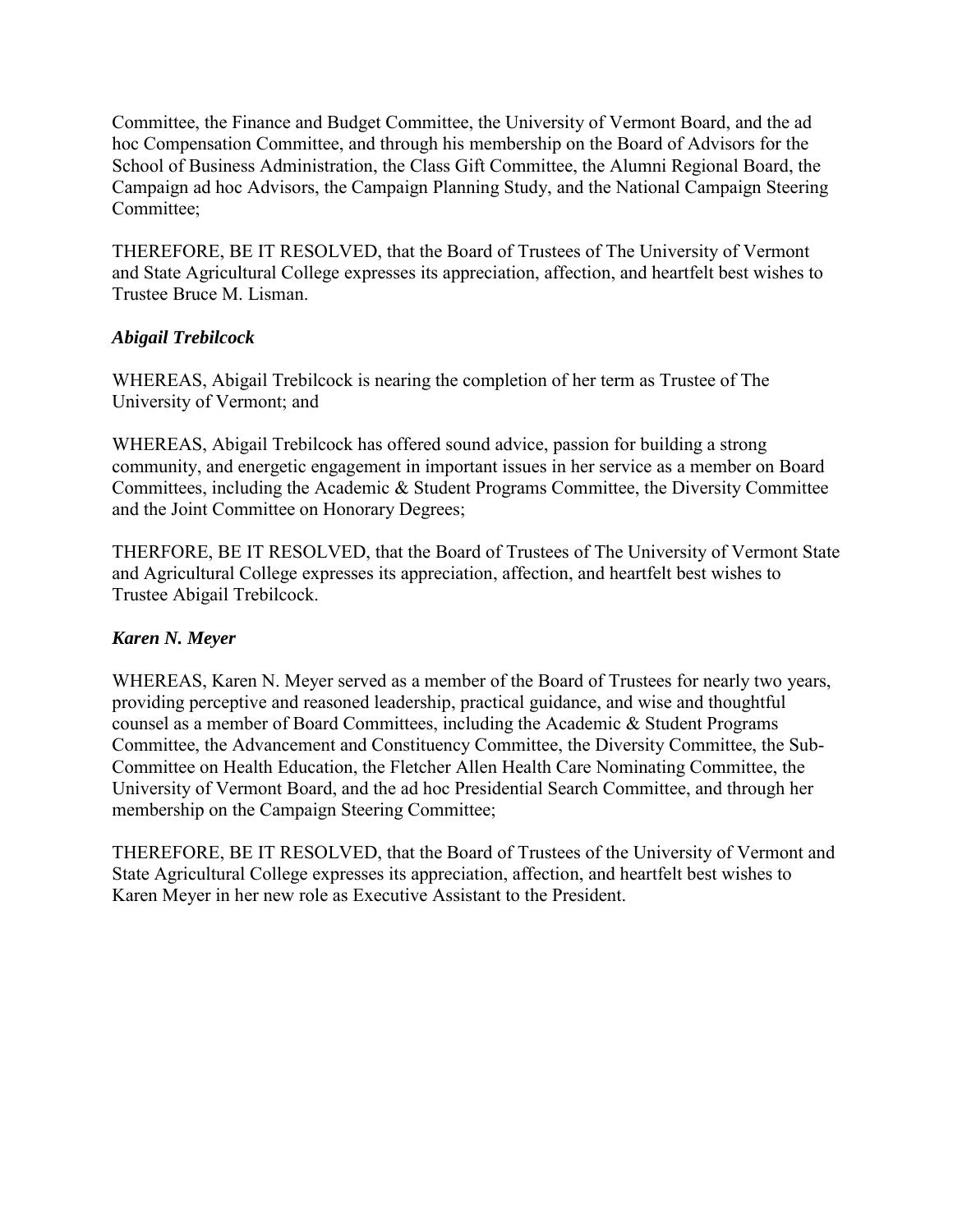## <span id="page-40-0"></span>**THE UNIVERSITY OF VERMONT AND STATE AGRICULTURAL COLLEGE BOARD OF TRUSTEES**

### **January 28, 2002**

### **Resolution Authorizing Offer of Presidential Appointment and Contract**

BE IT RESOLVED, that the Board of Trustees hereby approves and authorizes an offer of appointment and employment to Daniel M. Fogel to serve as President of the University of Vermont and State Agricultural College; and

BE IT FURTHER RESOLVED, that Daniel M. Fogel shall be asked to serve in this capacity and discharge the duties of President in conformance with the requirements of the University Charter and Bylaws, and the *Officers' Handbook,* and otherwise as reasonably requested by this Board; and

BE IT FINALLY RESOLVED, that the Board hereby authorizes Chairman Bruce Lisman, in consultation with Vice Chair Martha Heath and Trustees Dean Maglaris and Thomas Little, to negotiate and execute an employment contract between the University and Daniel M. Fogel, on terms and conditions consistent with the requirements just described.